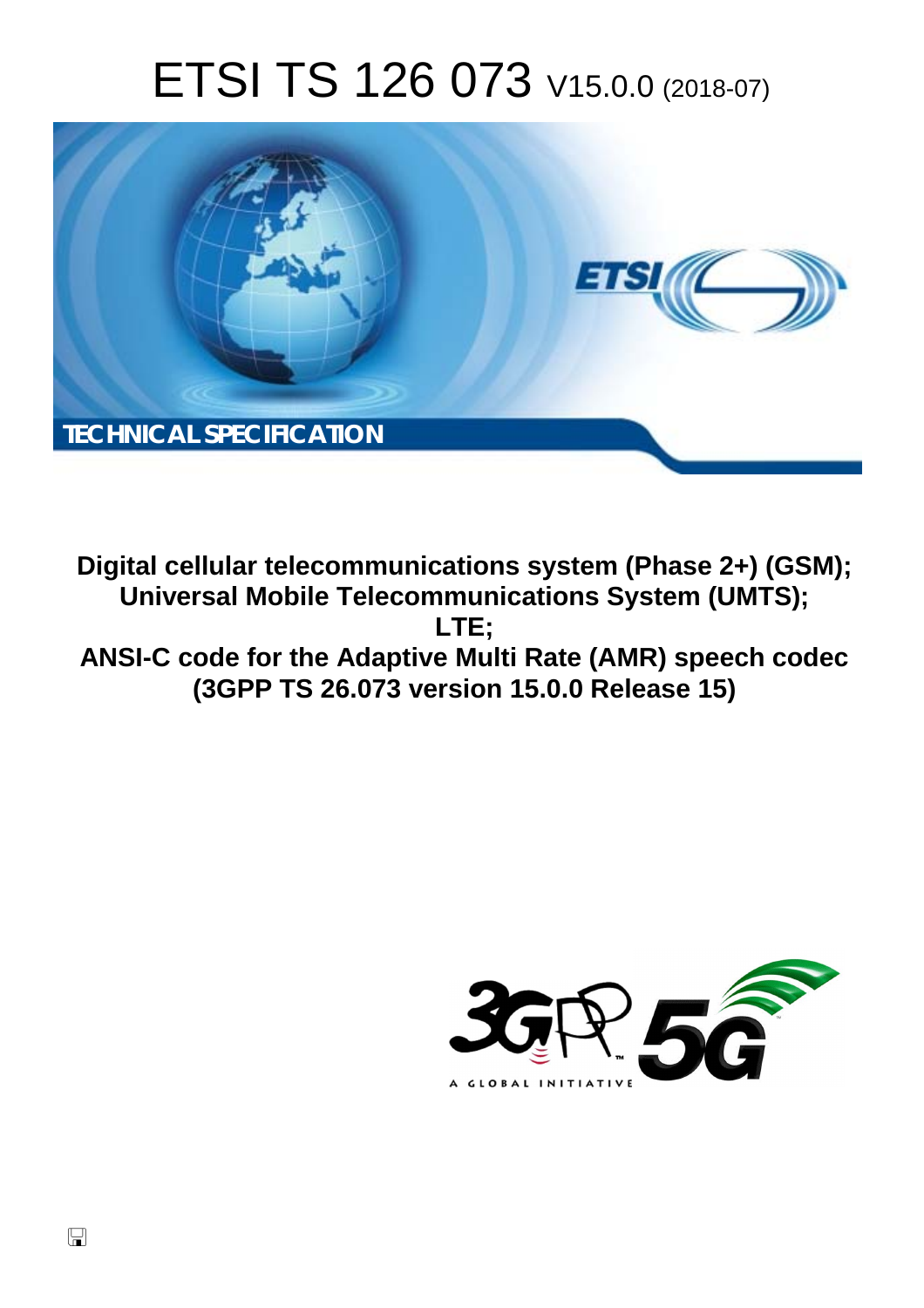Reference

RTS/TSGS-0426073vf00

Keywords GSM,LTE,UMTS

#### *ETSI*

#### 650 Route des Lucioles F-06921 Sophia Antipolis Cedex - FRANCE

Tel.: +33 4 92 94 42 00 Fax: +33 4 93 65 47 16

Siret N° 348 623 562 00017 - NAF 742 C Association à but non lucratif enregistrée à la Sous-Préfecture de Grasse (06) N° 7803/88

#### *Important notice*

The present document can be downloaded from: <http://www.etsi.org/standards-search>

The present document may be made available in electronic versions and/or in print. The content of any electronic and/or print versions of the present document shall not be modified without the prior written authorization of ETSI. In case of any existing or perceived difference in contents between such versions and/or in print, the only prevailing document is the print of the Portable Document Format (PDF) version kept on a specific network drive within ETSI Secretariat.

Users of the present document should be aware that the document may be subject to revision or change of status. Information on the current status of this and other ETSI documents is available at <https://portal.etsi.org/TB/ETSIDeliverableStatus.aspx>

If you find errors in the present document, please send your comment to one of the following services: <https://portal.etsi.org/People/CommiteeSupportStaff.aspx>

#### *Copyright Notification*

No part may be reproduced or utilized in any form or by any means, electronic or mechanical, including photocopying and microfilm except as authorized by written permission of ETSI. The content of the PDF version shall not be modified without the written authorization of ETSI. The copyright and the foregoing restriction extend to reproduction in all media.

> © ETSI 2018. All rights reserved.

**DECT**TM, **PLUGTESTS**TM, **UMTS**TM and the ETSI logo are trademarks of ETSI registered for the benefit of its Members. **3GPP**TM and **LTE**TM are trademarks of ETSI registered for the benefit of its Members and of the 3GPP Organizational Partners. **oneM2M** logo is protected for the benefit of its Members.

**GSM**® and the GSM logo are trademarks registered and owned by the GSM Association.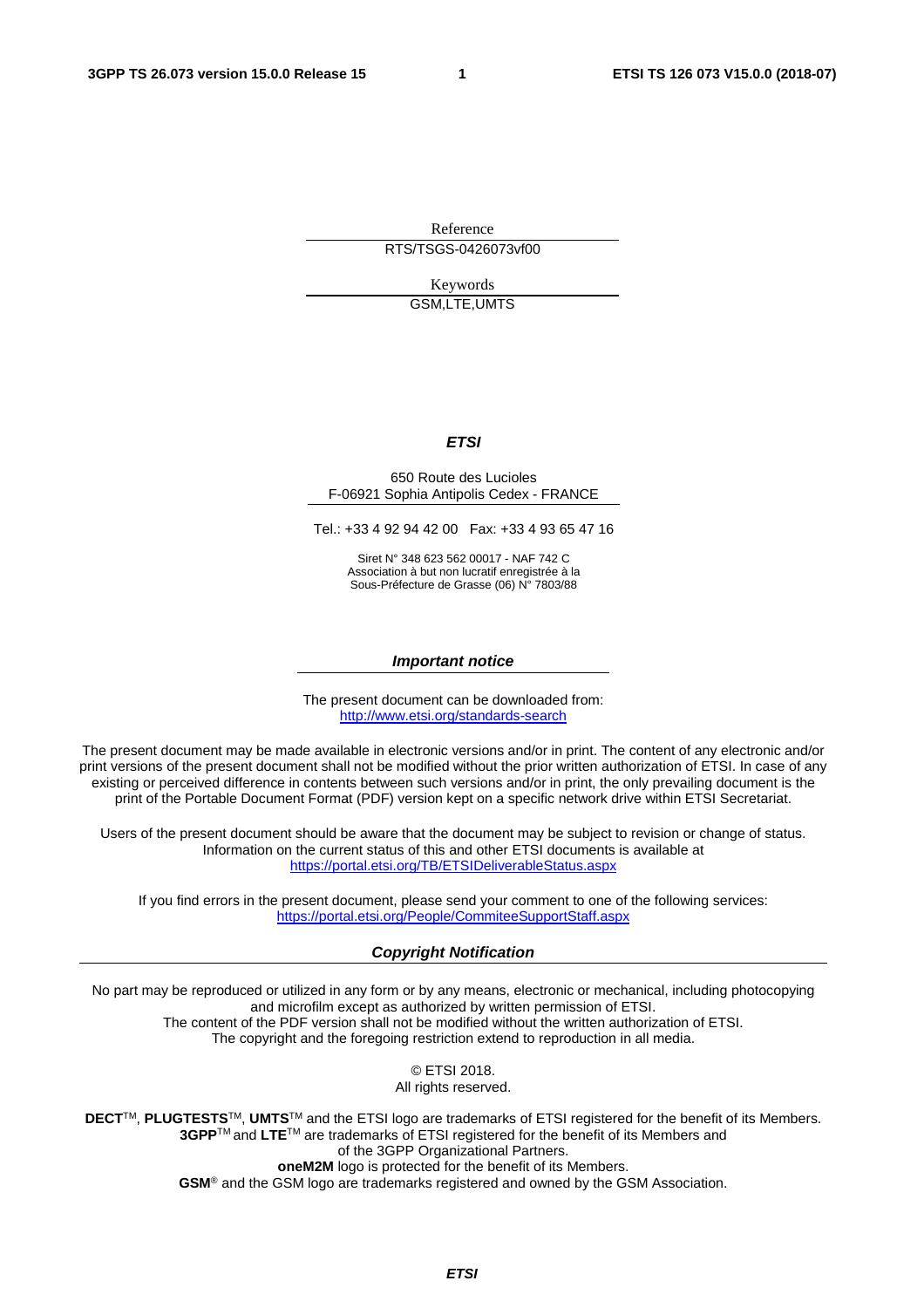# Intellectual Property Rights

#### Essential patents

IPRs essential or potentially essential to normative deliverables may have been declared to ETSI. The information pertaining to these essential IPRs, if any, is publicly available for **ETSI members and non-members**, and can be found in ETSI SR 000 314: *"Intellectual Property Rights (IPRs); Essential, or potentially Essential, IPRs notified to ETSI in respect of ETSI standards"*, which is available from the ETSI Secretariat. Latest updates are available on the ETSI Web server ([https://ipr.etsi.org/\)](https://ipr.etsi.org/).

Pursuant to the ETSI IPR Policy, no investigation, including IPR searches, has been carried out by ETSI. No guarantee can be given as to the existence of other IPRs not referenced in ETSI SR 000 314 (or the updates on the ETSI Web server) which are, or may be, or may become, essential to the present document.

#### **Trademarks**

The present document may include trademarks and/or tradenames which are asserted and/or registered by their owners. ETSI claims no ownership of these except for any which are indicated as being the property of ETSI, and conveys no right to use or reproduce any trademark and/or tradename. Mention of those trademarks in the present document does not constitute an endorsement by ETSI of products, services or organizations associated with those trademarks.

# Foreword

This Technical Specification (TS) has been produced by ETSI 3rd Generation Partnership Project (3GPP).

The present document may refer to technical specifications or reports using their 3GPP identities, UMTS identities or GSM identities. These should be interpreted as being references to the corresponding ETSI deliverables.

The cross reference between GSM, UMTS, 3GPP and ETSI identities can be found under [http://webapp.etsi.org/key/queryform.asp.](http://webapp.etsi.org/key/queryform.asp)

# Modal verbs terminology

In the present document "**shall**", "**shall not**", "**should**", "**should not**", "**may**", "**need not**", "**will**", "**will not**", "**can**" and "**cannot**" are to be interpreted as described in clause 3.2 of the [ETSI Drafting Rules](https://portal.etsi.org/Services/editHelp!/Howtostart/ETSIDraftingRules.aspx) (Verbal forms for the expression of provisions).

"**must**" and "**must not**" are **NOT** allowed in ETSI deliverables except when used in direct citation.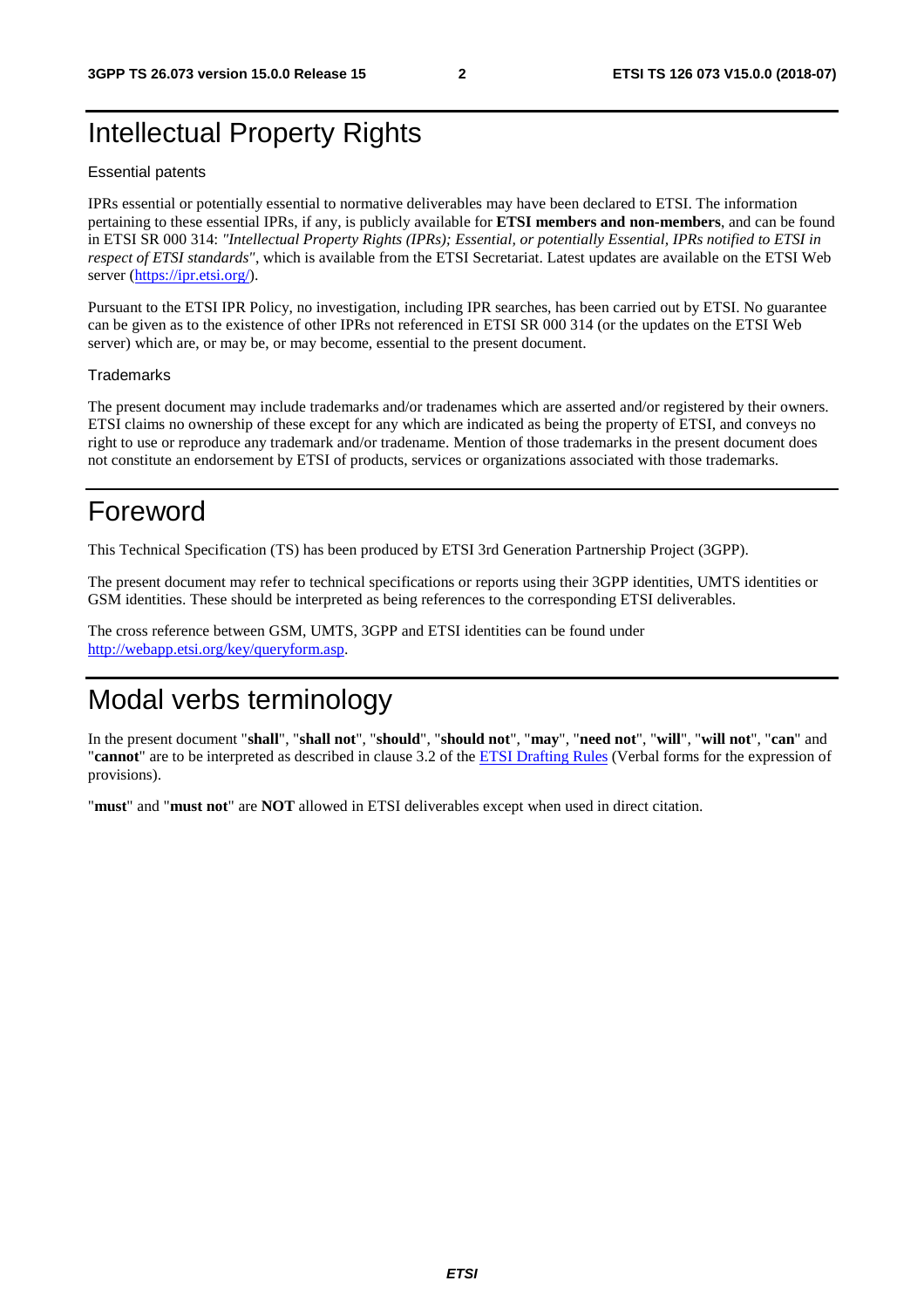# Contents

| 1<br>2<br>3<br>3.1<br>3.2<br>$\overline{4}$<br>4.1<br>4.2<br>4.3<br>4.4<br>4.5<br>4.5.1<br>4.5.2<br>4.5.3<br>5<br>6<br>6.1<br>6.2<br>6.3<br><b>Annex A (informative):</b> |  |  |
|---------------------------------------------------------------------------------------------------------------------------------------------------------------------------|--|--|
|                                                                                                                                                                           |  |  |
|                                                                                                                                                                           |  |  |
|                                                                                                                                                                           |  |  |
|                                                                                                                                                                           |  |  |
|                                                                                                                                                                           |  |  |
|                                                                                                                                                                           |  |  |
|                                                                                                                                                                           |  |  |
|                                                                                                                                                                           |  |  |
|                                                                                                                                                                           |  |  |
|                                                                                                                                                                           |  |  |
|                                                                                                                                                                           |  |  |
|                                                                                                                                                                           |  |  |
|                                                                                                                                                                           |  |  |
|                                                                                                                                                                           |  |  |
|                                                                                                                                                                           |  |  |
|                                                                                                                                                                           |  |  |
|                                                                                                                                                                           |  |  |
|                                                                                                                                                                           |  |  |
|                                                                                                                                                                           |  |  |
|                                                                                                                                                                           |  |  |
|                                                                                                                                                                           |  |  |
|                                                                                                                                                                           |  |  |

 $\mathbf{3}$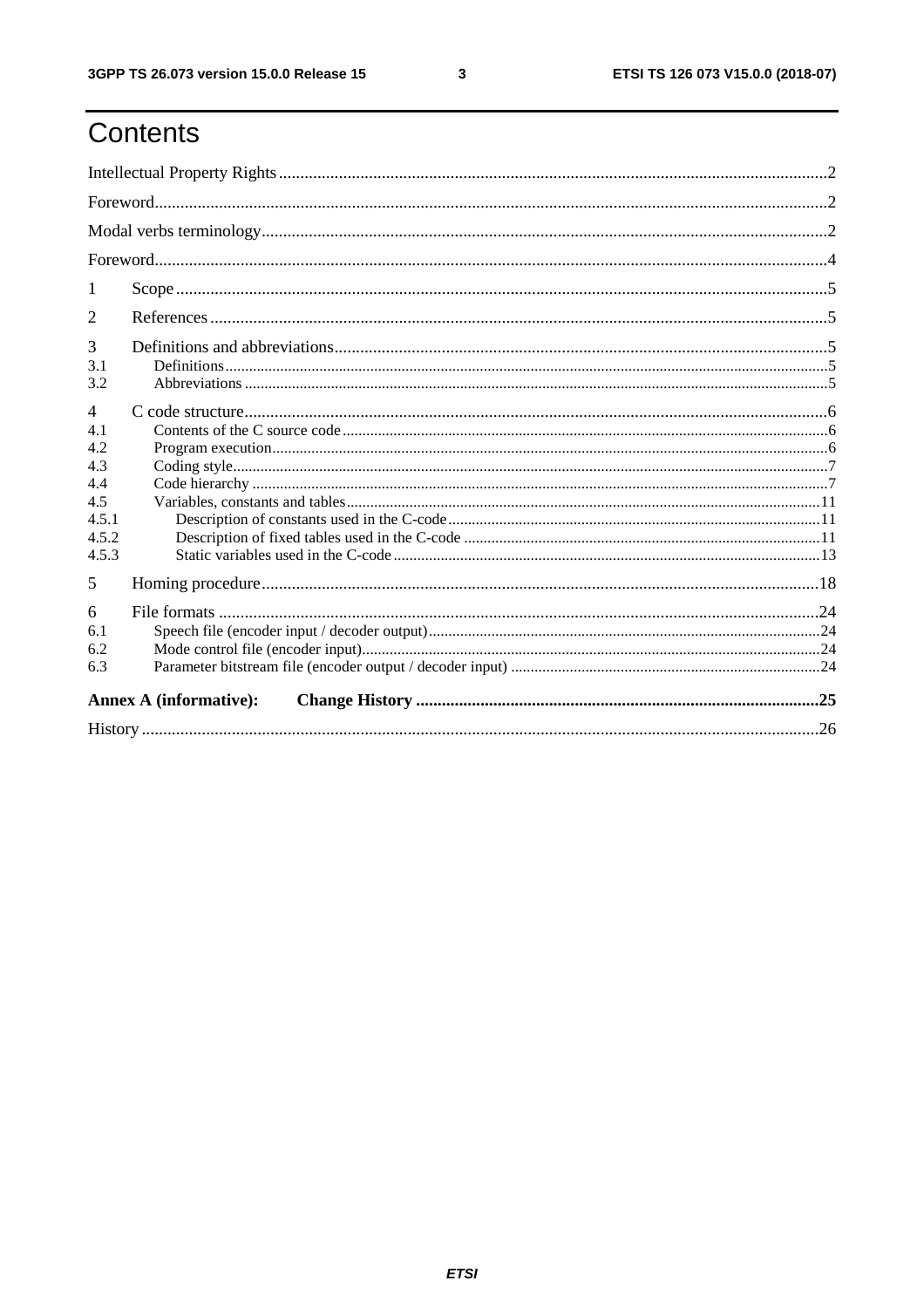# Foreword

This Technical Specification (TS) has been produced by the 3rd Generation Partnership Project (3GPP).

The contents of the present document are subject to continuing work within the TSG and may change following formal TSG approval. Should the TSG modify the contents of the present document, it will be re-released by the TSG with an identifying change of release date and an increase in version number as follows:

Version x.y.z

where:

- x the first digit:
	- 1 presented to TSG for information;
	- 2 presented to TSG for approval;
	- 3 or greater indicates TSG approved document under change control.
- y the second digit is incremented for all changes of substance, i.e. technical enhancements, corrections, updates, etc.
- z the third digit is incremented when editorial only changes have been incorporated in the document.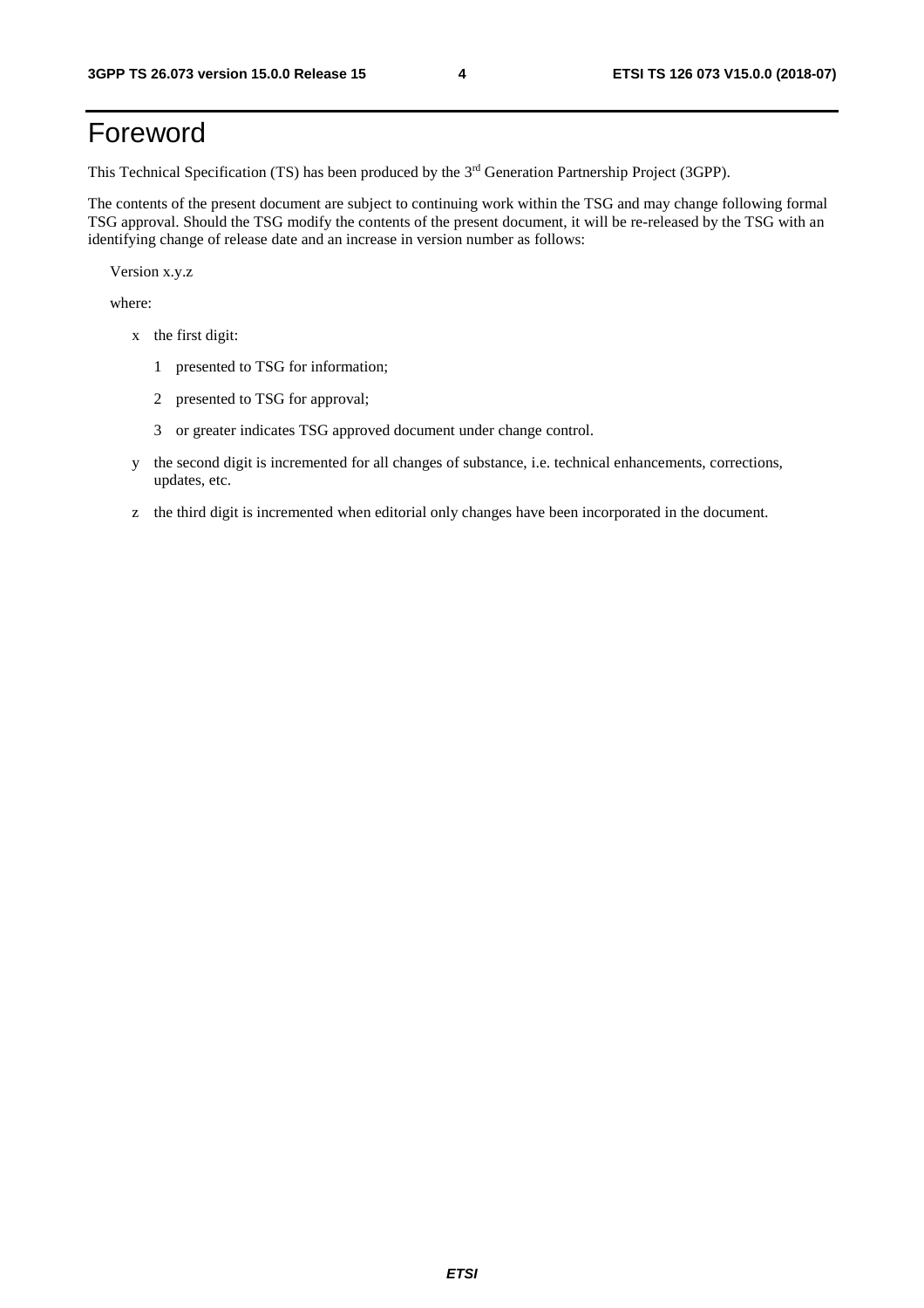## 1 Scope

The present document contains an electronic copy of the ANSI-C code for the Adaptive Multi-Rate codec. The ANSI-C code is necessary for a bit exact implementation of the Adaptive Multi Rate speech transcoder (TS 26.090 [2]), Voice Activity Detection (TS 26.094 [6]), comfort noise (TS 26.092 [4]), source controlled rate operation (TS 26.093 [5]) and example solutions for substituting and muting of lost frames (TS 26.091 [3]).

# 2 References

The following documents contain provisions which, through reference in this text, constitute provisions of the present document.

- References are either specific (identified by date of publication, edition number, version number, etc.) or non-specific.
- For a specific reference, subsequent revisions do not apply.
- For a non-specific reference, the latest version applies.
- [1] 3GPP TS 26.074: "AMR Speech Codec; Test sequences".
- [2] 3GPP TS 26.090: "AMR Speech Codec; Speech transcoding".
- [3] 3GPP TS 26.091: "AMR Speech Codec; Substitution and muting of lost frames".
- [4] 3GPP TS 26.092: "AMR Speech Codec; Comfort noise aspects".
- [5] 3GPP TS 26.093: "AMR Speech Codec; Source controlled rate operation".
- [6] 3GPP TS 26.094: "AMR Speech Codec; Voice Activity Detection".
- [7] RFC 3267: "A Real-Time Transport Protocol (RTP) Payload Format and File Storage Format for Adaptive Multi-Rate (AMR) and Adaptive Multi-Rate Wideband (AMR-WB) Audio Codecs", June 2002.

# 3 Definitions and abbreviations

### 3.1 Definitions

Definition of terms used in the present document, can be found in TS 06.090 [2], TS 06.091 [3], TS 06.092 [4], TS 06.093 [5] and TS 06.094 [6].

### 3.2 Abbreviations

For the purpose of the present document, the following abbreviations apply:

| <b>ANSI</b> | American National Standards Institute   |
|-------------|-----------------------------------------|
| <b>ETS</b>  | European Telecommunication Standard     |
| <b>GSM</b>  | Global System for Mobile communications |
| I/O         | Input/Output                            |
| <b>RAM</b>  | Random Access Memory                    |
| <b>ROM</b>  | Read Only Memory                        |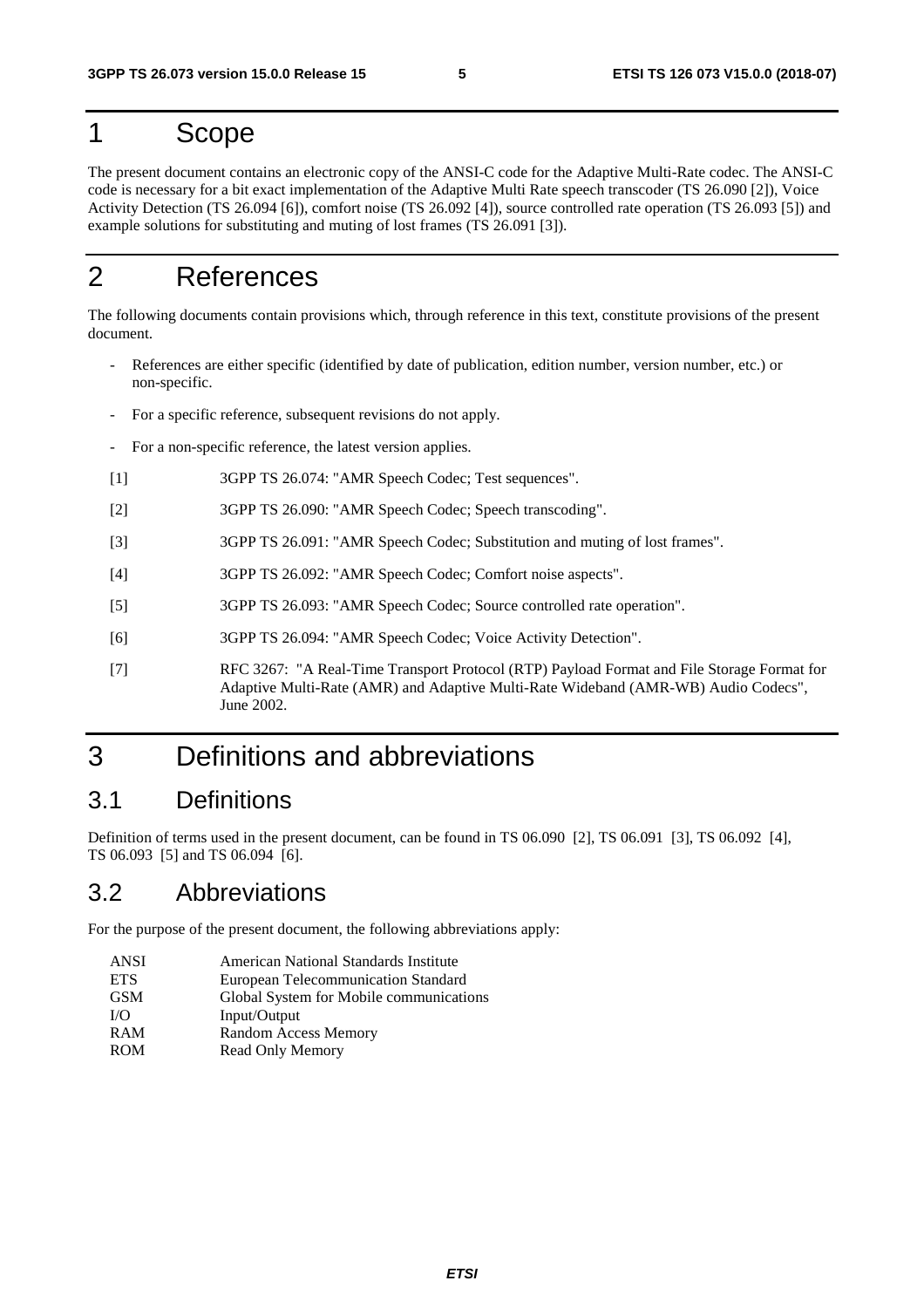# 4 C code structure

This clause gives an overview of the structure of the bit-exact C code and provides an overview of the contents and organization of the C code attached to this document.

The C code has been verified on the following systems:

- Sun Microsystems workstations and GNU gcc compiler;
- DEC Alpha workstations and GNU gcc compiler;
- IBM PC/AT compatible computers with Linux operating system and GNU gcc compiler.

ANSI-C 9899 was selected as the programming language because portability was desirable.

### 4.1 Contents of the C source code

The C code distribution has all files in the root level.

The distributed files with suffix "c" contain the source code and the files with suffix "h" are the header files. The ROM data is contained mostly in files with suffix "tab".

The C code distribution also contains one speech coder installation verification data file, "spch\_dos.inp". The reference encoder output file is named "spch\_dos.cod", the reference decoder input file is named "spch\_dos.dec" and the reference decoder output file is named "spch\_dos.out". These four files are formatted such that they are correct for an IBM PC/AT compatible computer. The same files with reversed byte order of the 16 bit words are named "spch\_unx.inp", "spch\_unx.cod", "spch\_unx.dec" and "spch\_unx.out", respectively.

Final verification is to be performed using the GSM Adaptive Multi-Rate test sequences described in GSM 06.74 [2].

Makefiles are provided for the platforms in which the C code has been verified (listed above). Once the software is installed, this directory will have a compiled version of *encoder* and *decoder* (the bit-exact C executables of the speech codec) and all the object files.

### 4.2 Program execution

The GSM Adaptive Multi-Rate codec is implemented in two programs:

- (*encoder*) speech encoder;
- (*decoder*) speech decoder.

The programs should be called like:

- encoder [encoder options] <speech input file> <parameter file>;
- decoder [decoder options] <parameter file> <speech output file>.

The speech files contain 16-bit linear encoded PCM speech samples and the parameter files contain encoded speech data and some additional flags.

The encoder and decoder options will be explained by running the applications with option –h. See the file readme.txt for more information on how to run the *encoder* and *decoder* programs.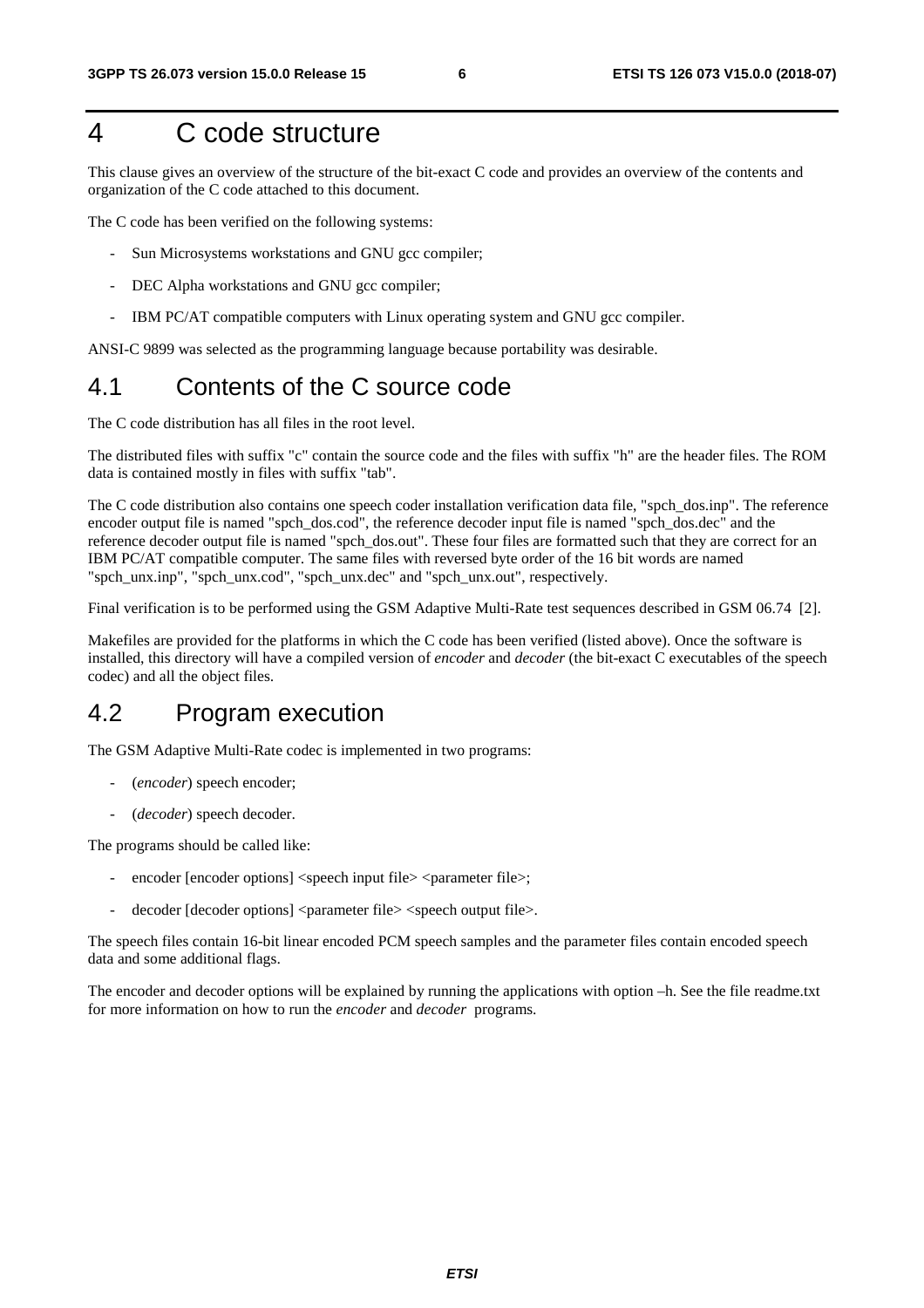### 4.3 Coding style

The C code is written according to the following structuring conventions. Each function func() that needs static variables is considered a module. A module consists of:

- a 'state structure' (struct) combining the static variables of the module;
- three auxiliary functions func\_init(), func\_reset(), and func\_exit();
- the processing function func() itself.

The initialization function func\_init() allocates (from the heap) a new state structure, calls the func\_reset() function, stores the pointer to the newly allocated structure in its first function parameter, and returns with a value of 0 if completed successful or a value of 1 otherwise.

The reset function func reset() takes a pointer to the state structure and resets all members of the structure to a predefined value ('homing').

The exit function func exit() performs any necessary cleanup and frees the state structure memory.

The processing function func() also takes a pointer to the state structure as well as all other necessary parameters and performs its task using (and possibly modifying) the values in the state structure.

If a module calls other modules, the higher level state structure contains a pointer to the lower level state structures, and the init, reset, and exit functions recursively call the corresponding lower level functions.

By this convention, the code becomes "instantiable" (more than one copy of a module can be used in the same program) and the static data hierarchy is clearly visible in the code.

### 4.4 Code hierarchy

Figures 1 to 4 are call graphs that show the functions used in the speech codec, including the functions of VAD, DTX, and comfort noise generation.

Each column represents a call level and each cell a function. The functions contain calls to the functions in rightwards neighbouring cells. The time order in the call graphs is from the top downwards as the processing of a frame advances. All standard C functions: printf(), fwrite(), etc. have been omitted. Also, no basic operations (add(), L\_add(), mac(), etc.) or double precision extended operations (e.g. L\_Extract()) appear in the graphs. The initialization of the static RAM (i.e. calling the \_init functions) is also omitted.

The basic operations are not counted as extending the depth, therefore the deepest level in this software is level 7.

The encoder call graph is broken down into three separate call graphs, Table 1 to 3.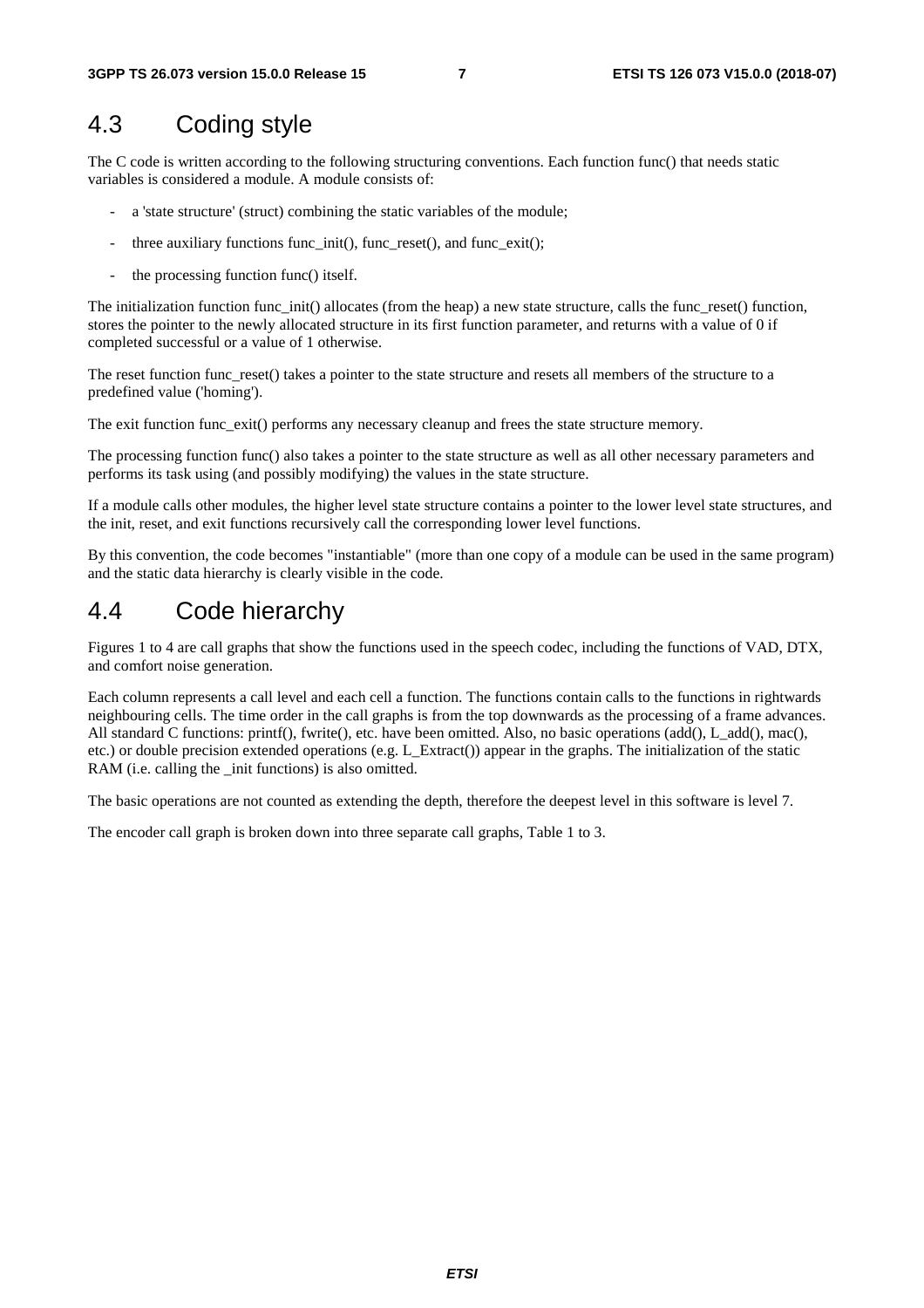| Speech_Encode_Frame | Pre_Process |                     |                              |                                           |                                        |
|---------------------|-------------|---------------------|------------------------------|-------------------------------------------|----------------------------------------|
|                     | cod_amr     | Copy                |                              |                                           |                                        |
|                     |             | Vad1 <sup>1</sup>   | filter_bank                  | first_filter_stage                        |                                        |
|                     |             |                     |                              | filter <sub>5</sub>                       |                                        |
|                     |             |                     |                              | filter3                                   |                                        |
|                     |             |                     |                              | level_calculation                         |                                        |
|                     |             |                     | vad_decision                 | complex_estimate_adapt                    |                                        |
|                     |             |                     |                              | complex_vad                               |                                        |
|                     |             |                     |                              | noise_estimate_update                     | update_cntrl                           |
|                     |             |                     |                              | hangover_addition                         |                                        |
|                     |             | Vad <sub>2</sub> 1  | block_norm                   |                                           |                                        |
|                     |             |                     | r_fft                        | c_fft                                     |                                        |
|                     |             |                     | fn10Log10                    | Log <sub>2</sub>                          | Log2_norm                              |
|                     |             |                     | Pow <sub>2</sub>             |                                           |                                        |
|                     |             | tx_dtx_handler      |                              |                                           |                                        |
|                     |             | lpc                 | Autocorr                     |                                           |                                        |
|                     |             |                     | Lag_window                   |                                           |                                        |
|                     |             |                     | Levinson                     |                                           |                                        |
|                     |             | <b>Isp</b>          | Az_Isp<br>$Q$ _plsf_5        | Chebps<br>Lsp_lsf                         |                                        |
|                     |             |                     |                              | Lsf_wt                                    |                                        |
|                     |             |                     |                              | Vq_subvec                                 |                                        |
|                     |             |                     |                              | Vq_subvec_s                               |                                        |
|                     |             |                     |                              | Reorder_Isf                               |                                        |
|                     |             |                     |                              | Lsf_lsp                                   |                                        |
|                     |             |                     | Int_lpc_1and3_2              | Lsp_az                                    | Get_Isp_pol                            |
|                     |             |                     | Int_lpc_1and3                | Lsp_az                                    | Get_Isp_pol                            |
|                     |             |                     | $Q$ _plsf_3                  | Lsp_lsf                                   |                                        |
|                     |             |                     |                              | Lsf_wt                                    |                                        |
|                     |             |                     |                              | Copy                                      |                                        |
|                     |             |                     |                              | Vq_subvec3                                |                                        |
|                     |             |                     |                              | Vq_subvec4                                |                                        |
|                     |             |                     |                              | Reorder_Isf                               |                                        |
|                     |             |                     |                              | Lsf_lsp                                   |                                        |
|                     |             |                     | Int_lpc_1to3_2               | Lsp_az                                    | Get_Isp_pol                            |
|                     |             |                     | Int_lpc_1to3                 | Lsp_az                                    | Get_Isp_pol                            |
|                     |             |                     | Copy                         |                                           |                                        |
|                     |             | dtx_buffer          | Copy                         |                                           |                                        |
|                     |             |                     | Log2                         | Log2_norm                                 |                                        |
|                     |             | dtx_enc             | Lsp_lsf                      |                                           |                                        |
|                     |             |                     | Reorder_Isf                  |                                           |                                        |
|                     |             |                     | Lsf_lsp                      |                                           |                                        |
|                     |             | Set_zero            |                              |                                           |                                        |
|                     |             | lsp_reset           | Copy<br>Q_plsf_reset         |                                           |                                        |
|                     |             | cl_ltp_reset        | Pitch_fr_reset               |                                           |                                        |
|                     |             | check_lsp           |                              |                                           |                                        |
|                     |             | pre_big             | Weight_Ai                    |                                           |                                        |
|                     |             |                     | Residu                       |                                           |                                        |
|                     |             |                     | Syn_filt                     |                                           |                                        |
|                     |             | ol_ltp              | Pitch_ol                     | vad_tone_detection_update <sup>2</sup>    |                                        |
|                     |             |                     |                              | Lag_max                                   |                                        |
|                     |             |                     |                              |                                           | vad_tone_detection <sup>2</sup>        |
|                     |             |                     |                              |                                           | Inv_sqrt                               |
|                     |             |                     |                              | $comp\_corr2$                             |                                        |
|                     |             |                     |                              | $hp_max^2$                                |                                        |
|                     |             |                     |                              | vad_complex_detection_update <sup>2</sup> |                                        |
|                     |             |                     | Pitch_ol_wgh                 | comp_corr <sup>2</sup>                    |                                        |
|                     |             |                     |                              | $Lag\_max^2$                              | vad_tone_detection_update <sup>2</sup> |
|                     |             |                     |                              |                                           |                                        |
|                     |             |                     |                              |                                           | vad_tone_detection <sup>2</sup>        |
|                     |             |                     |                              | gmed_n                                    |                                        |
|                     |             |                     |                              | hp_max $^2$                               |                                        |
|                     |             |                     |                              | vad_complex_detection_update <sup>2</sup> |                                        |
|                     |             | vad_pitch_detection | LTP_flag_update <sup>3</sup> |                                           |                                        |
|                     |             | subframePreProc     | Weight_Ai                    |                                           |                                        |
|                     |             |                     | Syn_filt                     |                                           |                                        |
|                     |             |                     | Residu                       |                                           |                                        |
|                     |             |                     | Copy                         |                                           |                                        |
|                     |             | cl_ltp              | Pitch_fr                     | getRange                                  |                                        |
|                     |             |                     |                              | Norm_Corr                                 | Convolve                               |
|                     |             |                     |                              |                                           | Inv_sqrt                               |
|                     |             |                     |                              | searchFrac                                | Interpol_3or6                          |
|                     |             |                     |                              | Enc_lag3                                  |                                        |
|                     |             |                     |                              | Enc_lag6                                  |                                        |
|                     |             |                     |                              |                                           |                                        |
|                     |             |                     | (continued)                  |                                           |                                        |

#### **Table 1: Speech encoder call structure**

1 Option to call one or the other VAD option

2 Specific to VAD option 1

-

3 Specific to VAD option 2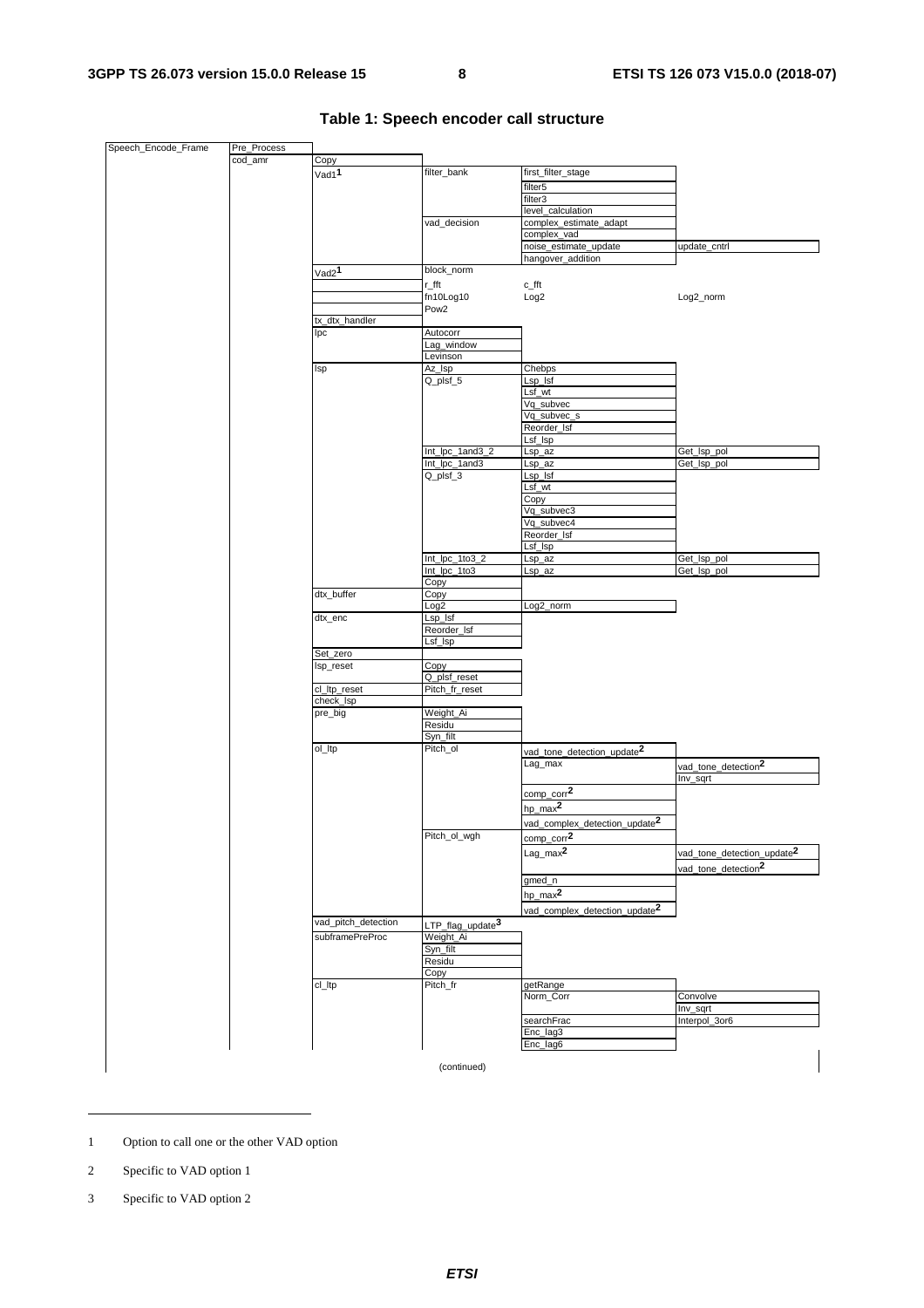|          |                    | Pred It 3or6      |
|----------|--------------------|-------------------|
|          |                    | Convolve          |
|          |                    | G pitch           |
|          |                    | check_gp_clipping |
|          |                    | q_gain_pitch      |
|          | cbsearch           | see Table 2       |
|          | qainQuant          | see Table 3       |
|          | update_gp_clipping | Copy              |
|          | subframePostProc   | Syn filt          |
|          | Pred It 3or6       |                   |
|          | Convolve           |                   |
| Prm2bits | Int2bin            |                   |

#### **Table 1 (concluded): Speech encoder call structure**

#### **Table 2: cbsearch call structure**

| cbsearch | code 2i40 9bits   | cor_h_x          |            |
|----------|-------------------|------------------|------------|
|          |                   | set_sign         |            |
|          |                   | cor_h            | Inv_sqrt   |
|          |                   | search 2i40      |            |
|          |                   | build code       |            |
|          | code_2i40_11bits  | cor_h_x          |            |
|          |                   | set_sign         |            |
|          |                   | cor h            | Inv_sqrt   |
|          |                   | search 2i40      |            |
|          |                   | build code       |            |
|          | code 3i40 14bits  | cor h x          |            |
|          |                   | set_sign         |            |
|          |                   | cor_h            | Inv_sqrt   |
|          |                   | search_3i40      |            |
|          |                   | build code       |            |
|          | code_4i40_17bits  | cor_h_x          |            |
|          |                   | set_sign         |            |
|          |                   | cor_h            | Inv_sqrt   |
|          |                   | search_4i40      |            |
|          |                   | build code       |            |
|          | code 8i40 31bits  | cor_h_x          |            |
|          |                   | set_sign12k2     | Inv_sqrt   |
|          |                   | cor h            | Inv_sqrt   |
|          |                   | search 10and8i40 |            |
|          |                   | build code       |            |
|          |                   | compress_code    | compress10 |
|          | code 10i40 35bits | cor h x          |            |
|          |                   | set_sign12k2     | Inv_sqrt   |
|          |                   | cor h            | Inv_sqrt   |
|          |                   | search_10and8i40 |            |
|          |                   | build code       |            |
|          |                   | $q_p$            |            |

#### **Table 3: gainQuant call structure**

| gainQuant | gc_pred_copy          | Copy                      |                  |           |
|-----------|-----------------------|---------------------------|------------------|-----------|
|           | gc_pred               | Log2                      | Log2_norm        |           |
|           |                       | Log2_norm                 |                  |           |
|           | calc_filt_energies    |                           |                  |           |
|           | calc_target_energy    |                           |                  |           |
|           | MR475_update_unq_pred | gc_pred_update            |                  |           |
|           | MR475_gain_quant      | MR475_quant_store_results | Log2             | Log2_norm |
|           |                       |                           | gc_pred_update   |           |
|           |                       | gc_pred                   | Log2             | Log2_norm |
|           |                       |                           | Log2_norm        |           |
|           | G_code                |                           |                  |           |
|           | q_gain_code           | Pow <sub>2</sub>          |                  |           |
|           | MR795_gain_quant      | q_gain_pitch              |                  |           |
|           |                       | MR795_gain_code_quant3    |                  |           |
|           |                       | calc_unfilt_energies      | Log <sub>2</sub> | Log2_norm |
|           |                       | gain_adapt                | gmed_n           |           |
|           |                       | MR795_gain_code_quant_mod | sqrt_l_exp       |           |
|           | Qua_gain              | Pow <sub>2</sub>          |                  |           |
|           | gc_pred_update        |                           |                  |           |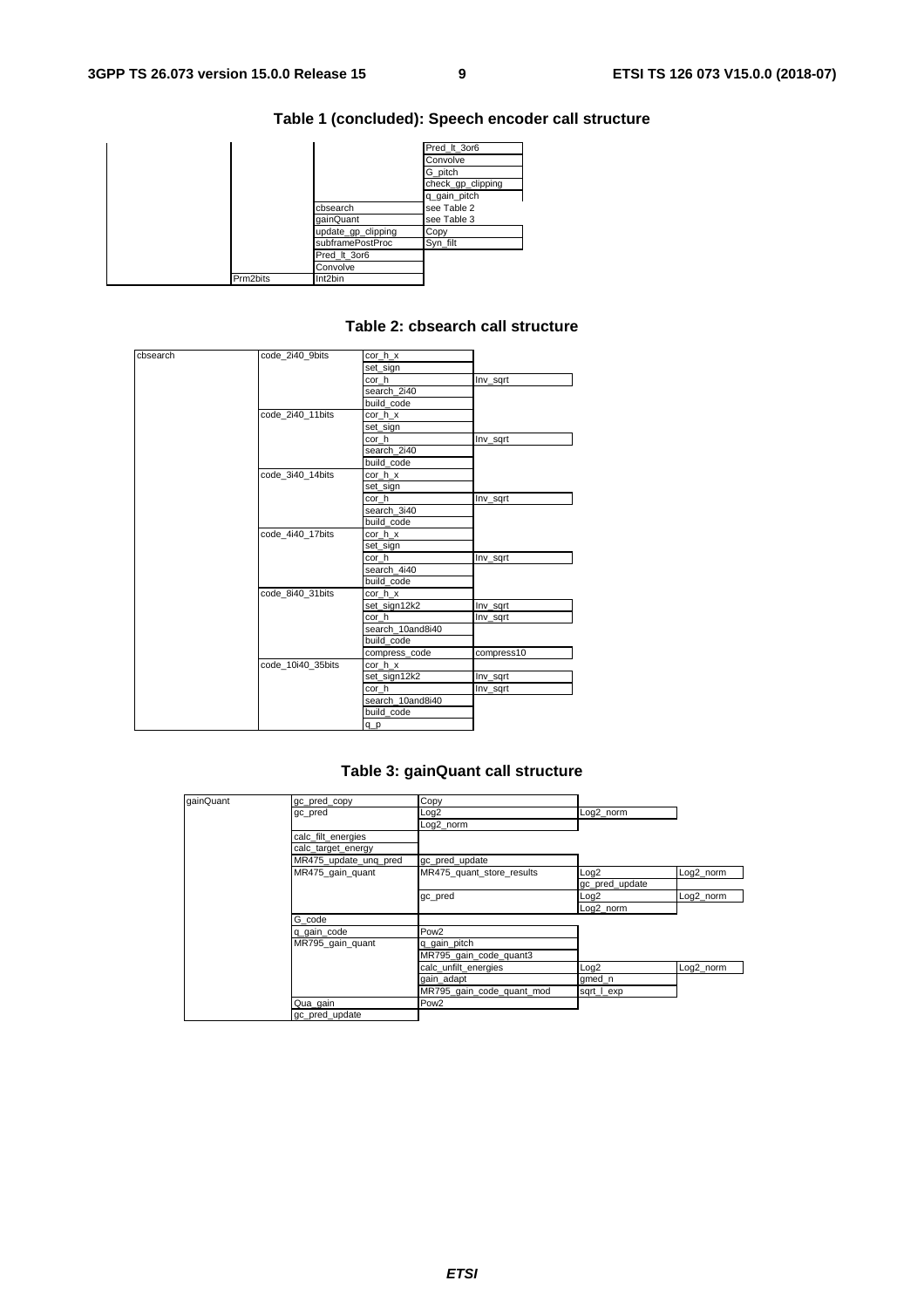| Speech_Decode_Frame | Bits2prm     | Bin2int                 |                         |                  |           |
|---------------------|--------------|-------------------------|-------------------------|------------------|-----------|
|                     | Decoder_amr  | rx_dtx_handler          |                         |                  |           |
|                     |              | Decoder_amr_reset       | lsp_avg_reset           |                  |           |
|                     |              |                         | D_plsf_reset            |                  |           |
|                     |              |                         | ec_gain_pitch_reset     |                  |           |
|                     |              |                         | ec_gain_code_reset      |                  |           |
|                     |              |                         | gc_pred_reset           |                  |           |
|                     |              |                         | Bgn_scd_reset           | Set_zero         |           |
|                     |              |                         | ph_disp_reset           |                  |           |
|                     |              |                         | dtx_dec_reset           | Copy             |           |
|                     |              |                         |                         | Set_zero         |           |
|                     |              | dtx_dec                 | Copy                    |                  |           |
|                     |              |                         | Lsf_lsp                 |                  |           |
|                     |              |                         | Init_D_plsf_3           | Copy             |           |
|                     |              |                         | $D_{plsf_3}$            | Reorder_Isf      |           |
|                     |              |                         |                         | Copy             |           |
|                     |              |                         |                         | Lsf_Isp          |           |
|                     |              |                         | pseudonoise             |                  |           |
|                     |              |                         | Lsp_lsf                 |                  |           |
|                     |              |                         | Reorder_Isf             |                  |           |
|                     |              |                         | Lsp_Az                  | Get_Isp_pol      |           |
|                     |              |                         | A_Refl                  |                  |           |
|                     |              |                         | Log <sub>2</sub>        | Log2_norm        |           |
|                     |              |                         | Build_CN_code           | pseudonoise      |           |
|                     |              |                         | Syn_filt                |                  |           |
|                     |              | Lsf_lsp                 |                         |                  |           |
|                     |              | lsp_avg                 |                         |                  |           |
|                     |              | Copy                    |                         |                  |           |
|                     |              | $D_{plsf_3}$            | Reorder_Isf             |                  |           |
|                     |              |                         | Copy                    |                  |           |
|                     |              |                         | Lsf_lsp                 |                  |           |
|                     |              | Int_lpc_1to3            | Lsp_Az                  | Get_Isp_pol      |           |
|                     |              | $D_{plsf_5}$            | Reorder_Isf             |                  |           |
|                     |              |                         | Copy                    |                  |           |
|                     |              |                         | Lsf_lsp                 |                  |           |
|                     |              | Int_lpc_1and3           | Lsp_Az                  | Get_Isp_pol      |           |
|                     |              | Dec_lag3                |                         |                  |           |
|                     |              | Pred_lt_3or6            |                         |                  |           |
|                     |              | Dec_lag6                |                         |                  |           |
|                     |              | decode_2i40_9bits       |                         |                  |           |
|                     |              | decode_2i40_11bits      |                         |                  |           |
|                     |              | decode_3i40_14bits      |                         |                  |           |
|                     |              | decode_4i40_17bits      |                         |                  |           |
|                     |              |                         |                         |                  |           |
|                     |              |                         |                         |                  |           |
|                     |              | decode_8i40_31bits      | decompress_code         | decompress10     |           |
|                     |              | ec_gain_pitch           | gmed_n                  |                  |           |
|                     |              | d_gain_pitch            |                         |                  |           |
|                     |              | ec_gain_pitch_update    |                         |                  |           |
|                     |              | decode_10i40_35bits     |                         |                  |           |
|                     |              | Dec_gain                | Log <sub>2</sub>        | Log2_norm        |           |
|                     |              |                         | gc_pred                 | Log <sub>2</sub> | Log2_norm |
|                     |              |                         |                         | Log2_norm        |           |
|                     |              |                         | Pow <sub>2</sub>        |                  |           |
|                     |              |                         | gc_pred_update          |                  |           |
|                     |              | ec_gain_code            | gmed_n                  |                  |           |
|                     |              |                         | gc_pred_average_limeted |                  |           |
|                     |              |                         | gc_pred_update          |                  |           |
|                     |              | ec_gain_code_update     |                         |                  |           |
|                     |              | d_gain_code             | gc_pred                 | Log <sub>2</sub> | Log2 norm |
|                     |              |                         |                         | Log2_norm        |           |
|                     |              |                         | Pow <sub>2</sub>        |                  |           |
|                     |              |                         | gc_pred_update          |                  |           |
|                     |              | Int_Isf                 |                         |                  |           |
|                     |              | Cb_gain_average         |                         |                  |           |
|                     |              | ph_disp_release         |                         |                  |           |
|                     |              | ph_disp_lock            |                         |                  |           |
|                     |              | ph_disp                 |                         |                  |           |
|                     |              | sqrt_l_exp              |                         |                  |           |
|                     |              | Ex_ctrl                 | gmed_n                  |                  |           |
|                     |              | agc2                    | Inv_sqrt                |                  |           |
|                     |              | Syn_filt                |                         |                  |           |
|                     |              | Bgn_scd                 | gmed_n                  |                  |           |
|                     |              | dtx_dec_activity_update | Copy                    |                  |           |
|                     |              |                         | Log <sub>2</sub>        | Log2_norm        |           |
|                     |              | lsp_avg                 |                         |                  |           |
|                     | Post_Filter  | Copy                    |                         |                  |           |
|                     |              | Weight_Ai               |                         |                  |           |
|                     |              | Residu                  |                         |                  |           |
|                     |              | Set_zero                |                         |                  |           |
|                     |              | Syn_filt                |                         |                  |           |
|                     |              | Preemphasis             |                         |                  |           |
|                     |              | agc                     | energy_old              |                  |           |
|                     |              |                         | energy_new              | energy_old       |           |
|                     | Post_Process |                         | Inv_sqrt                |                  |           |

#### **Table 4: Speech decoder call structure**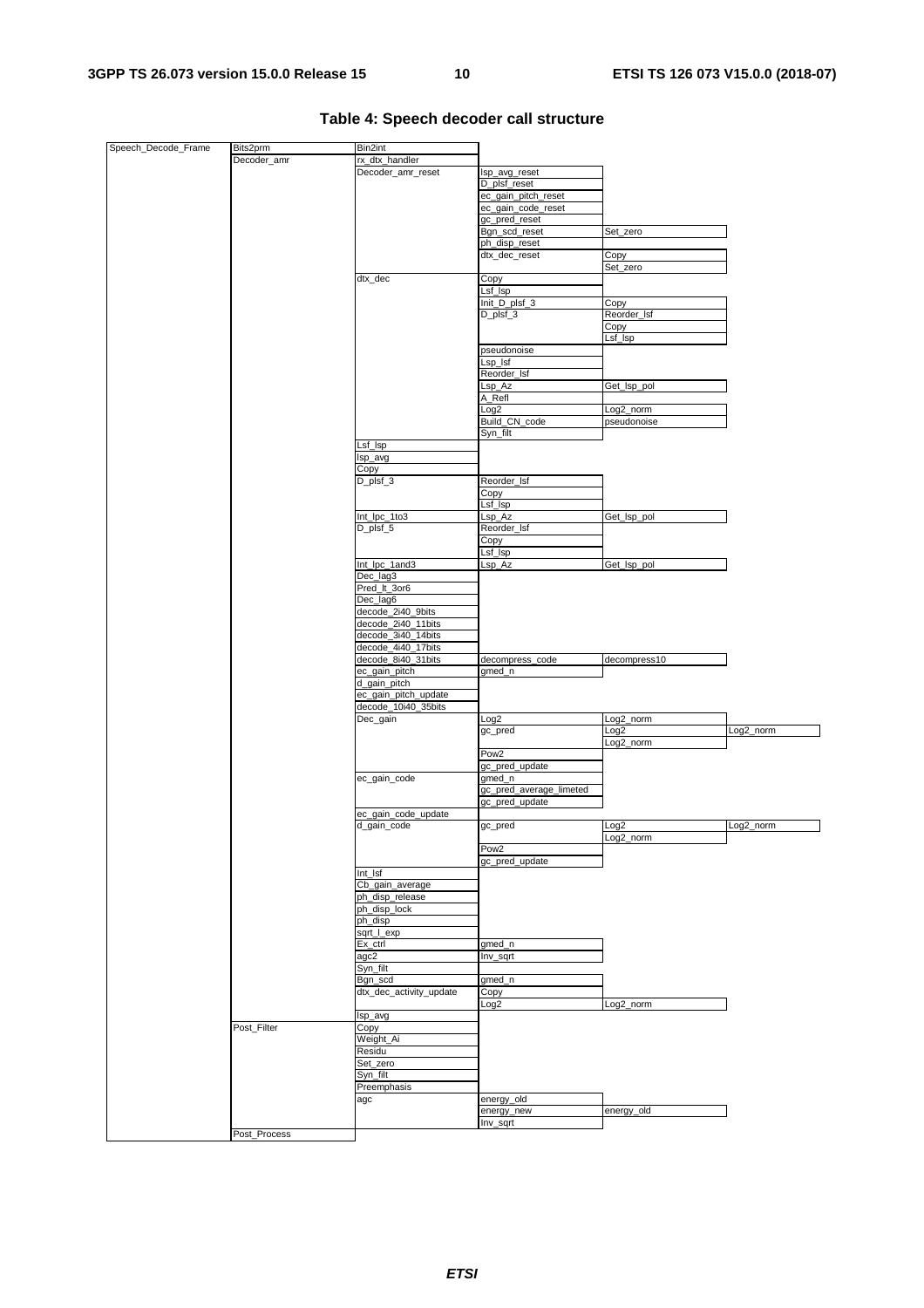### 4.5 Variables, constants and tables

The data types of variables and tables used in the fixed point implementation are signed integers in 2's complement representation, defined by:

- **Word16** 16 bit variable;
- **Word32** 32 bit variable.

Furthermore some **enum** types are used, all possible to represent with one byte, and a Boolean **Flag**.

### 4.5.1 Description of constants used in the C-code

This subclause contains a listing of all global constants defined in cnst.h.

#### **Table 5: Global constants**

| <b>Constant</b>        | Value          | <b>Description</b>                                                     |
|------------------------|----------------|------------------------------------------------------------------------|
| L TOTAL                | 320            | total size of speech buffer.                                           |
| IL WINDOW              | 240            | window size in LP analysis                                             |
| L_FRAME                | 160            | frame size                                                             |
| L FRAME BY2            | 80             | frame size divided by 2                                                |
| IL SUBFR               | 40             | subframe size                                                          |
| IL CODE                | 40             | codevector length                                                      |
| NB_TRACK               | 5              | number of tracks                                                       |
| <b>STEP</b>            | 5              | codebook step size                                                     |
| NB TRACK MR102         | 4              | number of tracks mode mr102                                            |
| STEP MR102             | 4              | codebook step size mode mr102                                          |
| M                      | 10             | order of LP filter                                                     |
| MP <sub>1</sub>        | $(M+1)$        | lorder of LP filter + 1                                                |
| LSF_GAP                | 205            | minimum distance between LSF after quantization; 50 Hz = 205           |
| LSP PRED FAC MR122     | 21299          | MR122 LSP prediction factor (0.65 Q15)                                 |
| AZ SIZE                | 44             | size of array of LP filters in 4 subframes (4*M+4)                     |
| PIT MIN MR122          | 18             | minimum pitch lag (MR122 mode)                                         |
| PIT MIN                | 20             | minimum pitch lag (all other modes)                                    |
| <b>PIT MAX</b>         | 143            | maximum pitch lag                                                      |
| L_INTERPOL             | $(10+1)$       | length of filter for interpolation                                     |
| L_INTER_SRCH           | 4              | length of filter for CL LTP search interpolation                       |
| MU                     | 26214          | factor for tilt compensation filter 0,8                                |
| AGC_FAC                | 29491          | factor for automatic gain control 0,9                                  |
| L NEXT                 | 40             | overhead in LP analysis                                                |
| <b>SHARPMAX</b>        | 13017          | maximum value of pitch sharpening                                      |
| <b>SHARPMIN</b>        | 0              | minimum value of pitch sharpening                                      |
| <b>MAX PRM SIZE</b>    | 57             | max. num. of params                                                    |
| <b>MAX SERIAL SIZE</b> | 244            | max, num, of serial bits                                               |
| <b>GP CLIP</b>         | 15565          | pitch gain clipping $= 0.95$                                           |
| N_FRAME                | $\overline{7}$ | old pitch gains in average calculation                                 |
| <b>EHF_MASK</b>        | 8              | 16 bit representation of all samples in the encoder homing frame (left |
|                        |                | justification)                                                         |

### 4.5.2 Description of fixed tables used in the C-code

This section contains a listing of all fixed tables sorted by source file name and table name. All table data is declared as **Word16**.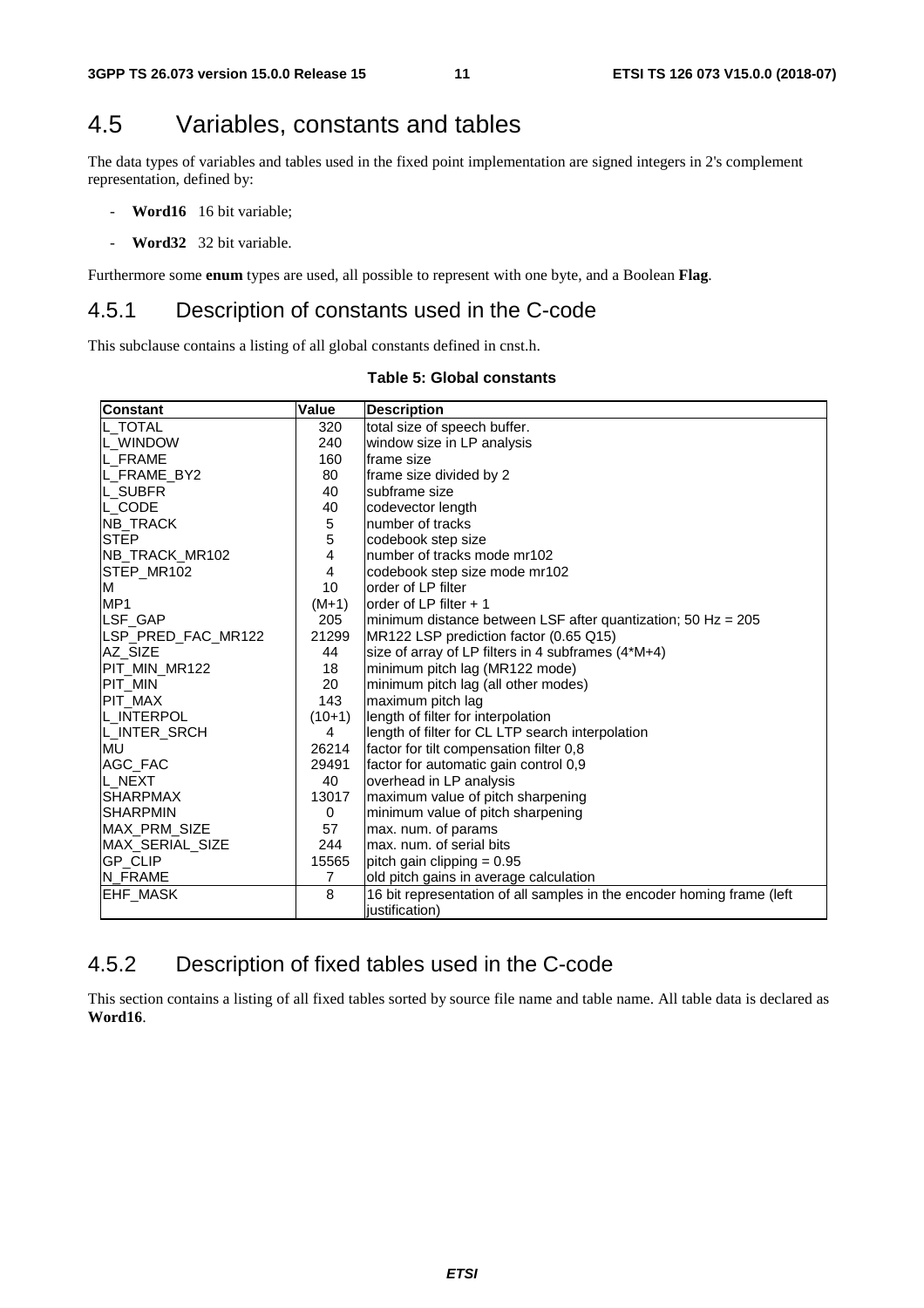#### **Table 6: Fixed tables**

| trackTable<br>track table for algebraic code book search (MR475, MR515)<br>$4*5$<br>10<br>gamma1<br>spectral expansion factors<br>cod_amr.c<br>10<br>spectral expansion factors<br>cod_amr.c<br>gamma1_12k2<br>10<br>gamma2<br>spectral expansion factors<br>cod_amr.c<br>10<br>dtx_dec.c<br>lsf_hist_mean_scale<br>initialization values for DTX Isf parameters<br>9<br>dtx_log_en_adjust<br>level adjustments for ech mode<br>dtx_dec.c<br>7<br>cdown<br>attenuation factors for codebook gain<br>ec_gains.c<br>7<br>attenuation factors for adaptive codebook gain<br>pdown<br>ec_gains.c<br>4<br>algebraic code book gain MA predictor coefficients<br>pred<br>gc_pred.c<br>pred_MR122<br>4<br>algebraic code book gain MA predictor coefficients (MR122)<br>gc_pred.c<br>72<br>parameters defining the adaptive codebook search per mode<br>pitch fr.c<br>mode_dep_parm<br>3<br>HP filter coefficients (denominator) in Post_Process<br>post_pro.c<br>a<br>3<br>HP filter coefficients (numerator) in Post_Process<br>b<br>post_pro.c<br>3<br>HP filter coefficients (denominator) in Pre_Process<br>a<br>pre_proc.c<br>3<br>b<br>HP filter coefficients (numerator) in Pre_Process<br>pre_proc.c<br>61<br>inter <sub>6</sub><br>interpolation filter coefficients<br>pred_lt.c<br>pstfilt.c<br>10<br>gamma3_MR122<br>spectral expansion factors<br>pstfilt.c<br>10<br>spectral expansion factors<br>gamma3<br>10<br>pstfilt.c<br>gamma4_MR122<br>spectral expansion factors<br>10<br>pstfilt.c<br>spectral expansion factors<br>gamma4<br>9<br>bitno.tab<br>prmno<br>number of bits for each mode<br>8<br>bitno.tab<br>prmnofsf<br>number of parameters for LPC and first subframe for each mode (used for<br>decoder homing procedure)<br>9<br>bitno.tab<br>bitno<br>pointers to the bitno_MR tables<br>17<br>bitno.tab<br>bitno_MR475<br>number of bits per parameter to transmit (MR475)<br>19<br>bitno.tab<br>bitno_MR515<br>number of bits per parameter to transmit (MR515)<br>19<br>bitno.tab<br>bitno_MR59<br>number of bits per parameter to transmit (MR59)<br>19<br>bitno_MR67<br>number of bits per parameter to transmit (MR67)<br>bitno.tab<br>19<br>bitno.tab<br>bitno_MR74<br>number of bits per parameter to transmit (MR74)<br>23<br>bitno.tab<br>bitno_MR795<br>number of bits per parameter to transmit (MR795)<br>39<br>bitno_MR102<br>bitno.tab<br>number of bits per parameter to transmit (MR102)<br>57<br>bitno.tab<br>bitno_MR122<br>number of bits per parameter to transmit (MR122)<br>5<br>bitno_MRDTX<br>number of bits per parameter to transmit (MRDTX)<br>2<br>startPos1<br>track start search position for first pulse<br>c2_11pf.tab<br>4<br>startPos2<br>track start search position for second pulse<br>startPos<br>16<br>track start search position<br>251<br>weighting of the correlation function in open loop LTP search (MR102)<br>corrweight<br>dhf<br>8<br>pointers to the dhf MR tables<br>dhf_MR475<br>17<br>parameter values for the decoder homing frame (MR475)<br>d_homing.tab<br>19<br>parameter values for the decoder homing frame (MR515)<br>d_homing.tab<br>dhf_MR515<br>d_homing.tab<br>19<br>parameter values for the decoder homing frame (MR59)<br>dhf_MR59<br>19<br>d_homing.tab<br>dhf_MR67<br>parameter values for the decoder homing frame (MR67)<br>d_homing.tab<br>dhf_MR74<br>parameter values for the decoder homing frame (MR74)<br>19<br>d_homing.tab<br>23<br>dhf_MR795<br>parameter values for the decoder homing frame (MR795)<br>d_homing.tab<br>39<br>parameter values for the decoder homing frame (MR102)<br>dhf_MR102<br>dhf_MR122<br>57<br>parameter values for the decoder homing frame (MR122)<br>d_homing.tab<br>adaptive codebook gain quantization table (MR122, MR795)<br>qua_gain_pitch<br>16<br>gains.tab<br>96<br>fixed codebook gain quantization table (MR122, MR795)<br>gains.tab<br>qua_gain_code<br>8<br>gray coding table<br>gray.tab<br>gray<br>8<br>gray decoding table<br>gray.tab<br>dgray<br>grid points at wich Chebyshev polynomials are evaluated<br>grid.tab<br>grid<br>61<br>25<br>inter_6<br>interpolation filter coefficients<br>inter_36.tab<br>49<br>table used in inverse square root computation<br>table<br>inv_sqrt.tab<br>high part of the lag window table<br>lag_wind.tab<br>lag_h<br>10 | <b>File</b>  | Table name | Length | <b>Description</b>               |
|-------------------------------------------------------------------------------------------------------------------------------------------------------------------------------------------------------------------------------------------------------------------------------------------------------------------------------------------------------------------------------------------------------------------------------------------------------------------------------------------------------------------------------------------------------------------------------------------------------------------------------------------------------------------------------------------------------------------------------------------------------------------------------------------------------------------------------------------------------------------------------------------------------------------------------------------------------------------------------------------------------------------------------------------------------------------------------------------------------------------------------------------------------------------------------------------------------------------------------------------------------------------------------------------------------------------------------------------------------------------------------------------------------------------------------------------------------------------------------------------------------------------------------------------------------------------------------------------------------------------------------------------------------------------------------------------------------------------------------------------------------------------------------------------------------------------------------------------------------------------------------------------------------------------------------------------------------------------------------------------------------------------------------------------------------------------------------------------------------------------------------------------------------------------------------------------------------------------------------------------------------------------------------------------------------------------------------------------------------------------------------------------------------------------------------------------------------------------------------------------------------------------------------------------------------------------------------------------------------------------------------------------------------------------------------------------------------------------------------------------------------------------------------------------------------------------------------------------------------------------------------------------------------------------------------------------------------------------------------------------------------------------------------------------------------------------------------------------------------------------------------------------------------------------------------------------------------------------------------------------------------------------------------------------------------------------------------------------------------------------------------------------------------------------------------------------------------------------------------------------------------------------------------------------------------------------------------------------------------------------------------------------------------------------------------------------------------------------------------------------------------------------------------------------------------------------------------------------------------------------------------------------------------------------------------------------------------------------------------------------------------------------------------------------------------------------------------------------------------------------------------------------------------------------------------------------------------------------------------------------------------------------------------------------------------------------|--------------|------------|--------|----------------------------------|
|                                                                                                                                                                                                                                                                                                                                                                                                                                                                                                                                                                                                                                                                                                                                                                                                                                                                                                                                                                                                                                                                                                                                                                                                                                                                                                                                                                                                                                                                                                                                                                                                                                                                                                                                                                                                                                                                                                                                                                                                                                                                                                                                                                                                                                                                                                                                                                                                                                                                                                                                                                                                                                                                                                                                                                                                                                                                                                                                                                                                                                                                                                                                                                                                                                                                                                                                                                                                                                                                                                                                                                                                                                                                                                                                                                                                                                                                                                                                                                                                                                                                                                                                                                                                                                                                                                                   | c2_9pf.c     |            |        |                                  |
|                                                                                                                                                                                                                                                                                                                                                                                                                                                                                                                                                                                                                                                                                                                                                                                                                                                                                                                                                                                                                                                                                                                                                                                                                                                                                                                                                                                                                                                                                                                                                                                                                                                                                                                                                                                                                                                                                                                                                                                                                                                                                                                                                                                                                                                                                                                                                                                                                                                                                                                                                                                                                                                                                                                                                                                                                                                                                                                                                                                                                                                                                                                                                                                                                                                                                                                                                                                                                                                                                                                                                                                                                                                                                                                                                                                                                                                                                                                                                                                                                                                                                                                                                                                                                                                                                                                   |              |            |        |                                  |
|                                                                                                                                                                                                                                                                                                                                                                                                                                                                                                                                                                                                                                                                                                                                                                                                                                                                                                                                                                                                                                                                                                                                                                                                                                                                                                                                                                                                                                                                                                                                                                                                                                                                                                                                                                                                                                                                                                                                                                                                                                                                                                                                                                                                                                                                                                                                                                                                                                                                                                                                                                                                                                                                                                                                                                                                                                                                                                                                                                                                                                                                                                                                                                                                                                                                                                                                                                                                                                                                                                                                                                                                                                                                                                                                                                                                                                                                                                                                                                                                                                                                                                                                                                                                                                                                                                                   |              |            |        |                                  |
|                                                                                                                                                                                                                                                                                                                                                                                                                                                                                                                                                                                                                                                                                                                                                                                                                                                                                                                                                                                                                                                                                                                                                                                                                                                                                                                                                                                                                                                                                                                                                                                                                                                                                                                                                                                                                                                                                                                                                                                                                                                                                                                                                                                                                                                                                                                                                                                                                                                                                                                                                                                                                                                                                                                                                                                                                                                                                                                                                                                                                                                                                                                                                                                                                                                                                                                                                                                                                                                                                                                                                                                                                                                                                                                                                                                                                                                                                                                                                                                                                                                                                                                                                                                                                                                                                                                   |              |            |        |                                  |
|                                                                                                                                                                                                                                                                                                                                                                                                                                                                                                                                                                                                                                                                                                                                                                                                                                                                                                                                                                                                                                                                                                                                                                                                                                                                                                                                                                                                                                                                                                                                                                                                                                                                                                                                                                                                                                                                                                                                                                                                                                                                                                                                                                                                                                                                                                                                                                                                                                                                                                                                                                                                                                                                                                                                                                                                                                                                                                                                                                                                                                                                                                                                                                                                                                                                                                                                                                                                                                                                                                                                                                                                                                                                                                                                                                                                                                                                                                                                                                                                                                                                                                                                                                                                                                                                                                                   |              |            |        |                                  |
|                                                                                                                                                                                                                                                                                                                                                                                                                                                                                                                                                                                                                                                                                                                                                                                                                                                                                                                                                                                                                                                                                                                                                                                                                                                                                                                                                                                                                                                                                                                                                                                                                                                                                                                                                                                                                                                                                                                                                                                                                                                                                                                                                                                                                                                                                                                                                                                                                                                                                                                                                                                                                                                                                                                                                                                                                                                                                                                                                                                                                                                                                                                                                                                                                                                                                                                                                                                                                                                                                                                                                                                                                                                                                                                                                                                                                                                                                                                                                                                                                                                                                                                                                                                                                                                                                                                   |              |            |        |                                  |
|                                                                                                                                                                                                                                                                                                                                                                                                                                                                                                                                                                                                                                                                                                                                                                                                                                                                                                                                                                                                                                                                                                                                                                                                                                                                                                                                                                                                                                                                                                                                                                                                                                                                                                                                                                                                                                                                                                                                                                                                                                                                                                                                                                                                                                                                                                                                                                                                                                                                                                                                                                                                                                                                                                                                                                                                                                                                                                                                                                                                                                                                                                                                                                                                                                                                                                                                                                                                                                                                                                                                                                                                                                                                                                                                                                                                                                                                                                                                                                                                                                                                                                                                                                                                                                                                                                                   |              |            |        |                                  |
|                                                                                                                                                                                                                                                                                                                                                                                                                                                                                                                                                                                                                                                                                                                                                                                                                                                                                                                                                                                                                                                                                                                                                                                                                                                                                                                                                                                                                                                                                                                                                                                                                                                                                                                                                                                                                                                                                                                                                                                                                                                                                                                                                                                                                                                                                                                                                                                                                                                                                                                                                                                                                                                                                                                                                                                                                                                                                                                                                                                                                                                                                                                                                                                                                                                                                                                                                                                                                                                                                                                                                                                                                                                                                                                                                                                                                                                                                                                                                                                                                                                                                                                                                                                                                                                                                                                   |              |            |        |                                  |
|                                                                                                                                                                                                                                                                                                                                                                                                                                                                                                                                                                                                                                                                                                                                                                                                                                                                                                                                                                                                                                                                                                                                                                                                                                                                                                                                                                                                                                                                                                                                                                                                                                                                                                                                                                                                                                                                                                                                                                                                                                                                                                                                                                                                                                                                                                                                                                                                                                                                                                                                                                                                                                                                                                                                                                                                                                                                                                                                                                                                                                                                                                                                                                                                                                                                                                                                                                                                                                                                                                                                                                                                                                                                                                                                                                                                                                                                                                                                                                                                                                                                                                                                                                                                                                                                                                                   |              |            |        |                                  |
|                                                                                                                                                                                                                                                                                                                                                                                                                                                                                                                                                                                                                                                                                                                                                                                                                                                                                                                                                                                                                                                                                                                                                                                                                                                                                                                                                                                                                                                                                                                                                                                                                                                                                                                                                                                                                                                                                                                                                                                                                                                                                                                                                                                                                                                                                                                                                                                                                                                                                                                                                                                                                                                                                                                                                                                                                                                                                                                                                                                                                                                                                                                                                                                                                                                                                                                                                                                                                                                                                                                                                                                                                                                                                                                                                                                                                                                                                                                                                                                                                                                                                                                                                                                                                                                                                                                   |              |            |        |                                  |
|                                                                                                                                                                                                                                                                                                                                                                                                                                                                                                                                                                                                                                                                                                                                                                                                                                                                                                                                                                                                                                                                                                                                                                                                                                                                                                                                                                                                                                                                                                                                                                                                                                                                                                                                                                                                                                                                                                                                                                                                                                                                                                                                                                                                                                                                                                                                                                                                                                                                                                                                                                                                                                                                                                                                                                                                                                                                                                                                                                                                                                                                                                                                                                                                                                                                                                                                                                                                                                                                                                                                                                                                                                                                                                                                                                                                                                                                                                                                                                                                                                                                                                                                                                                                                                                                                                                   |              |            |        |                                  |
|                                                                                                                                                                                                                                                                                                                                                                                                                                                                                                                                                                                                                                                                                                                                                                                                                                                                                                                                                                                                                                                                                                                                                                                                                                                                                                                                                                                                                                                                                                                                                                                                                                                                                                                                                                                                                                                                                                                                                                                                                                                                                                                                                                                                                                                                                                                                                                                                                                                                                                                                                                                                                                                                                                                                                                                                                                                                                                                                                                                                                                                                                                                                                                                                                                                                                                                                                                                                                                                                                                                                                                                                                                                                                                                                                                                                                                                                                                                                                                                                                                                                                                                                                                                                                                                                                                                   |              |            |        |                                  |
|                                                                                                                                                                                                                                                                                                                                                                                                                                                                                                                                                                                                                                                                                                                                                                                                                                                                                                                                                                                                                                                                                                                                                                                                                                                                                                                                                                                                                                                                                                                                                                                                                                                                                                                                                                                                                                                                                                                                                                                                                                                                                                                                                                                                                                                                                                                                                                                                                                                                                                                                                                                                                                                                                                                                                                                                                                                                                                                                                                                                                                                                                                                                                                                                                                                                                                                                                                                                                                                                                                                                                                                                                                                                                                                                                                                                                                                                                                                                                                                                                                                                                                                                                                                                                                                                                                                   |              |            |        |                                  |
|                                                                                                                                                                                                                                                                                                                                                                                                                                                                                                                                                                                                                                                                                                                                                                                                                                                                                                                                                                                                                                                                                                                                                                                                                                                                                                                                                                                                                                                                                                                                                                                                                                                                                                                                                                                                                                                                                                                                                                                                                                                                                                                                                                                                                                                                                                                                                                                                                                                                                                                                                                                                                                                                                                                                                                                                                                                                                                                                                                                                                                                                                                                                                                                                                                                                                                                                                                                                                                                                                                                                                                                                                                                                                                                                                                                                                                                                                                                                                                                                                                                                                                                                                                                                                                                                                                                   |              |            |        |                                  |
|                                                                                                                                                                                                                                                                                                                                                                                                                                                                                                                                                                                                                                                                                                                                                                                                                                                                                                                                                                                                                                                                                                                                                                                                                                                                                                                                                                                                                                                                                                                                                                                                                                                                                                                                                                                                                                                                                                                                                                                                                                                                                                                                                                                                                                                                                                                                                                                                                                                                                                                                                                                                                                                                                                                                                                                                                                                                                                                                                                                                                                                                                                                                                                                                                                                                                                                                                                                                                                                                                                                                                                                                                                                                                                                                                                                                                                                                                                                                                                                                                                                                                                                                                                                                                                                                                                                   |              |            |        |                                  |
|                                                                                                                                                                                                                                                                                                                                                                                                                                                                                                                                                                                                                                                                                                                                                                                                                                                                                                                                                                                                                                                                                                                                                                                                                                                                                                                                                                                                                                                                                                                                                                                                                                                                                                                                                                                                                                                                                                                                                                                                                                                                                                                                                                                                                                                                                                                                                                                                                                                                                                                                                                                                                                                                                                                                                                                                                                                                                                                                                                                                                                                                                                                                                                                                                                                                                                                                                                                                                                                                                                                                                                                                                                                                                                                                                                                                                                                                                                                                                                                                                                                                                                                                                                                                                                                                                                                   |              |            |        |                                  |
|                                                                                                                                                                                                                                                                                                                                                                                                                                                                                                                                                                                                                                                                                                                                                                                                                                                                                                                                                                                                                                                                                                                                                                                                                                                                                                                                                                                                                                                                                                                                                                                                                                                                                                                                                                                                                                                                                                                                                                                                                                                                                                                                                                                                                                                                                                                                                                                                                                                                                                                                                                                                                                                                                                                                                                                                                                                                                                                                                                                                                                                                                                                                                                                                                                                                                                                                                                                                                                                                                                                                                                                                                                                                                                                                                                                                                                                                                                                                                                                                                                                                                                                                                                                                                                                                                                                   |              |            |        |                                  |
|                                                                                                                                                                                                                                                                                                                                                                                                                                                                                                                                                                                                                                                                                                                                                                                                                                                                                                                                                                                                                                                                                                                                                                                                                                                                                                                                                                                                                                                                                                                                                                                                                                                                                                                                                                                                                                                                                                                                                                                                                                                                                                                                                                                                                                                                                                                                                                                                                                                                                                                                                                                                                                                                                                                                                                                                                                                                                                                                                                                                                                                                                                                                                                                                                                                                                                                                                                                                                                                                                                                                                                                                                                                                                                                                                                                                                                                                                                                                                                                                                                                                                                                                                                                                                                                                                                                   |              |            |        |                                  |
|                                                                                                                                                                                                                                                                                                                                                                                                                                                                                                                                                                                                                                                                                                                                                                                                                                                                                                                                                                                                                                                                                                                                                                                                                                                                                                                                                                                                                                                                                                                                                                                                                                                                                                                                                                                                                                                                                                                                                                                                                                                                                                                                                                                                                                                                                                                                                                                                                                                                                                                                                                                                                                                                                                                                                                                                                                                                                                                                                                                                                                                                                                                                                                                                                                                                                                                                                                                                                                                                                                                                                                                                                                                                                                                                                                                                                                                                                                                                                                                                                                                                                                                                                                                                                                                                                                                   |              |            |        |                                  |
|                                                                                                                                                                                                                                                                                                                                                                                                                                                                                                                                                                                                                                                                                                                                                                                                                                                                                                                                                                                                                                                                                                                                                                                                                                                                                                                                                                                                                                                                                                                                                                                                                                                                                                                                                                                                                                                                                                                                                                                                                                                                                                                                                                                                                                                                                                                                                                                                                                                                                                                                                                                                                                                                                                                                                                                                                                                                                                                                                                                                                                                                                                                                                                                                                                                                                                                                                                                                                                                                                                                                                                                                                                                                                                                                                                                                                                                                                                                                                                                                                                                                                                                                                                                                                                                                                                                   |              |            |        |                                  |
|                                                                                                                                                                                                                                                                                                                                                                                                                                                                                                                                                                                                                                                                                                                                                                                                                                                                                                                                                                                                                                                                                                                                                                                                                                                                                                                                                                                                                                                                                                                                                                                                                                                                                                                                                                                                                                                                                                                                                                                                                                                                                                                                                                                                                                                                                                                                                                                                                                                                                                                                                                                                                                                                                                                                                                                                                                                                                                                                                                                                                                                                                                                                                                                                                                                                                                                                                                                                                                                                                                                                                                                                                                                                                                                                                                                                                                                                                                                                                                                                                                                                                                                                                                                                                                                                                                                   |              |            |        |                                  |
|                                                                                                                                                                                                                                                                                                                                                                                                                                                                                                                                                                                                                                                                                                                                                                                                                                                                                                                                                                                                                                                                                                                                                                                                                                                                                                                                                                                                                                                                                                                                                                                                                                                                                                                                                                                                                                                                                                                                                                                                                                                                                                                                                                                                                                                                                                                                                                                                                                                                                                                                                                                                                                                                                                                                                                                                                                                                                                                                                                                                                                                                                                                                                                                                                                                                                                                                                                                                                                                                                                                                                                                                                                                                                                                                                                                                                                                                                                                                                                                                                                                                                                                                                                                                                                                                                                                   |              |            |        |                                  |
|                                                                                                                                                                                                                                                                                                                                                                                                                                                                                                                                                                                                                                                                                                                                                                                                                                                                                                                                                                                                                                                                                                                                                                                                                                                                                                                                                                                                                                                                                                                                                                                                                                                                                                                                                                                                                                                                                                                                                                                                                                                                                                                                                                                                                                                                                                                                                                                                                                                                                                                                                                                                                                                                                                                                                                                                                                                                                                                                                                                                                                                                                                                                                                                                                                                                                                                                                                                                                                                                                                                                                                                                                                                                                                                                                                                                                                                                                                                                                                                                                                                                                                                                                                                                                                                                                                                   |              |            |        |                                  |
|                                                                                                                                                                                                                                                                                                                                                                                                                                                                                                                                                                                                                                                                                                                                                                                                                                                                                                                                                                                                                                                                                                                                                                                                                                                                                                                                                                                                                                                                                                                                                                                                                                                                                                                                                                                                                                                                                                                                                                                                                                                                                                                                                                                                                                                                                                                                                                                                                                                                                                                                                                                                                                                                                                                                                                                                                                                                                                                                                                                                                                                                                                                                                                                                                                                                                                                                                                                                                                                                                                                                                                                                                                                                                                                                                                                                                                                                                                                                                                                                                                                                                                                                                                                                                                                                                                                   |              |            |        |                                  |
|                                                                                                                                                                                                                                                                                                                                                                                                                                                                                                                                                                                                                                                                                                                                                                                                                                                                                                                                                                                                                                                                                                                                                                                                                                                                                                                                                                                                                                                                                                                                                                                                                                                                                                                                                                                                                                                                                                                                                                                                                                                                                                                                                                                                                                                                                                                                                                                                                                                                                                                                                                                                                                                                                                                                                                                                                                                                                                                                                                                                                                                                                                                                                                                                                                                                                                                                                                                                                                                                                                                                                                                                                                                                                                                                                                                                                                                                                                                                                                                                                                                                                                                                                                                                                                                                                                                   |              |            |        |                                  |
|                                                                                                                                                                                                                                                                                                                                                                                                                                                                                                                                                                                                                                                                                                                                                                                                                                                                                                                                                                                                                                                                                                                                                                                                                                                                                                                                                                                                                                                                                                                                                                                                                                                                                                                                                                                                                                                                                                                                                                                                                                                                                                                                                                                                                                                                                                                                                                                                                                                                                                                                                                                                                                                                                                                                                                                                                                                                                                                                                                                                                                                                                                                                                                                                                                                                                                                                                                                                                                                                                                                                                                                                                                                                                                                                                                                                                                                                                                                                                                                                                                                                                                                                                                                                                                                                                                                   |              |            |        |                                  |
|                                                                                                                                                                                                                                                                                                                                                                                                                                                                                                                                                                                                                                                                                                                                                                                                                                                                                                                                                                                                                                                                                                                                                                                                                                                                                                                                                                                                                                                                                                                                                                                                                                                                                                                                                                                                                                                                                                                                                                                                                                                                                                                                                                                                                                                                                                                                                                                                                                                                                                                                                                                                                                                                                                                                                                                                                                                                                                                                                                                                                                                                                                                                                                                                                                                                                                                                                                                                                                                                                                                                                                                                                                                                                                                                                                                                                                                                                                                                                                                                                                                                                                                                                                                                                                                                                                                   |              |            |        |                                  |
|                                                                                                                                                                                                                                                                                                                                                                                                                                                                                                                                                                                                                                                                                                                                                                                                                                                                                                                                                                                                                                                                                                                                                                                                                                                                                                                                                                                                                                                                                                                                                                                                                                                                                                                                                                                                                                                                                                                                                                                                                                                                                                                                                                                                                                                                                                                                                                                                                                                                                                                                                                                                                                                                                                                                                                                                                                                                                                                                                                                                                                                                                                                                                                                                                                                                                                                                                                                                                                                                                                                                                                                                                                                                                                                                                                                                                                                                                                                                                                                                                                                                                                                                                                                                                                                                                                                   |              |            |        |                                  |
|                                                                                                                                                                                                                                                                                                                                                                                                                                                                                                                                                                                                                                                                                                                                                                                                                                                                                                                                                                                                                                                                                                                                                                                                                                                                                                                                                                                                                                                                                                                                                                                                                                                                                                                                                                                                                                                                                                                                                                                                                                                                                                                                                                                                                                                                                                                                                                                                                                                                                                                                                                                                                                                                                                                                                                                                                                                                                                                                                                                                                                                                                                                                                                                                                                                                                                                                                                                                                                                                                                                                                                                                                                                                                                                                                                                                                                                                                                                                                                                                                                                                                                                                                                                                                                                                                                                   |              |            |        |                                  |
|                                                                                                                                                                                                                                                                                                                                                                                                                                                                                                                                                                                                                                                                                                                                                                                                                                                                                                                                                                                                                                                                                                                                                                                                                                                                                                                                                                                                                                                                                                                                                                                                                                                                                                                                                                                                                                                                                                                                                                                                                                                                                                                                                                                                                                                                                                                                                                                                                                                                                                                                                                                                                                                                                                                                                                                                                                                                                                                                                                                                                                                                                                                                                                                                                                                                                                                                                                                                                                                                                                                                                                                                                                                                                                                                                                                                                                                                                                                                                                                                                                                                                                                                                                                                                                                                                                                   |              |            |        |                                  |
|                                                                                                                                                                                                                                                                                                                                                                                                                                                                                                                                                                                                                                                                                                                                                                                                                                                                                                                                                                                                                                                                                                                                                                                                                                                                                                                                                                                                                                                                                                                                                                                                                                                                                                                                                                                                                                                                                                                                                                                                                                                                                                                                                                                                                                                                                                                                                                                                                                                                                                                                                                                                                                                                                                                                                                                                                                                                                                                                                                                                                                                                                                                                                                                                                                                                                                                                                                                                                                                                                                                                                                                                                                                                                                                                                                                                                                                                                                                                                                                                                                                                                                                                                                                                                                                                                                                   |              |            |        |                                  |
|                                                                                                                                                                                                                                                                                                                                                                                                                                                                                                                                                                                                                                                                                                                                                                                                                                                                                                                                                                                                                                                                                                                                                                                                                                                                                                                                                                                                                                                                                                                                                                                                                                                                                                                                                                                                                                                                                                                                                                                                                                                                                                                                                                                                                                                                                                                                                                                                                                                                                                                                                                                                                                                                                                                                                                                                                                                                                                                                                                                                                                                                                                                                                                                                                                                                                                                                                                                                                                                                                                                                                                                                                                                                                                                                                                                                                                                                                                                                                                                                                                                                                                                                                                                                                                                                                                                   | bitno.tab    |            |        |                                  |
|                                                                                                                                                                                                                                                                                                                                                                                                                                                                                                                                                                                                                                                                                                                                                                                                                                                                                                                                                                                                                                                                                                                                                                                                                                                                                                                                                                                                                                                                                                                                                                                                                                                                                                                                                                                                                                                                                                                                                                                                                                                                                                                                                                                                                                                                                                                                                                                                                                                                                                                                                                                                                                                                                                                                                                                                                                                                                                                                                                                                                                                                                                                                                                                                                                                                                                                                                                                                                                                                                                                                                                                                                                                                                                                                                                                                                                                                                                                                                                                                                                                                                                                                                                                                                                                                                                                   |              |            |        |                                  |
|                                                                                                                                                                                                                                                                                                                                                                                                                                                                                                                                                                                                                                                                                                                                                                                                                                                                                                                                                                                                                                                                                                                                                                                                                                                                                                                                                                                                                                                                                                                                                                                                                                                                                                                                                                                                                                                                                                                                                                                                                                                                                                                                                                                                                                                                                                                                                                                                                                                                                                                                                                                                                                                                                                                                                                                                                                                                                                                                                                                                                                                                                                                                                                                                                                                                                                                                                                                                                                                                                                                                                                                                                                                                                                                                                                                                                                                                                                                                                                                                                                                                                                                                                                                                                                                                                                                   | c2_11pf.tab  |            |        |                                  |
|                                                                                                                                                                                                                                                                                                                                                                                                                                                                                                                                                                                                                                                                                                                                                                                                                                                                                                                                                                                                                                                                                                                                                                                                                                                                                                                                                                                                                                                                                                                                                                                                                                                                                                                                                                                                                                                                                                                                                                                                                                                                                                                                                                                                                                                                                                                                                                                                                                                                                                                                                                                                                                                                                                                                                                                                                                                                                                                                                                                                                                                                                                                                                                                                                                                                                                                                                                                                                                                                                                                                                                                                                                                                                                                                                                                                                                                                                                                                                                                                                                                                                                                                                                                                                                                                                                                   | c2_9pf.tab   |            |        |                                  |
|                                                                                                                                                                                                                                                                                                                                                                                                                                                                                                                                                                                                                                                                                                                                                                                                                                                                                                                                                                                                                                                                                                                                                                                                                                                                                                                                                                                                                                                                                                                                                                                                                                                                                                                                                                                                                                                                                                                                                                                                                                                                                                                                                                                                                                                                                                                                                                                                                                                                                                                                                                                                                                                                                                                                                                                                                                                                                                                                                                                                                                                                                                                                                                                                                                                                                                                                                                                                                                                                                                                                                                                                                                                                                                                                                                                                                                                                                                                                                                                                                                                                                                                                                                                                                                                                                                                   | corrwght.tab |            |        |                                  |
|                                                                                                                                                                                                                                                                                                                                                                                                                                                                                                                                                                                                                                                                                                                                                                                                                                                                                                                                                                                                                                                                                                                                                                                                                                                                                                                                                                                                                                                                                                                                                                                                                                                                                                                                                                                                                                                                                                                                                                                                                                                                                                                                                                                                                                                                                                                                                                                                                                                                                                                                                                                                                                                                                                                                                                                                                                                                                                                                                                                                                                                                                                                                                                                                                                                                                                                                                                                                                                                                                                                                                                                                                                                                                                                                                                                                                                                                                                                                                                                                                                                                                                                                                                                                                                                                                                                   | d_homing.tab |            |        |                                  |
|                                                                                                                                                                                                                                                                                                                                                                                                                                                                                                                                                                                                                                                                                                                                                                                                                                                                                                                                                                                                                                                                                                                                                                                                                                                                                                                                                                                                                                                                                                                                                                                                                                                                                                                                                                                                                                                                                                                                                                                                                                                                                                                                                                                                                                                                                                                                                                                                                                                                                                                                                                                                                                                                                                                                                                                                                                                                                                                                                                                                                                                                                                                                                                                                                                                                                                                                                                                                                                                                                                                                                                                                                                                                                                                                                                                                                                                                                                                                                                                                                                                                                                                                                                                                                                                                                                                   |              |            |        |                                  |
|                                                                                                                                                                                                                                                                                                                                                                                                                                                                                                                                                                                                                                                                                                                                                                                                                                                                                                                                                                                                                                                                                                                                                                                                                                                                                                                                                                                                                                                                                                                                                                                                                                                                                                                                                                                                                                                                                                                                                                                                                                                                                                                                                                                                                                                                                                                                                                                                                                                                                                                                                                                                                                                                                                                                                                                                                                                                                                                                                                                                                                                                                                                                                                                                                                                                                                                                                                                                                                                                                                                                                                                                                                                                                                                                                                                                                                                                                                                                                                                                                                                                                                                                                                                                                                                                                                                   |              |            |        |                                  |
|                                                                                                                                                                                                                                                                                                                                                                                                                                                                                                                                                                                                                                                                                                                                                                                                                                                                                                                                                                                                                                                                                                                                                                                                                                                                                                                                                                                                                                                                                                                                                                                                                                                                                                                                                                                                                                                                                                                                                                                                                                                                                                                                                                                                                                                                                                                                                                                                                                                                                                                                                                                                                                                                                                                                                                                                                                                                                                                                                                                                                                                                                                                                                                                                                                                                                                                                                                                                                                                                                                                                                                                                                                                                                                                                                                                                                                                                                                                                                                                                                                                                                                                                                                                                                                                                                                                   |              |            |        |                                  |
|                                                                                                                                                                                                                                                                                                                                                                                                                                                                                                                                                                                                                                                                                                                                                                                                                                                                                                                                                                                                                                                                                                                                                                                                                                                                                                                                                                                                                                                                                                                                                                                                                                                                                                                                                                                                                                                                                                                                                                                                                                                                                                                                                                                                                                                                                                                                                                                                                                                                                                                                                                                                                                                                                                                                                                                                                                                                                                                                                                                                                                                                                                                                                                                                                                                                                                                                                                                                                                                                                                                                                                                                                                                                                                                                                                                                                                                                                                                                                                                                                                                                                                                                                                                                                                                                                                                   |              |            |        |                                  |
|                                                                                                                                                                                                                                                                                                                                                                                                                                                                                                                                                                                                                                                                                                                                                                                                                                                                                                                                                                                                                                                                                                                                                                                                                                                                                                                                                                                                                                                                                                                                                                                                                                                                                                                                                                                                                                                                                                                                                                                                                                                                                                                                                                                                                                                                                                                                                                                                                                                                                                                                                                                                                                                                                                                                                                                                                                                                                                                                                                                                                                                                                                                                                                                                                                                                                                                                                                                                                                                                                                                                                                                                                                                                                                                                                                                                                                                                                                                                                                                                                                                                                                                                                                                                                                                                                                                   |              |            |        |                                  |
|                                                                                                                                                                                                                                                                                                                                                                                                                                                                                                                                                                                                                                                                                                                                                                                                                                                                                                                                                                                                                                                                                                                                                                                                                                                                                                                                                                                                                                                                                                                                                                                                                                                                                                                                                                                                                                                                                                                                                                                                                                                                                                                                                                                                                                                                                                                                                                                                                                                                                                                                                                                                                                                                                                                                                                                                                                                                                                                                                                                                                                                                                                                                                                                                                                                                                                                                                                                                                                                                                                                                                                                                                                                                                                                                                                                                                                                                                                                                                                                                                                                                                                                                                                                                                                                                                                                   |              |            |        |                                  |
|                                                                                                                                                                                                                                                                                                                                                                                                                                                                                                                                                                                                                                                                                                                                                                                                                                                                                                                                                                                                                                                                                                                                                                                                                                                                                                                                                                                                                                                                                                                                                                                                                                                                                                                                                                                                                                                                                                                                                                                                                                                                                                                                                                                                                                                                                                                                                                                                                                                                                                                                                                                                                                                                                                                                                                                                                                                                                                                                                                                                                                                                                                                                                                                                                                                                                                                                                                                                                                                                                                                                                                                                                                                                                                                                                                                                                                                                                                                                                                                                                                                                                                                                                                                                                                                                                                                   |              |            |        |                                  |
|                                                                                                                                                                                                                                                                                                                                                                                                                                                                                                                                                                                                                                                                                                                                                                                                                                                                                                                                                                                                                                                                                                                                                                                                                                                                                                                                                                                                                                                                                                                                                                                                                                                                                                                                                                                                                                                                                                                                                                                                                                                                                                                                                                                                                                                                                                                                                                                                                                                                                                                                                                                                                                                                                                                                                                                                                                                                                                                                                                                                                                                                                                                                                                                                                                                                                                                                                                                                                                                                                                                                                                                                                                                                                                                                                                                                                                                                                                                                                                                                                                                                                                                                                                                                                                                                                                                   |              |            |        |                                  |
|                                                                                                                                                                                                                                                                                                                                                                                                                                                                                                                                                                                                                                                                                                                                                                                                                                                                                                                                                                                                                                                                                                                                                                                                                                                                                                                                                                                                                                                                                                                                                                                                                                                                                                                                                                                                                                                                                                                                                                                                                                                                                                                                                                                                                                                                                                                                                                                                                                                                                                                                                                                                                                                                                                                                                                                                                                                                                                                                                                                                                                                                                                                                                                                                                                                                                                                                                                                                                                                                                                                                                                                                                                                                                                                                                                                                                                                                                                                                                                                                                                                                                                                                                                                                                                                                                                                   |              |            |        |                                  |
|                                                                                                                                                                                                                                                                                                                                                                                                                                                                                                                                                                                                                                                                                                                                                                                                                                                                                                                                                                                                                                                                                                                                                                                                                                                                                                                                                                                                                                                                                                                                                                                                                                                                                                                                                                                                                                                                                                                                                                                                                                                                                                                                                                                                                                                                                                                                                                                                                                                                                                                                                                                                                                                                                                                                                                                                                                                                                                                                                                                                                                                                                                                                                                                                                                                                                                                                                                                                                                                                                                                                                                                                                                                                                                                                                                                                                                                                                                                                                                                                                                                                                                                                                                                                                                                                                                                   |              |            |        |                                  |
|                                                                                                                                                                                                                                                                                                                                                                                                                                                                                                                                                                                                                                                                                                                                                                                                                                                                                                                                                                                                                                                                                                                                                                                                                                                                                                                                                                                                                                                                                                                                                                                                                                                                                                                                                                                                                                                                                                                                                                                                                                                                                                                                                                                                                                                                                                                                                                                                                                                                                                                                                                                                                                                                                                                                                                                                                                                                                                                                                                                                                                                                                                                                                                                                                                                                                                                                                                                                                                                                                                                                                                                                                                                                                                                                                                                                                                                                                                                                                                                                                                                                                                                                                                                                                                                                                                                   |              |            |        |                                  |
|                                                                                                                                                                                                                                                                                                                                                                                                                                                                                                                                                                                                                                                                                                                                                                                                                                                                                                                                                                                                                                                                                                                                                                                                                                                                                                                                                                                                                                                                                                                                                                                                                                                                                                                                                                                                                                                                                                                                                                                                                                                                                                                                                                                                                                                                                                                                                                                                                                                                                                                                                                                                                                                                                                                                                                                                                                                                                                                                                                                                                                                                                                                                                                                                                                                                                                                                                                                                                                                                                                                                                                                                                                                                                                                                                                                                                                                                                                                                                                                                                                                                                                                                                                                                                                                                                                                   |              |            |        |                                  |
|                                                                                                                                                                                                                                                                                                                                                                                                                                                                                                                                                                                                                                                                                                                                                                                                                                                                                                                                                                                                                                                                                                                                                                                                                                                                                                                                                                                                                                                                                                                                                                                                                                                                                                                                                                                                                                                                                                                                                                                                                                                                                                                                                                                                                                                                                                                                                                                                                                                                                                                                                                                                                                                                                                                                                                                                                                                                                                                                                                                                                                                                                                                                                                                                                                                                                                                                                                                                                                                                                                                                                                                                                                                                                                                                                                                                                                                                                                                                                                                                                                                                                                                                                                                                                                                                                                                   |              |            |        |                                  |
|                                                                                                                                                                                                                                                                                                                                                                                                                                                                                                                                                                                                                                                                                                                                                                                                                                                                                                                                                                                                                                                                                                                                                                                                                                                                                                                                                                                                                                                                                                                                                                                                                                                                                                                                                                                                                                                                                                                                                                                                                                                                                                                                                                                                                                                                                                                                                                                                                                                                                                                                                                                                                                                                                                                                                                                                                                                                                                                                                                                                                                                                                                                                                                                                                                                                                                                                                                                                                                                                                                                                                                                                                                                                                                                                                                                                                                                                                                                                                                                                                                                                                                                                                                                                                                                                                                                   |              |            |        |                                  |
|                                                                                                                                                                                                                                                                                                                                                                                                                                                                                                                                                                                                                                                                                                                                                                                                                                                                                                                                                                                                                                                                                                                                                                                                                                                                                                                                                                                                                                                                                                                                                                                                                                                                                                                                                                                                                                                                                                                                                                                                                                                                                                                                                                                                                                                                                                                                                                                                                                                                                                                                                                                                                                                                                                                                                                                                                                                                                                                                                                                                                                                                                                                                                                                                                                                                                                                                                                                                                                                                                                                                                                                                                                                                                                                                                                                                                                                                                                                                                                                                                                                                                                                                                                                                                                                                                                                   |              |            |        |                                  |
|                                                                                                                                                                                                                                                                                                                                                                                                                                                                                                                                                                                                                                                                                                                                                                                                                                                                                                                                                                                                                                                                                                                                                                                                                                                                                                                                                                                                                                                                                                                                                                                                                                                                                                                                                                                                                                                                                                                                                                                                                                                                                                                                                                                                                                                                                                                                                                                                                                                                                                                                                                                                                                                                                                                                                                                                                                                                                                                                                                                                                                                                                                                                                                                                                                                                                                                                                                                                                                                                                                                                                                                                                                                                                                                                                                                                                                                                                                                                                                                                                                                                                                                                                                                                                                                                                                                   | lag_wind.tab | $lag_l$    | 10     | low part of the lag window table |

(continued)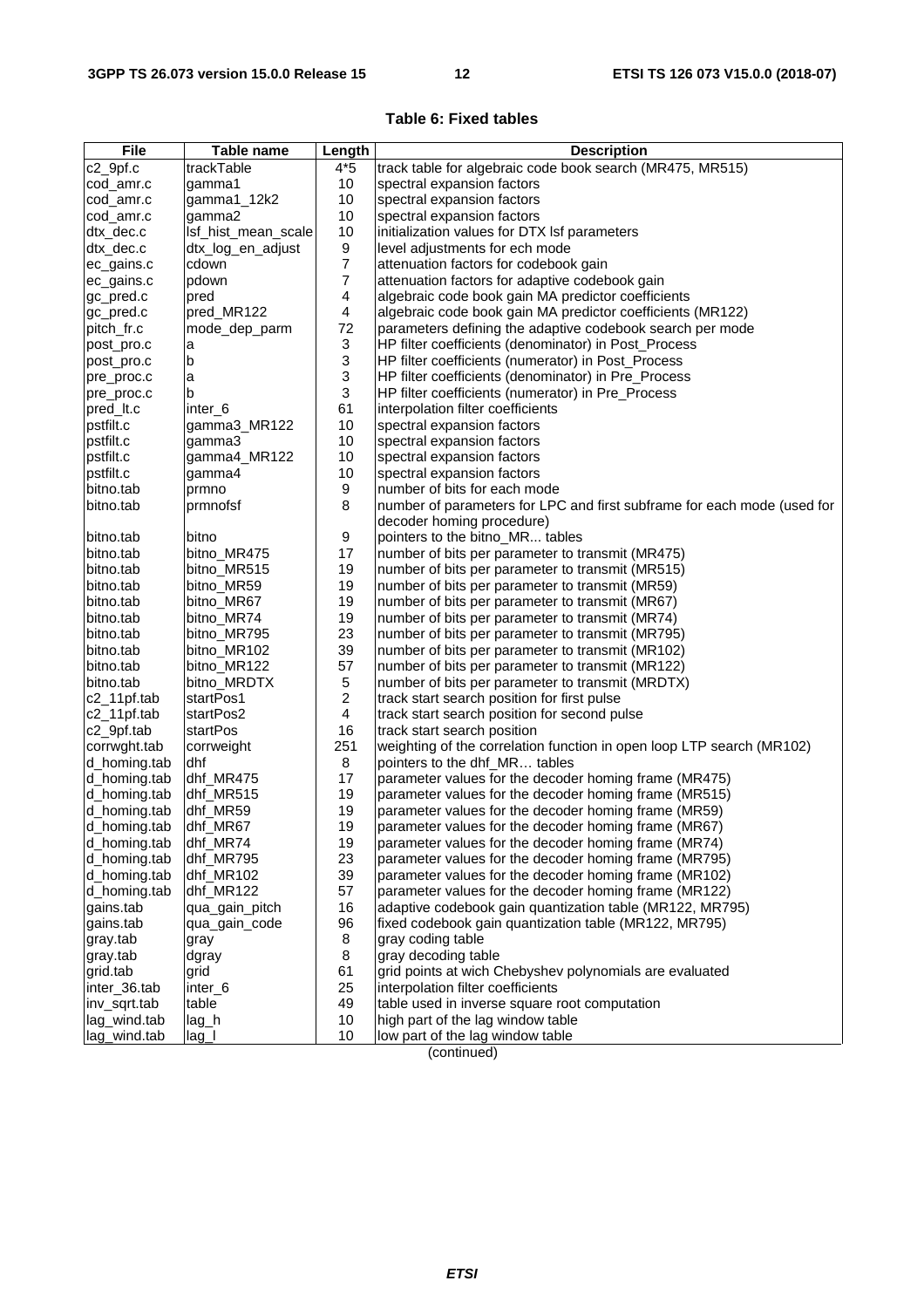| <b>File</b>  | Table name            | Length  | <b>Description</b>                                                |
|--------------|-----------------------|---------|-------------------------------------------------------------------|
| log2.tab     | table                 | 33      | table used inbase 2 logharithm computation                        |
| Isp.tab      | Isp_init_data         | 10      | initialization table for Isp history in DTX                       |
| Isp_Isf.tab  | table                 | 65      | table to compute $cos(x)$ in $Lsf\_lsp()$                         |
| Isp_Isf.tab  | slope                 | 64      | table to compute $acos(x)$ in $Lsp_lsf()$                         |
| ph_disp.tab  | ph_imp_low_MR795      | 40      | phase dispersion impulse response (MR795)                         |
| ph_disp.tab  | ph_imp_mid_MR79<br>5  | 40      | phase dispersion impulse response (MR795)                         |
| ph_disp.tab  | ph_imp_low            | 40      | phase dispersion impulse response (MR475 - MR67)                  |
| ph_disp.tab  | ph_imp_mid            | 40      | phase dispersion impulse response (MR475 - MR67)                  |
| pow2.tab     | table                 | 33      | table used in 2 to the power computation                          |
| q_plsf_3.tab | past rq init          | 80      | initialization table for the MA predictor in DTX                  |
| q_plsf_3.tab | mean_lsf              | 10      | LSF means (not in MR122)                                          |
| q_plsf_3.tab | pred fac              | 10      | LSF prediction factors (not in MR122)                             |
| q_plsf_3.tab | dico1_lsf             | 3*256   | 1 <sup>st</sup> LSF quantizer (not in MR122 and MR795)            |
| q_plsf_3.tab | dico <sub>2_lsf</sub> | $3*512$ | 2 <sup>nd</sup> LSF quantizer (not in MR122)                      |
| q_plsf_3.tab | dico3_lsf             | 4*512   | 3rd LSF quantizer (not in MR122, MR515 and MR475)                 |
| q_plsf_3.tab | mr515_3_lsf           | 4*128   | 3rd LSF quantizer (MR515 and MR475)                               |
| q_plsf_3.tab | mr795_1_lsf           | $3*512$ | 1 <sup>st</sup> LSF quantizer (MR795)                             |
| q_plsf_5.tab | mean_lsf              | 10      | LSF means (MR122)                                                 |
| q_plsf_5.tab | dico1_lsf             | 4*128   | 1 <sup>st</sup> LSF quantizer (MR122)                             |
| q_plsf_5.tab | dico <sub>2</sub> Isf | 4*256   | 2 <sup>nd</sup> LSF quantizer (MR122)                             |
| q_plsf_5.tab | dico3_lsf             | 4*256   | 3rd LSF quantizer (MR122)                                         |
| q_plsf_5.tab | dico4 lsf             | 4*256   | $4th LSF$ quantizer (MR122)                                       |
| q_plsf_5.tab | dico <sub>5_lsf</sub> | $4*64$  | 5 <sup>th</sup> LSF quantizer (MR122)                             |
| qgain475.tab | table_gain_MR475      | 4*256   | gain quantization table (MR475)                                   |
| qua_gain.tab | table_gain_highrate   | 128*4   | gain quantization table (MR67, MR74 and MR102)                    |
| qua_gain.tab | table_gain_lowrates   | 64*4    | gain quantization table (MR515 and MR59)                          |
| R_fft.c      | phs_tbl               | 128     | sine/cosine phase table                                           |
| R_fft.c      | ii_table              | 8       | indexing table                                                    |
| sqrt_l       | table                 | 49      | table to compute sqrt(x)                                          |
| Vad1.c       | ch tbl                | $2*16$  | channel energy combination table                                  |
| Vad1.c       | ch_tbl_sh             | 16      | channel energy scaling table                                      |
| Vad1.c       | vm_tbl                | 90      | voice metric table                                                |
| Vad1.c       | hangover_table        | 20      | used to determine hangover as a function of SNR                   |
| Vad1.c       | burstcount_table      | 20      | used to determine burst count threshold as a function of SNR      |
| Vad1.c       | vm thresh table       | 20      | used to determine the voice metric threshold as a function of SNR |
| Vad1.c       | energy state tables   | $2*6$   | constants as a function of scaling state                          |
| window.tab   | window_200_40         | 240     | LP analysis window (not in MR122)                                 |
| window.tab   | window_160_80         | 240     | 1 <sup>st</sup> LP analysis window (MR122)                        |
| window.tab   | window_232_8          | 240     | 2 <sup>nd</sup> LP analysis window (MR122)                        |

#### **Table 6 (concluded): Fixed tables**

### 4.5.3 Static variables used in the C-code

In this section two tables that specify the static variables for the speech encoder and decoder respectively are shown. All static variables are declared within a C **struct.**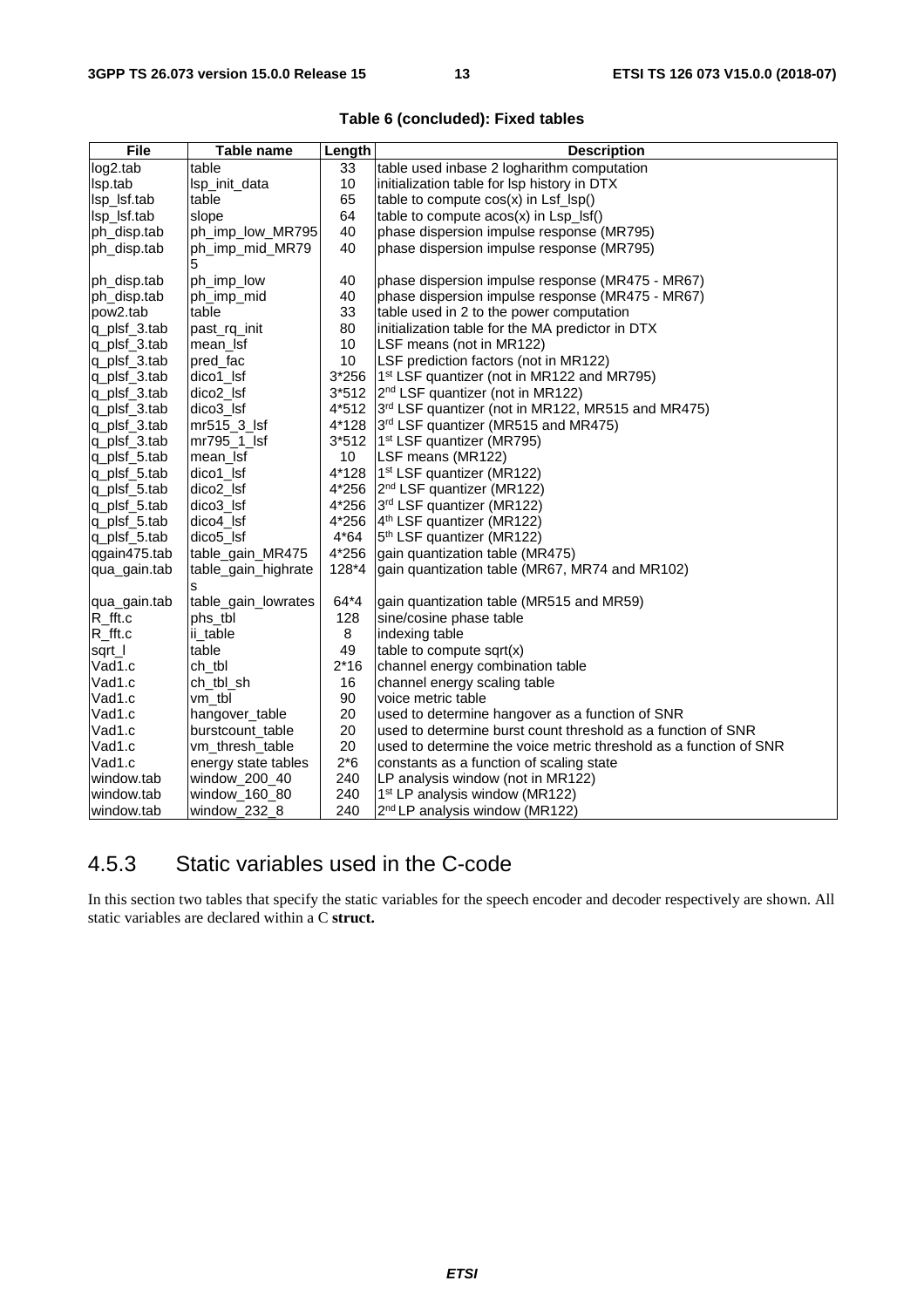#### **Table 7: Speech encoder static variables**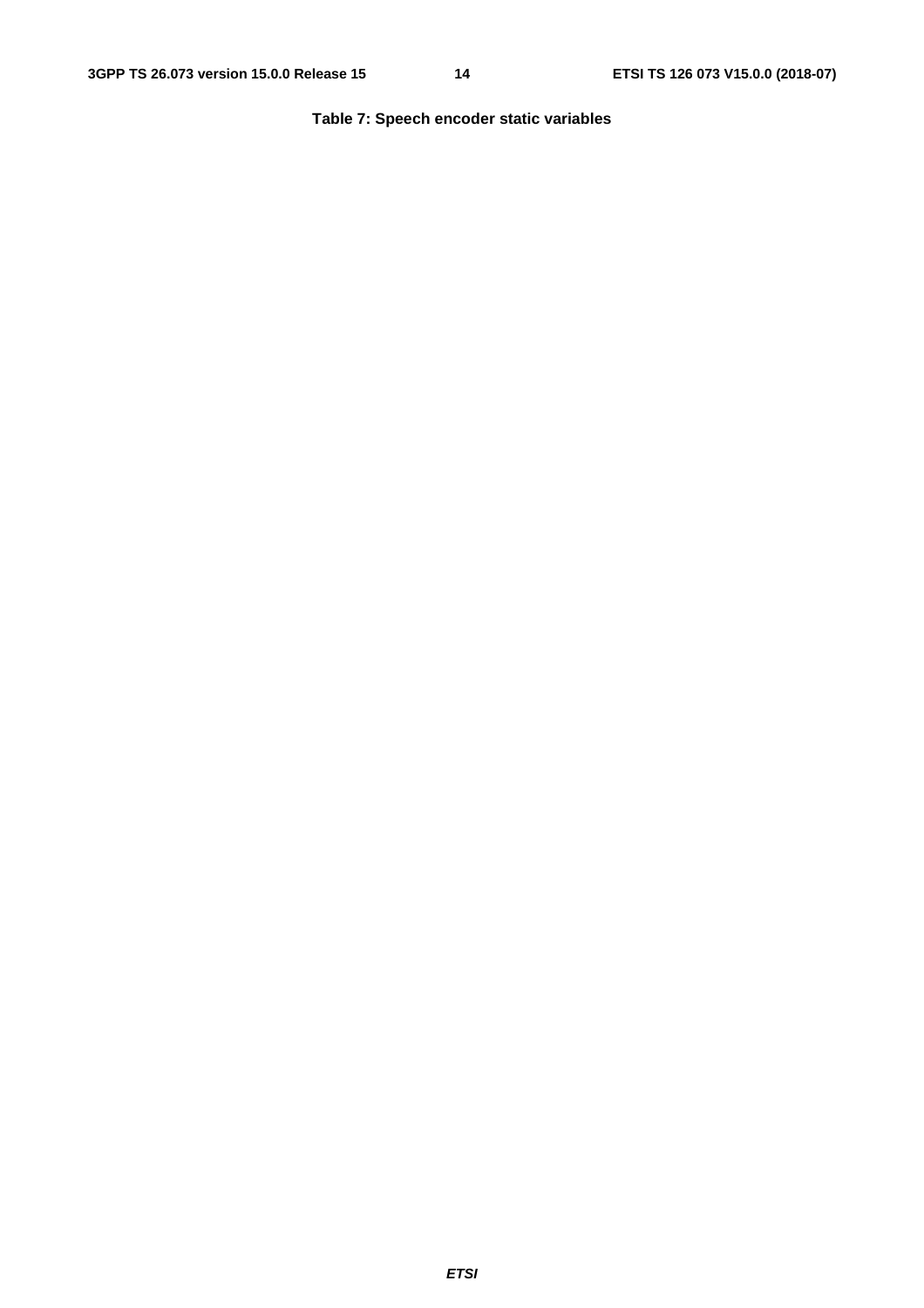| <b>Struct name</b> | Variable                     | Type[Length]       | <b>Description</b>                                                        |
|--------------------|------------------------------|--------------------|---------------------------------------------------------------------------|
| Speech_Encode_     | cod_amr_state                | cod_amrState       | see below in this table                                                   |
| FrameState         |                              |                    |                                                                           |
|                    | pre_state                    | Pre_ProcessState   | see below in this table                                                   |
|                    | dtx                          | Flag               | Is set if DTX functionality is used                                       |
|                    | complexityCounter            | int                | Used for wMOPS counting                                                   |
| Pre_ProcessState   | y2_hi                        | Word16             | filter state, upper word                                                  |
|                    | $y2$ lo                      | Word16             | filter state, lower word                                                  |
|                    | y1_hi                        | Word16             | filter state, upper word                                                  |
|                    | y1_lo                        | Word16             | filter state, lower word                                                  |
|                    | x0                           | Word16             | filter state                                                              |
|                    | x1                           | Word16             | filter state                                                              |
| cod_amrState       | old_speech                   | Word16[320]        | speech buffer                                                             |
|                    | speech                       | Word16*            | pointer to current frame in old_speech                                    |
|                    | p_window                     | Word16*            | pointer to LPC analysis window in old_speech                              |
|                    | p_window_12k2                | Word16*            | pointer to LPC analysis window with no lookahead<br>in old_speech (MR122) |
|                    | new_speech                   | Word16*            | pointer to the last 160 speech samples in<br>old_speech                   |
|                    | old_wsp                      | Word16[303]        | buffer holding spectral weighted speech                                   |
|                    | wsp                          | Word16*            | pointer to the current frame in old_wsp                                   |
|                    | old_lags                     | Word16[5]          | open loop LTP states                                                      |
|                    | ol_gain_flg                  | Word16[2]          | enables open loop pitch lag weighting (MR102)                             |
|                    | old_exc                      | Word16[314]        | excitation vector                                                         |
|                    | exc                          | Word16*            | current excitation                                                        |
|                    | ai_zero                      | Word16[51]         | history of weighted synth. filter followed by zero<br>vector              |
|                    |                              |                    |                                                                           |
|                    | zero<br>h1                   | Word16*<br>Word16* | zero vector<br>impulse response of weighted synthesis filter              |
|                    | hvec                         | Word16[80]         | zero vector followed by impulse response                                  |
|                    | <b>lpcSt</b>                 | lpcState           | see below in this table                                                   |
|                    | <b>IspSt</b>                 | <b>IspState</b>    | see below in this table                                                   |
|                    | <b>clLtpSt</b>               | clLtpState         | see below in this table                                                   |
|                    | gainQuantSt                  | gainQuantState     | see below in this table                                                   |
|                    | pitchOLWghtSt                | pitchOLWghtState   | see below in this table                                                   |
|                    | tonStabSt                    | tonStabState       | see below in this table                                                   |
|                    | vadSt                        | vadState1          | see below in this table                                                   |
|                    | vadSt                        | vadState2          | see below in this table                                                   |
|                    | dtx                          | Flag               | is set if DTX functionality is used                                       |
|                    | dtx_encSt                    | dtx_encState       | see below in this table                                                   |
|                    | mem_syn                      | Word16[10]         | synthesis filter memory                                                   |
|                    | mem_w0                       | Word16[10]         | weighting filter memory (applied to error signal)                         |
|                    | mem w                        | Word16[10]         | weighting filter memory (applied to input signal)                         |
|                    | mem_err                      | Word16[50]         | filter memory for production of error vector                              |
|                    | error                        | Word16*            | error signal (input minus synthesized speech)                             |
|                    | sharp                        | Word16             | pitch sharpening gain                                                     |
| vadState1          | bckr_est                     | Word16[9]          | background noise estimate                                                 |
|                    | ave_level                    | Word16[9]          | averaged input components for stationary<br>estimation                    |
|                    | old_level                    | Word16[9]          | input levels of the previous frame                                        |
|                    | sub_level                    | Word16[9]          | input levels calculated at the end of a frame                             |
|                    |                              |                    | (lookahead)                                                               |
|                    | a data5                      | Word16[6]          | memory for the filter bank                                                |
|                    | a_data3                      | Word16[5]          | memory for the filter bank                                                |
|                    | burst_count                  | Word16             | counts length of a speech burst                                           |
|                    | hang_count                   | Word16             | hangover counter                                                          |
|                    | stat_count                   | Word16             | stationary counter                                                        |
|                    | vadreg                       | Word16             | 15 flags for intermediate VAD decisions                                   |
|                    | pitch                        | Word16             | 15 flags for pitch detection                                              |
|                    | tone                         | Word16             | 15 flags for tone detection                                               |
|                    | complex_high                 | Word16             | flags for complex detection                                               |
|                    | complex_low                  | Word16             | flags for complex detection                                               |
|                    | oldlag_count                 | Word16<br>Word16   | variables for pitch detection                                             |
|                    | oldlag<br>complex_hang_count | Word16             | variables for pitch detection<br>complex hangover counter, used by VAD    |
|                    | complex_hang_timer           | Word16             | hangover initiator, used by CAD                                           |
|                    |                              |                    |                                                                           |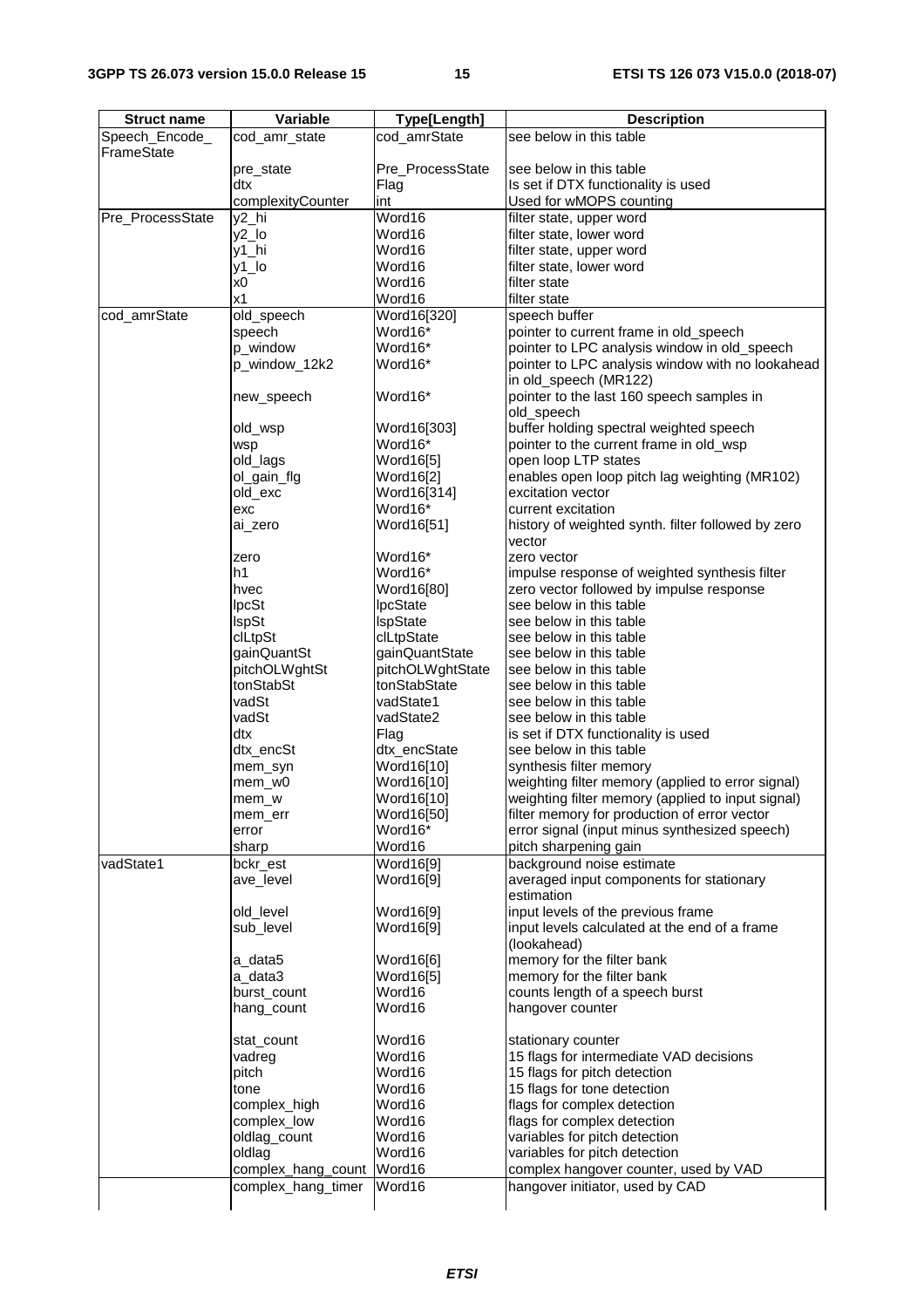| <b>Struct name</b> | Variable                  | Type[Length]                      | <b>Description</b>                                 |
|--------------------|---------------------------|-----------------------------------|----------------------------------------------------|
|                    | best_corr_hp              | Word16                            | filtered value                                     |
|                    | speech_vad_decision       | Word16                            | final decision                                     |
|                    | complex_warning           | Word16                            | complex background warning                         |
|                    | sp_burst_count            | Word16                            | counts length of a speech burst incl HO addition   |
|                    | corr_hp_fast              | Word16                            | filtered value                                     |
| vadState2          | pre_emp_mem               | Word16                            | input pre-emphasis memory                          |
|                    | update_cnt                | Word16                            | noise update counter                               |
|                    | hyster_cnt                | Word16                            | hysteresis counter                                 |
|                    | last_update_cnt           | Word16                            | noise update counter value for last frame          |
|                    | ch_enrg_long_db           | Word16[16]                        | long term channel energy in dB                     |
|                    | Lframe_cnt                | Word32                            | 10 ms frame counter                                |
|                    | Lch_enrg                  | Word32[16]                        | channel energy estimate                            |
|                    | Lch_noise                 | Word32[16]                        | channel noise estimate                             |
|                    | last_normb_shift          | Word16                            | block shift factor for last frame, used for        |
|                    |                           |                                   | pre_emp_mem                                        |
|                    | tsnr                      | Word16                            | total estimated peak SNR in dB                     |
|                    | hangover                  | Word16                            | VAD hangover                                       |
|                    | burstcount                | Word16                            | number of consecutive voice active frames          |
|                    | fupdate_flag              | Word16                            | A flag to control a forced update of the noise     |
|                    |                           |                                   | estimate                                           |
|                    | negSNRvar                 | Word16                            | <b>SNR</b> variability                             |
|                    | negSNRbias                | Word16                            | sensitivity bias                                   |
|                    | shift_state               | Word16                            | indicates scaling state of channel energy estimate |
|                    | L RO                      | Word32                            | LTP energy                                         |
|                    | L_Rmax                    | Word32                            | LTP max correlation                                |
|                    | LTP_flag                  | Flag                              | set when open loop pitch prediction gain >         |
|                    |                           |                                   | threshold                                          |
| dtx_encState       | Isp_hist                  | Word16[80]                        | LSP history (8 frames)                             |
|                    | log_en_hist               | Word16[8]                         | logarithmic frame energy history (8 frames)        |
|                    | hist_ptr                  | Word16                            | pointer to the cyclic history vectors              |
|                    | log_en_index              | Word16                            | Index for logarithmic energy                       |
|                    |                           |                                   |                                                    |
|                    | init_lsf_vq_index         | Word16                            | initial index for Isf predictor                    |
|                    | Isp_index                 | Word16[3]                         | Isp indecies to the three code books               |
|                    | dtxHangoverCount          | Word16                            | is decreased in DTX hangover period                |
|                    | decAnaElapsedCount Word16 |                                   | counter for elapsed speech frames in DTX           |
| IpcState           | LevinsonSt                | LevinsonState                     | see below                                          |
| LevinsonState      | old A                     | Word16[11]                        | last frames direct form coefficients               |
| <b>IspState</b>    | lsp_old                   | $\overline{\textsf{W}}$ ord16[10] | old LSP vector                                     |
|                    | lsp_old_q                 | Word16[10]                        | old quantized LSP vector                           |
|                    | qSt                       | Q_plsfState                       | see below in this table                            |
| Q_plsfState        | past_rq                   | Word16[10]                        | past quantized LSF prediction error                |
| clLtpState         | pitchSt                   | Pitch_frState                     | see below in this table                            |
| tonStabState       | count                     | Word16                            | count consecutive (potential) resonance frames     |
|                    | gp                        | Word16[7]                         | pitch gain history                                 |
| Pitch_frState      | T0_prev_subframe          | Word16                            | integer. pitch lag of previous subframe            |
| gainQuantState     | sf0_exp_gcode0            | Word16                            | subframe 0/2 codebook gain exponent                |
|                    | sf0_frac_gcode0           | Word16                            | subframe 0/2 codebook gain fraction                |
|                    | sf0_exp_target_en         | Word16                            | subframe 0/2 target energy exponent                |
|                    | sf0_frac_target_en        | Word16                            | subframe 0/2 target energy fraction                |
|                    | sf0_exp_coeff             | Word16[5]                         | subframe 0/2 energy coefficient exponents          |
|                    | sf0 frac_coeff            | Word16[5]                         | subframe 0/2 energy coefficient fractions          |
|                    | gain_idx_ptr              | Word16*                           | pointer to gain index value in parameter frame     |
|                    | gc_predSt                 | gc_predState                      | see below in this table                            |
|                    | gc_predUncSt              | gc_predState                      | see below in this table                            |
|                    | adaptSt                   | GainAdaptState                    | see below in this table                            |
| gc_predState       | past_qua_en               | Word16[4]                         | MA predictor memory (20*log10(pred. error))        |
|                    | past_qua_en_MR122         | Word16[4]                         | MA predictor memory, 12.2 style (log2(pred.        |
|                    |                           |                                   | error))                                            |
| GainAdaptState     | onset                     | Word16                            | onset counter                                      |
|                    | prev_alpha                | Word16                            | previous adaptor output                            |
|                    | prev_gc                   | Word16                            | previous codebook gain                             |
|                    | Itpg_mem                  | Word16[5]                         | pitch gain history                                 |
| pitchOLWghtState   | old_T0_med                | Word16                            | weighted open loop pitch lag                       |
|                    | ada_w                     | Word16                            | weigthing level depeding on open loop pitch gain   |
|                    | wght_flg                  | Word16                            | switches lag weighting on and off                  |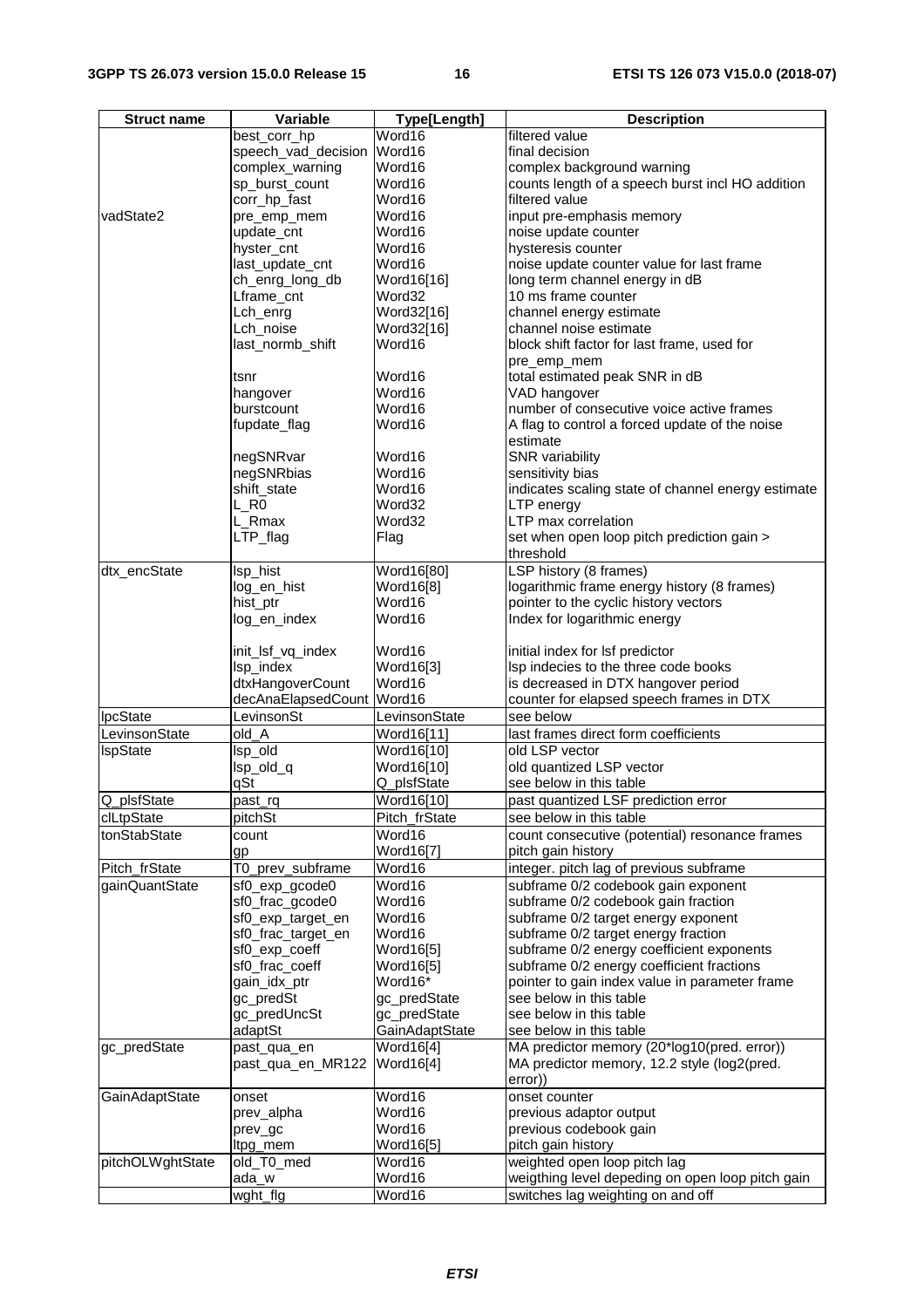| <b>Struct name</b>   | Variable              | Type[Length]        | <b>Description</b>                            |
|----------------------|-----------------------|---------------------|-----------------------------------------------|
| Speech_Decode_Fram   | decoder_amrState      | Decoder_amrState    | see below in this table                       |
| eState               |                       |                     |                                               |
|                      | post_state            | Post FilterState    | see below in this table                       |
|                      | postHP_state          | Post_ProcessState   | see below in this table                       |
|                      |                       |                     |                                               |
|                      |                       |                     |                                               |
|                      | ComplexityCounter     | int                 | Used for wMOPS counting                       |
| Decoder_amrState     | old_exc               | Word16[194]         | excitation vector                             |
|                      | exc                   | Word16*             | current excitation                            |
|                      | lsp_old               | Word16[10]          | LSP vector of previous frame                  |
|                      | mem_syn               | Word16[10]          | synthesis filter memory                       |
|                      | sharp                 | Word16              | pitch sharpening gain                         |
|                      | old_T0                | Word16              | pitch sharpening lag                          |
|                      | prev bf               | Word16              | previous value of "bad frame" flag            |
|                      |                       |                     |                                               |
|                      | prev_pdf              | Word16              | previous value of "pot. dangerous frame" flag |
|                      | state                 | Word16              | ECU state $(06)$                              |
|                      | excEnergyHist         | Word16[9]           | excitation energy history                     |
|                      | T0_lagBuff            | Word16              | received pitch lag for ECU                    |
|                      | inBackgroundNoise     | Word16              | background noise flag                         |
|                      | voicedHangover        | Word16              | hangover flag                                 |
|                      | <b>ItpGainHistory</b> | Word16[9]           |                                               |
|                      |                       |                     | pitch gain history                            |
|                      | background_state      | Bgn_scdState        | see below in this table                       |
|                      | Cb_gain_averState     | Cb_gain_averageStat | see below in this table                       |
|                      | lsp_avg_st            | е<br>lsp_avgState   | see below in this table                       |
|                      | <b>IsfState</b>       | D_plsfState         | see below in this table                       |
|                      |                       | ec_gain_pitchState  | see below in this table                       |
|                      | ec_gain_p_st          |                     |                                               |
|                      | ec_gain_c_st          | ec_gain_codeState   | see below in this table                       |
|                      | pred_state            | gc_predState        | see table 7                                   |
|                      | nodataSeed            | Word16              | seed for CN generator                         |
|                      | ph_disp_st            | ph_dispState        | see below in this table                       |
|                      | dtxDecoderState       | dtx_decState        | see below in this table                       |
| dtx_decState         | since_last_sid        | Word16              | number of frames since last SID frame         |
|                      | true_sid_period_inv   | Word16              | inverse of true SID update rate               |
|                      | log_en                | Word16              | logarithmic frame energy                      |
|                      | old_log_en            | Word16              | previous value of log_en                      |
|                      | L_pn_seed_rx          | Word32              | random number generator seed                  |
|                      | <b>Isp</b>            | Word16[10]          | LSP vector                                    |
|                      | Isp_old               | Word16[10]          | previous LSP vector                           |
|                      | Isf_hist              | Word16[80]          | LSF vector history (8 frames)                 |
|                      |                       | Word16              |                                               |
|                      | lsf_hist_ptr          |                     | index to beginning of LSF history             |
|                      | Isf_hist_mean         | Word16[80]          | mean-removed LSF history (8 frames)           |
|                      | log_pg_mean           | Word16              | mean-removed logarithmic prediction gain      |
|                      | log_en_hist           | Word16[8]           | logarithmic frame energy history              |
|                      | log_en_hist_ptr       | Word16              | index to beginning of log, frame energy       |
|                      |                       |                     | history                                       |
|                      | log_en_adjust         | Word16              | mode-dependent frame energy adjustment        |
|                      | dtxHangoverCount      | Word16              | counts down in hangover period                |
|                      | decAnaElapsedCount    | Word16              | counts elapsed speech frames after DTX        |
|                      | sid_frame             | Word16              | flags SID frames                              |
|                      | valid_data            | Word16              | flags SID frames containing valid data        |
|                      |                       |                     |                                               |
|                      | dtxHangoverAdded      | Word16              | flags hangover period at end of speech        |
|                      | dtxGlobalState        | enum DTXStateType   | DTX state flags                               |
|                      | data_updated          | Word16              | flags CNI updates                             |
| Bgn_scdState         | frameEnergyHist       | Word16[60]          | history of synthesis frame energy             |
|                      | bgHangover            | Word16              | number of frames since last speech frame      |
| Cb_gain_averageState | cbGainHistory         | Word16[7]           | codebook gain history                         |
|                      | hangVar               | Word16              | counts length of talkspurt in subframes       |
|                      | hangCount             | Word16              | number of subframes since last talkspurt      |
| lsp_avgState         | Isp_meanSave          | Word16[10]          | averaged LSP vector                           |
| D_plsfState          | past_r_q              | Word16[10]          | past quantized LSF prediction vector          |
|                      | past_lsf_q            | Word16[10]          | past dequantized LSF vector                   |

#### **Table 8: Speech decoder static variables**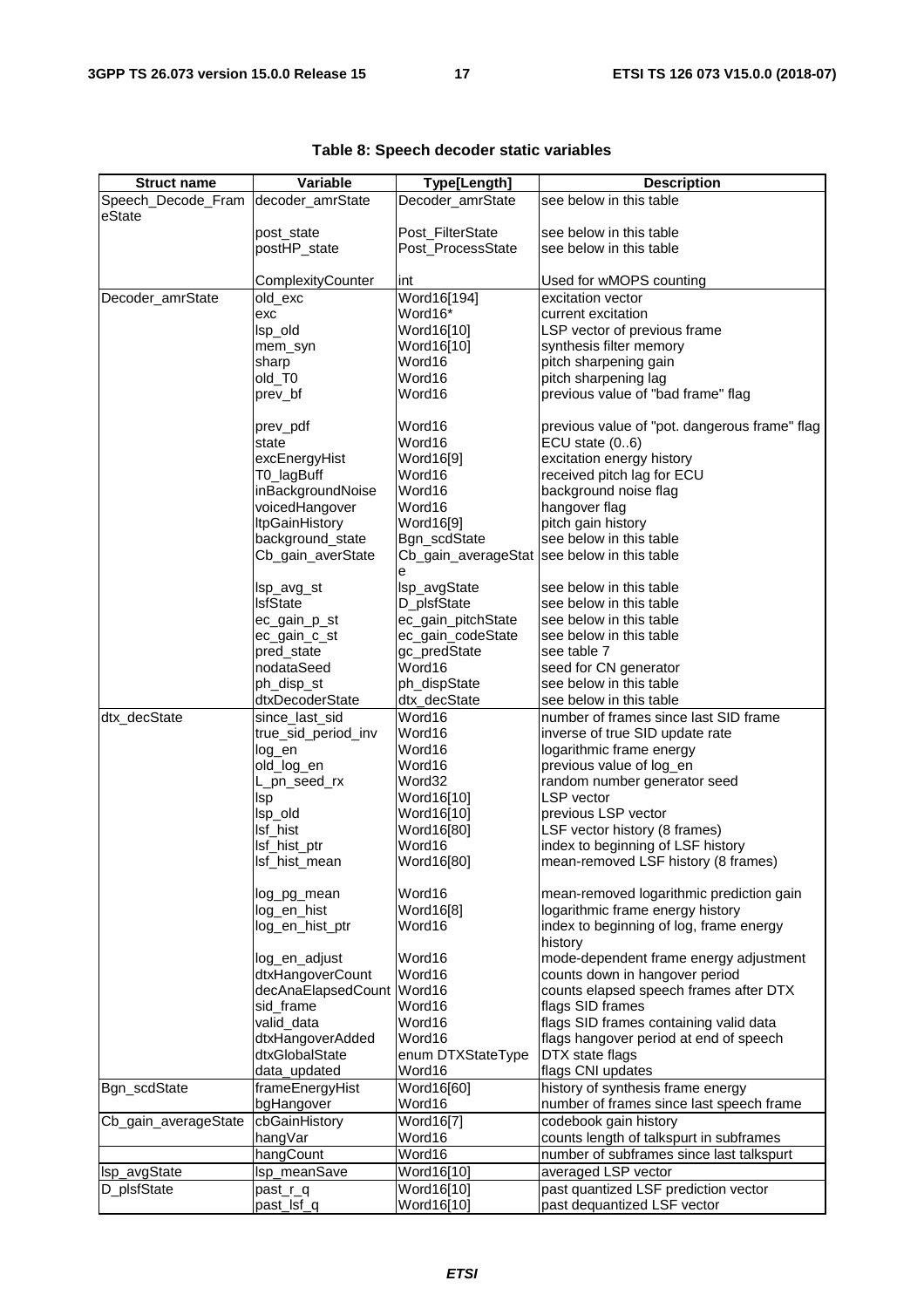| <b>Struct name</b> | Variable        | Type[Length]     | <b>Description</b>                   |
|--------------------|-----------------|------------------|--------------------------------------|
| ec_gain_pitchState | pbuf            | Word16[5]        | pitch gain history                   |
|                    | past_gain_pit   | Word16           | previous pitch gain (limited to 1.0) |
|                    | prev_gp         | Word16           | previous good pitch gain             |
| ec_gain_codeState  | gbuf            | Word16[5]        | codebook gain history                |
|                    | past_gain_code  | Word16           | previous codebook gain               |
|                    | prev gc         | Word16           | previous good codebook gain          |
| ph_dispState       | qainMem         | Word16[5]        | pitch gain history                   |
|                    | prevState       | Word16           | previously used impulse response     |
|                    | prevCbGain      | Word16           | previous codebook gain               |
|                    | <b>lockFull</b> | Word16           | force maximum phase dispersion       |
|                    | onset           | Word16           | onset counter                        |
| Post FilterState   | res2            | Word16[40]       | LP residual                          |
|                    | mem_syn_pst     | Word16[10]       | synthesis filter memory              |
|                    | synth_buf       | Word16[170]      | synthesis filter work area           |
|                    | agc_state       | agcState         | see below in this table              |
|                    | preemph_state   | preemphasisState | see below in this table              |
| agcState           | past_gain       | Word16           | past agc gain                        |
| preemphasisState   | mem_pre         | Word16           | filter state                         |
| Post ProcessState  | y2_hi           | Word16           | filter state, upper word             |
|                    | y2_lo           | Word16           | filter state, lower word             |
|                    | y1_hi           | Word16           | filter state, upper word             |
|                    | y1_lo           | Word16           | filter state, lower word             |
|                    | x0              | Word16           | filter state                         |
|                    | x1              | Word16           | filter state                         |

# 5 Homing procedure

The principles of the homing procedures are described in [2]. This specification only includes a detailed description of the 8 decoder homing frames. For each AMR codec mode, the corresponding decoder homing frame has a fixed set of speech parameters shown in table 9a-9h. The bit allocation within these parameters is identical to the corresponding bit allocation of the source encoder output parameters given in [2].

In the following tables, the following naming convention is used for the individual parameters. Letters in *italics* indicate numbers.

| $LPC$ <i>n</i>          | index of <i>n</i> th LSF submatrix.                                                                                    |
|-------------------------|------------------------------------------------------------------------------------------------------------------------|
| $LTP-LAGm$              | adaptive codebook index for subframe <i>m</i> .                                                                        |
| $LTP-GAIN$ <i>m</i>     | adaptive codebook gain index in subframe $m$ .                                                                         |
| $FCB-GAIN$ <i>m</i>     | fixed codebook gain index in subframe m.                                                                               |
| GAIN VQ $m$             | codebook gain VQ index in subframe $m$ (subframe $m$ and $m+1$ for MR475).                                             |
| POS $m_n$               | position index of <i>n</i> th pulse in subframe m.                                                                     |
| POS $m \, n \, k$       | position index of <i>n</i> th and <i>k</i> th pulse in subframe <i>m</i> .                                             |
| POS $m_n k_l$           | position index of <i>nth</i> , <i>kth</i> , <i>lth</i> , and <i>jth</i> pulse in subframe <i>m</i> .                   |
| $SIGN$ <i>m n</i> $k$   | sign information for <i>n</i> th and $k$ th pulse in subframe $m$ .                                                    |
| $SIGN$ <i>m n k l j</i> | sign information for <i>n</i> th, <i>k</i> th, <i>l</i> th, and <i>j</i> th pulse in subframe $m$ .                    |
| $SIGN_{m,n-k}POS_{m,n}$ | sign information for <i>n</i> th and <i>k</i> th pulse and position index for <i>n</i> th pulse in subframe <i>m</i> . |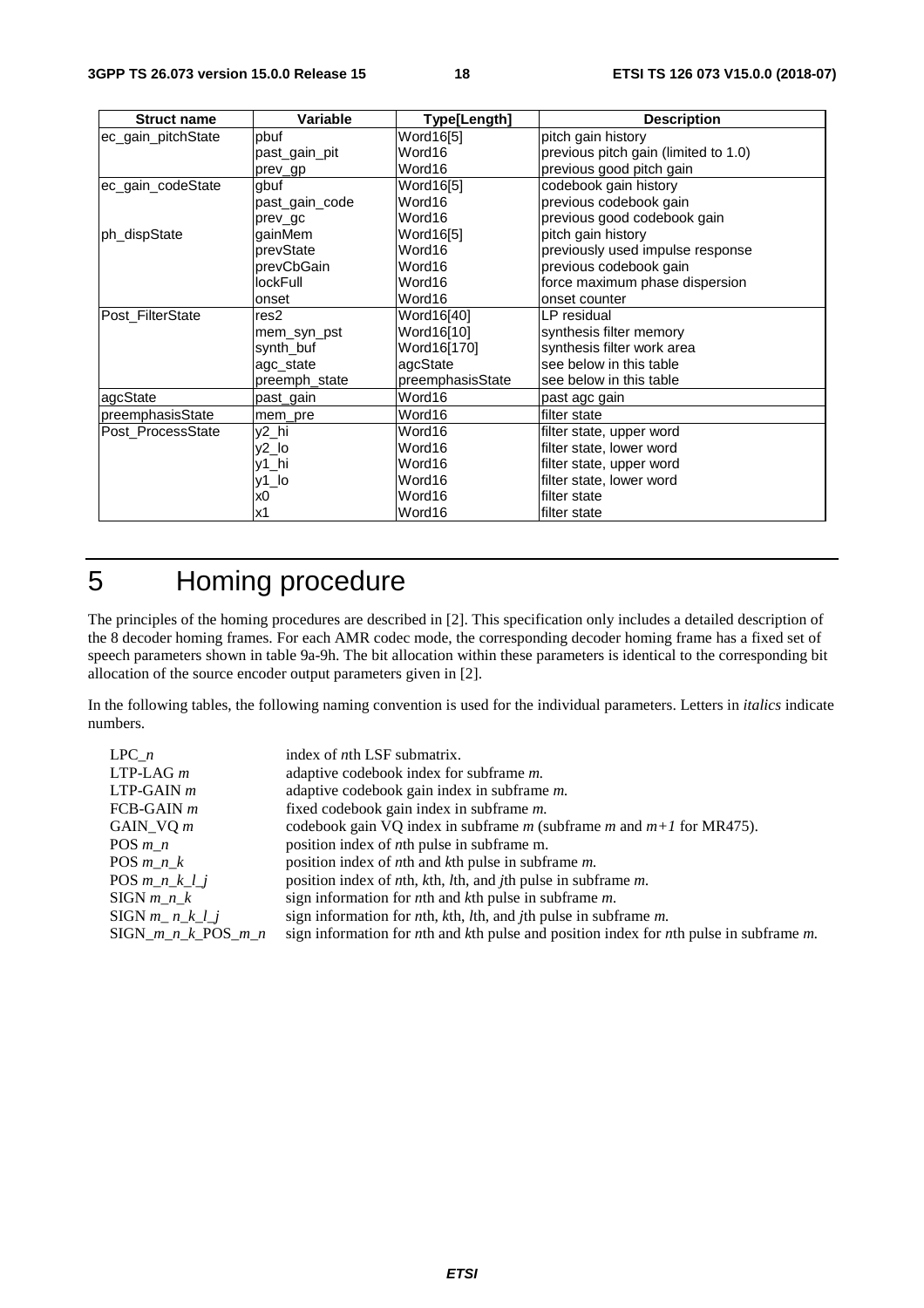| Parameter        | Value (LSB=b0) |
|------------------|----------------|
| LPC 1            | 0x00F8         |
| LPC 2            | 0x009D         |
| LPC <sub>3</sub> | 0x001C         |
| LTP-LAG 1        | 0x0066         |
| POS 1 1 2        | 0x0000         |
| SIGN 1 1 2       | 0x0003         |
| GAIN-VQ 1        | 0x0028         |
| LTP-LAG 2        | 0x000F         |
| POS 2 1 2        | 0x0038         |
| SIGN 2 1 2       | 0x0001         |
| LTP-LAG 3        | 0x000F         |
| POS 3 1 2        | 0x0031         |
| SIGN 3 1 2       | 0x0002         |
| GAIN-VQ 3        | 0x0008         |
| LTP-LAG 4        | 0x000F         |
| POS 4 1 2        | 0x0026         |
| SIGN 4 1 2       | 0x0003         |

**Table 9a: Parameter values for the decoder homing frame (MR475)** 

| Table 9b: Parameter values for the decoder homing frame (MR515) |  |  |  |
|-----------------------------------------------------------------|--|--|--|
|-----------------------------------------------------------------|--|--|--|

| <b>Parameter</b> | Value (LSB=b0) |
|------------------|----------------|
| LPC 1            | 0x00F8         |
| LPC <sub>2</sub> | 0x009D         |
| LPC 3            | 0x001C         |
| LTP-LAG 1        | 0x0066         |
| POS 1 1 2        | 0x0000         |
| SIGN 1 1 2       | 0x0003         |
| GAIN-VO 1        | 0x0037         |
| LTP-LAG 2        | 0x000F         |
| POS 2 1 2        | 0x0000         |
| SIGN 2 1 2       | 0x0003         |
| GAIN-VQ 2        | 0x0005         |
| LTP-LAG 3        | 0x000F         |
| POS 3 1 2        | 0x0037         |
| SIGN 3 1 2       | 0x0003         |
| GAIN-VQ 3        | 0x0037         |
| LTP-LAG4         | 0x000F         |
| POS 4 1 2        | 0x0023         |
| SIGN 4 1 2       | 0x0003         |
| GAIN-VQ 4        | 0x001F         |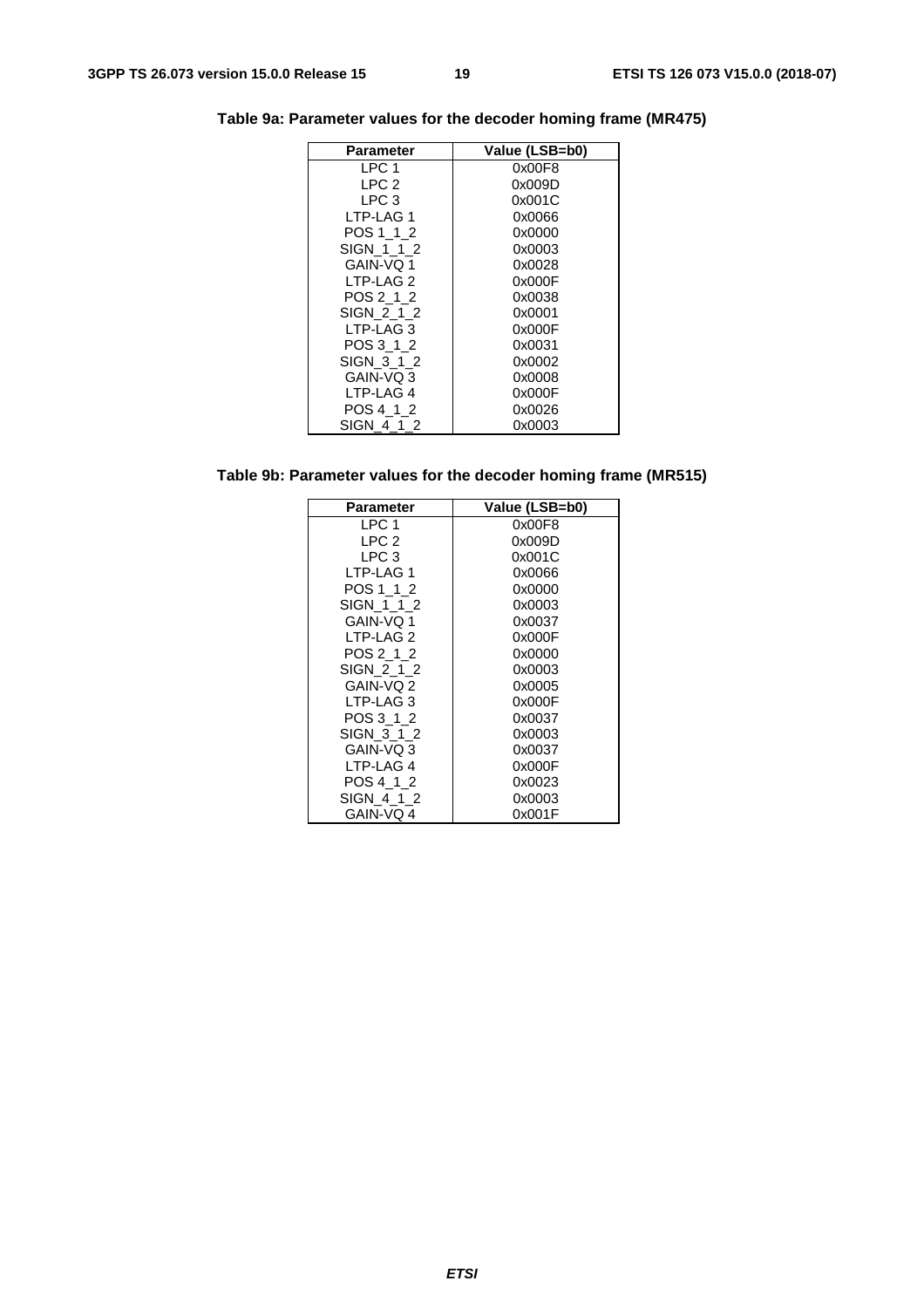| <b>Parameter</b>     | Value (LSB=b0) |
|----------------------|----------------|
| LPC 1                | 0x00F8         |
| LPC <sub>2</sub>     | 0x00E3         |
| LPC 3                | 0x002F         |
| LTP-LAG 1            | 0x00BD         |
| POS 1 1 2            | 0x0000         |
| SIGN 1 1 2           | 0x0003         |
| GAIN-VO 1            | 0x0037         |
| LTP-LAG <sub>2</sub> | 0x000F         |
| POS 2 1 2            | 0x0001         |
| SIGN 2 1 2           | 0x0003         |
| GAIN-VQ 2            | 0x000F         |
| LTP-LAG 3            | 0x0060         |
| POS 3 1 2            | 0x00F9         |
| SIGN 3 1 2           | 0x0003         |
| GAIN-VQ 3            | 0x0037         |
| LTP-LAG 4            | 0x000F         |
| POS 4 1 2            | 0x0000         |
| SIGN 4 1 2           | 0x0003         |
| GAIN-VQ 4            | 0x0037         |

**Table 9c: Parameter values for the decoder homing frame (MR59)** 

**Table 9d: Parameter values for the decoder homing frame (MR67)** 

| <b>Parameter</b> | Value (LSB=b0) |
|------------------|----------------|
| LPC 1            | 0x00F8         |
| LPC <sub>2</sub> | 0x00E3         |
| LPC 3            | 0x002F         |
| LTP-LAG 1        | 0x00BD         |
| POS 1 1 2 3      | 0x0002         |
| SIGN 1 1 2 3     | 0x0007         |
| GAIN-VO 1        | 0x0000         |
| LTP-LAG 2        | 0x000F         |
| POS 2 1 2 3      | 0x0098         |
| SIGN 2 1 2 3     | 0x0007         |
| GAIN-VQ 2        | 0x0061         |
| LTP-LAG 3        | 0x0060         |
| POS 3 1 2 3      | 0x05C5         |
| SIGN 3 1 2 3     | 0x0007         |
| GAIN-VQ 3        | 0x0000         |
| LTP-LAG 4        | 0x000F         |
| POS 4 1 2 3      | 0x0318         |
| SIGN 4 1 2 3     | 0x0007         |
| GAIN-VQ 4        | 0x0000         |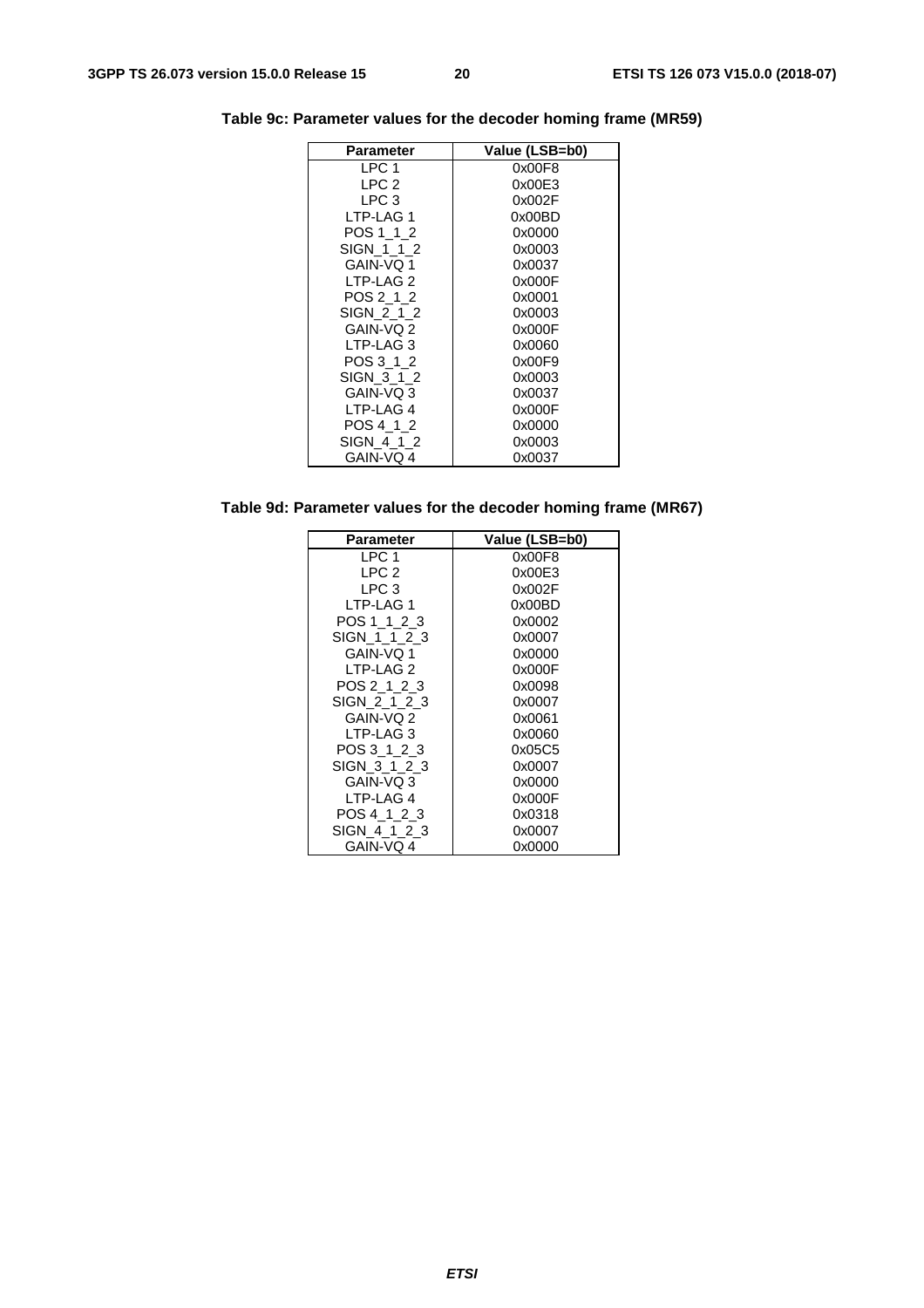| <b>Parameter</b> | Value (LSB=b0) |
|------------------|----------------|
| LPC 1            | 0x00F8         |
| LPC <sub>2</sub> | 0x00E3         |
| LPC 3            | 0x002F         |
| LTP-LAG 1        | 0x00BD         |
| POS 1 1 2 3 4    | 0x0006         |
| SIGN 1 1 2 3 4   | 0x000F         |
| GAIN-VO 1        | 0x0000         |
| LTP-LAG 2        | 0x001B         |
| POS 2 1 2 3 4    | 0x0208         |
| SIGN 2 1 2 3 4   | 0x000F         |
| GAIN-VQ 2        | 0x0062         |
| LTP-LAG 3        | 0x0060         |
| POS 3 1 2 3 4    | 0x1BA6         |
| SIGN 3 1 2 3 4   | 0x000F         |
| GAIN-VQ 3        | 0x0000         |
| LTP-LAG 4        | 0x001B         |
| POS 4 1 2 3 4    | 0x0006         |
| SIGN 4 1 2 3 4   | 0x000F         |
| GAIN-VQ 4        | 0x0000         |

**Table 9e: Parameter values for the decoder homing frame (MR74)** 

**Table 9f: Parameter values for the decoder homing frame (MR795)** 

| <b>Parameter</b> | Value (LSB=b0) |
|------------------|----------------|
| LPC 1            | 0x00C2         |
| LPC <sub>2</sub> | 0x00E3         |
| LPC 3            | 0x002F         |
| LTP-LAG 1        | 0x00BD         |
| POS 1 1 2 3 4    | 0x0006         |
| SIGN 1 1 2 3 4   | 0x000F         |
| LTP-GAIN 1       | 0x000A         |
| FCB-GAIN 1       | 0x0000         |
| LTP-LAG 2        | 0x0039         |
| POS 2 1 2 3 4    | 0x1C08         |
| SIGN 2 1 2 3 4   | 0x0007         |
| LTP-GAIN 2       | 0x000A         |
| FCB-GAIN 2       | 0x000B         |
| LTP-LAG 3        | 0x0063         |
| POS 3 1 2 3 4    | 0x11A6         |
| SIGN 3 1 2 3 4   | 0x000F         |
| LTP-GAIN 3       | 0x0001         |
| FCB-GAIN 3       | 0x0000         |
| LTP-LAG 4        | 0x0039         |
| POS 4 1 2 3 4    | 0x09A0         |
| SIGN 4 1 2 3 4   | 0x000F         |
| LTP-GAIN 4       | 0x0002         |
| FCB-GAIN 4       | 0x0001         |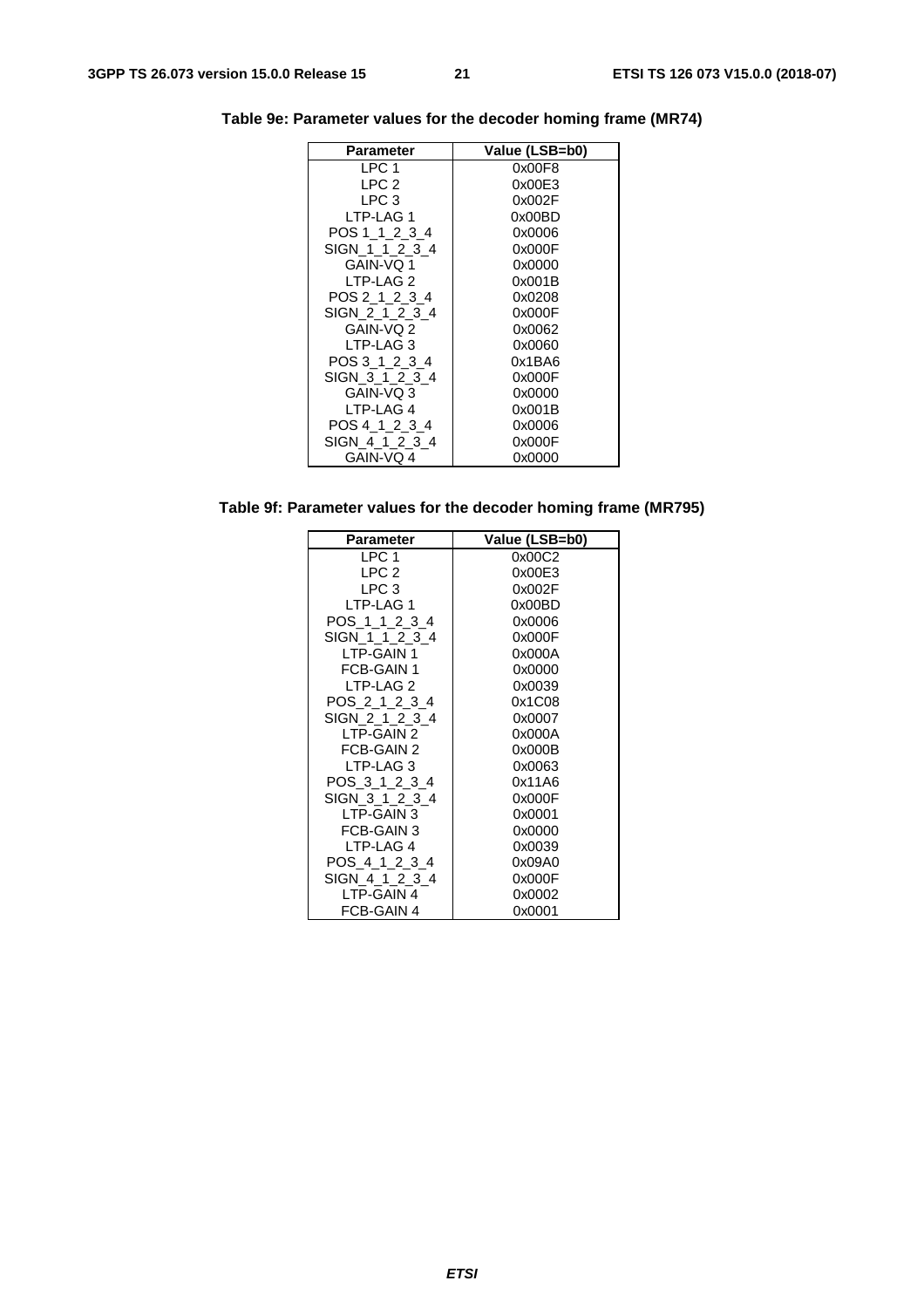| <b>Parameter</b> | Value (LSB=b0) |
|------------------|----------------|
| LPC <sub>1</sub> | 0x00F8         |
| LPC <sub>2</sub> | 0x00E3         |
| LPC <sub>3</sub> | 0x002F         |
| LTP-LAG 1        | 0x0045         |
| SIGN_1_1_5       | 0x0000         |
| SIGN 1 2 6       | 0x0000         |
| SIGN_1_3_7       | 0x0000         |
| SIGN 1 4 8       | 0x0000         |
| POS 1 1 2 5      | 0x0000         |
| POS_1_3_6_7      | 0x0000         |
| POS 1 4 8        | 0x0000         |
| GAIN-VQ 1        | 0x0000         |
| LTP-LAG 2        | 0x001B         |
| SIGN 2 1 5       | 0x0000         |
| SIGN 2 2 6       | 0x0001         |
| SIGN_2_3_7       | 0x0000         |
| SIGN_2_4_8       | 0x0001         |
| POS_2_1_2_5      | 0x0326         |
| POS_2_3_6_7      | 0x00CE         |
| POS 2 4 8        | 0x007E         |
| GAIN-VQ 2        | 0x0051         |
| LTP-LAG 3        | 0x0062         |
| SIGN_3_1_5       | 0x0000         |
| SIGN_3_2_6       | 0x0000         |
| SIGN 3 3 7       | 0x0000         |
| SIGN 3 4 8       | 0x0000         |
| POS 3 1 2 5      | 0x015A         |
| POS 3 3 6 7      | 0x0359         |
| POS 3 4 8        | 0x0076         |
| GAIN-VQ_3        | 0x0000         |
| LTP-LAG 4        | 0x001B         |
| SIGN 4 1 5       | 0x0000         |
| SIGN 4 2 6       | 0x0000         |
| SIGN 4 3 7       | 0x0000         |
| SIGN 4 4 8       | 0x0000         |
| POS_4_1_2_5      | 0x017C         |
| POS_4_3_6_7      | 0x0215         |
| POS 4 4 8        | 0x0038         |
| GAIN-VQ 4        | 0x0030         |

**Table 9g: Parameter values for the decoder homing frame (MR102)**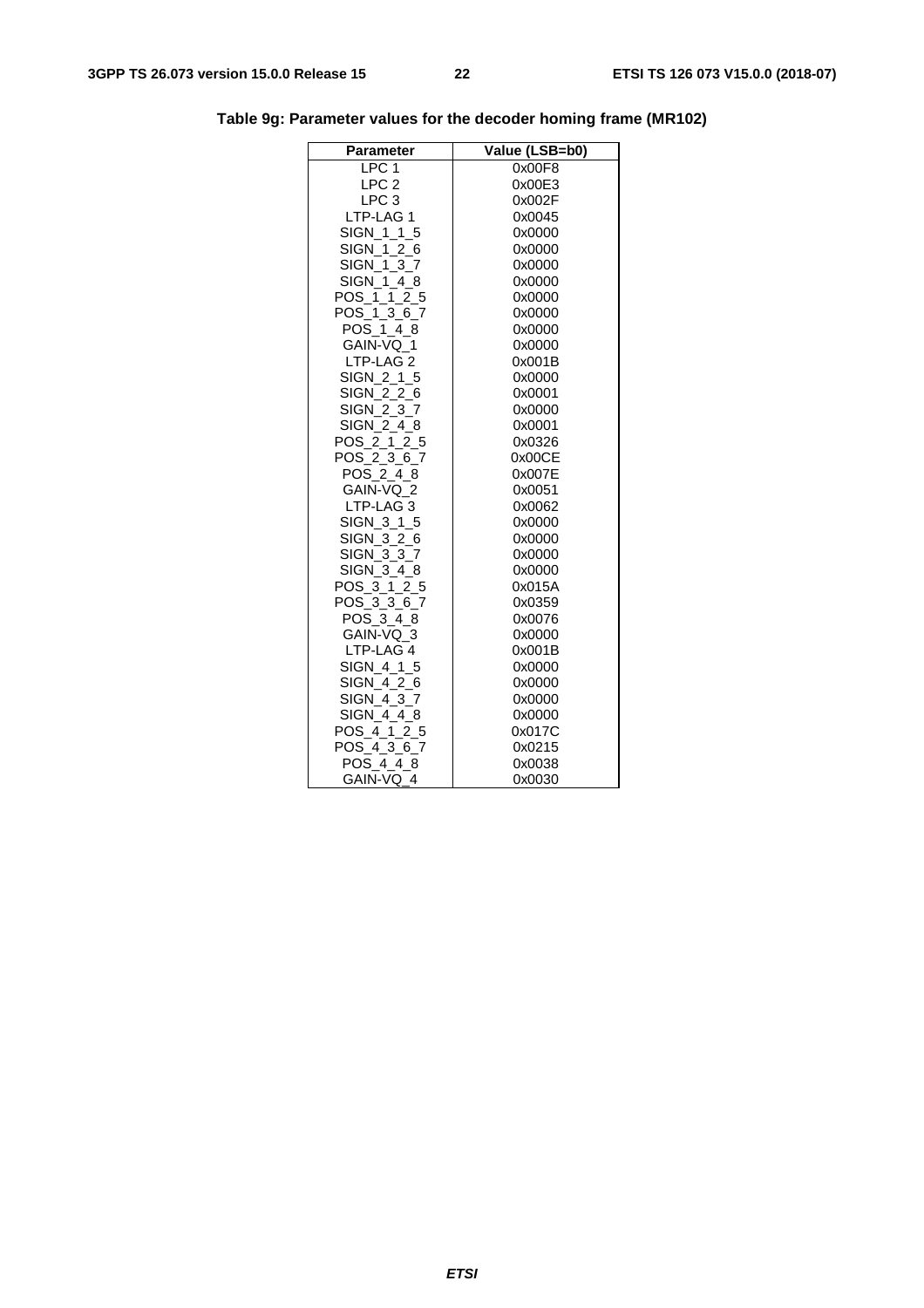| LPC1<br>0x0004<br>LPC2<br>0x002A<br>LPC3<br>0x00DB<br>LPC4<br>0x0096<br>LPC <sub>5</sub><br>0x002A<br>LTP-LAG 1<br>0x0156<br>LTP-GAIN 1<br>0x000B<br>SIGN 1 1 6 POS 1 1<br>0x0000<br>SIGN 1 2 7 POS 1 2<br>0x0000<br>SIGN_1_3_8_POS_1_3<br>0x0000 |  |
|---------------------------------------------------------------------------------------------------------------------------------------------------------------------------------------------------------------------------------------------------|--|
|                                                                                                                                                                                                                                                   |  |
|                                                                                                                                                                                                                                                   |  |
|                                                                                                                                                                                                                                                   |  |
|                                                                                                                                                                                                                                                   |  |
|                                                                                                                                                                                                                                                   |  |
|                                                                                                                                                                                                                                                   |  |
|                                                                                                                                                                                                                                                   |  |
|                                                                                                                                                                                                                                                   |  |
|                                                                                                                                                                                                                                                   |  |
|                                                                                                                                                                                                                                                   |  |
| SIGN_1_4_9_POS_1_4<br>0x0000                                                                                                                                                                                                                      |  |
| SIGN_1_5_10_POS_1_5<br>0x0000                                                                                                                                                                                                                     |  |
| POS 1 6<br>0x0000                                                                                                                                                                                                                                 |  |
| POS 1_7<br>0x0000                                                                                                                                                                                                                                 |  |
| POS 1_8<br>0x0000                                                                                                                                                                                                                                 |  |
|                                                                                                                                                                                                                                                   |  |
| POS 1_9<br>0x0000                                                                                                                                                                                                                                 |  |
| POS 1_10<br>0x0000                                                                                                                                                                                                                                |  |
| FCB-GAIN 1<br>0x0000                                                                                                                                                                                                                              |  |
| LTP-LAG 2<br>0x0036                                                                                                                                                                                                                               |  |
| LTP-GAIN 2<br>0x000B                                                                                                                                                                                                                              |  |
| SIGN_2_1_6_POS_2_1<br>0x0000                                                                                                                                                                                                                      |  |
| SIGN_2_2_7_POS_2_2<br>0x000F                                                                                                                                                                                                                      |  |
| SIGN_2_3_8_POS_2_3<br>0x000E                                                                                                                                                                                                                      |  |
| SIGN 2 4 9 POS 2 4<br>0x000C                                                                                                                                                                                                                      |  |
| SIGN_2_5_10_POS_2_5<br>0x000D                                                                                                                                                                                                                     |  |
| POS 2_6<br>0x0000                                                                                                                                                                                                                                 |  |
| POS 2_7<br>0x0001                                                                                                                                                                                                                                 |  |
| POS 2_8<br>0x0005                                                                                                                                                                                                                                 |  |
| POS 2_9<br>0x0007                                                                                                                                                                                                                                 |  |
| POS 2_10<br>0x0001                                                                                                                                                                                                                                |  |
| FCB-GAIN 2<br>0x0008                                                                                                                                                                                                                              |  |
| LTP-LAG 3<br>0x0024                                                                                                                                                                                                                               |  |
| LTP-GAIN 3<br>0x0000                                                                                                                                                                                                                              |  |
| SIGN_3_1_6_POS_3_1<br>0x0001                                                                                                                                                                                                                      |  |
| SIGN_3_2_7_POS_3_2<br>0x0000                                                                                                                                                                                                                      |  |
| SIGN_3_3_8_POS_3_3<br>0x0005                                                                                                                                                                                                                      |  |
| SIGN 3 4 9 POS 3 4<br>0x0006                                                                                                                                                                                                                      |  |
| SIGN_3_5_10_POS_3_5<br>0x0001                                                                                                                                                                                                                     |  |
| POS 3_6<br>0x0002                                                                                                                                                                                                                                 |  |
| POS 3_7<br>0x0004                                                                                                                                                                                                                                 |  |
| POS 3_8<br>0x0007                                                                                                                                                                                                                                 |  |
| POS 3 9<br>0x0004                                                                                                                                                                                                                                 |  |
| POS 3_10<br>0x0002                                                                                                                                                                                                                                |  |
| FCB-GAIN 3<br>0x0003                                                                                                                                                                                                                              |  |
| LTP-LAG 4<br>0x0036                                                                                                                                                                                                                               |  |
| LTP-GAIN 4<br>0x000B                                                                                                                                                                                                                              |  |
| SIGN_4_1_6_POS_4_1<br>0x0000                                                                                                                                                                                                                      |  |
| SIGN 4 2 7 POS 4 2<br>0x0002                                                                                                                                                                                                                      |  |
| SIGN 4 3 8 POS 4 3<br>0x0004                                                                                                                                                                                                                      |  |
| SIGN_4_4_9_POS_4_4<br>0x0000                                                                                                                                                                                                                      |  |
| SIGN_4_5_10_POS_4_5<br>0x0003                                                                                                                                                                                                                     |  |
| POS 4 6<br>0x0006                                                                                                                                                                                                                                 |  |
| POS 4_7<br>0x0001                                                                                                                                                                                                                                 |  |
| POS 4 8<br>0x0007                                                                                                                                                                                                                                 |  |
| POS 4_9<br>0x0006                                                                                                                                                                                                                                 |  |
| POS 4_10<br>0x0005                                                                                                                                                                                                                                |  |
| FCB-GAIN 4<br>0x0000                                                                                                                                                                                                                              |  |

**Table 9h: Parameter values for the decoder homing frame (MR122)**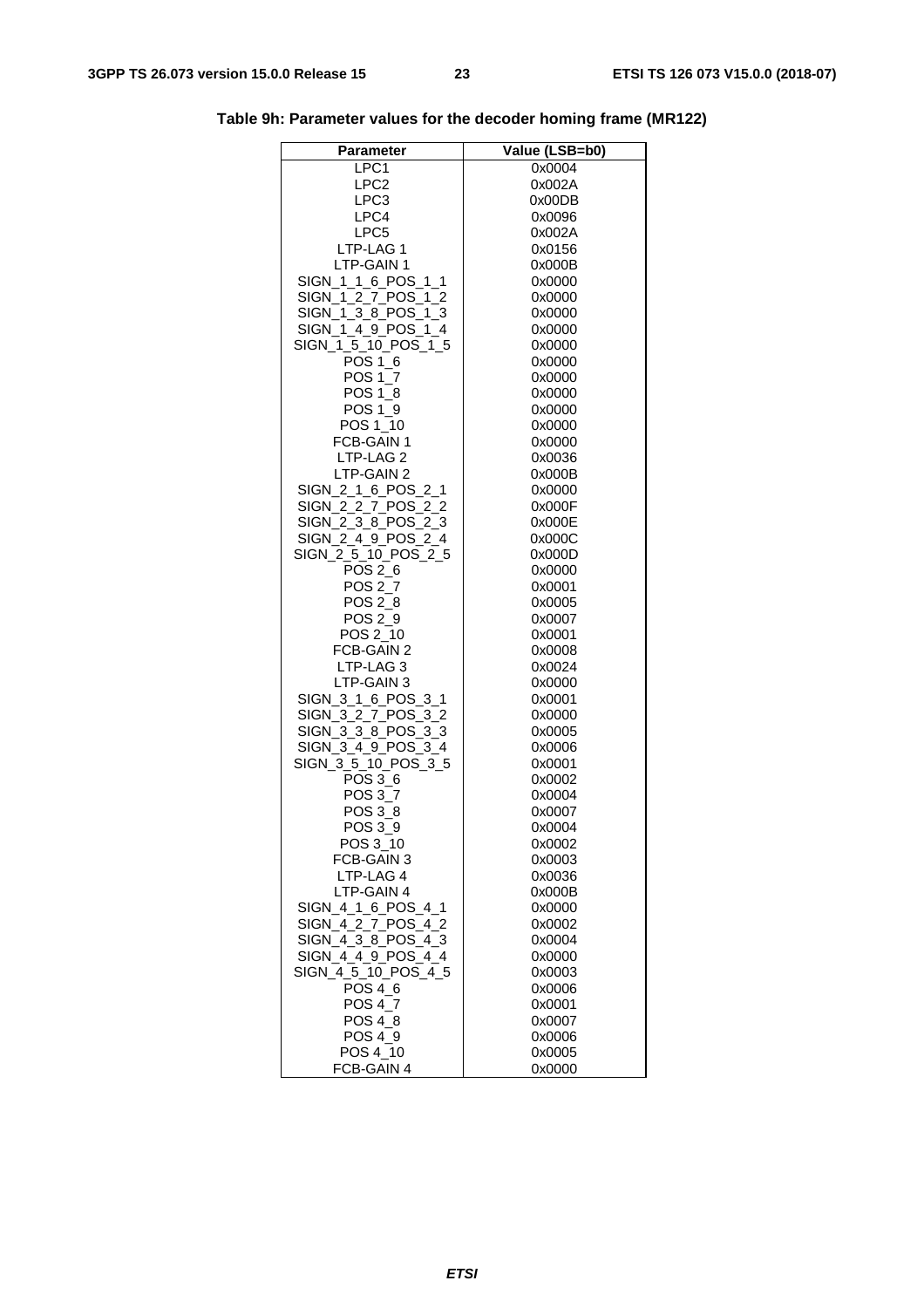# 6 File formats

This section describes the file formats used by the encoder and decoder programs. The test sequences defined in [1] also use the file formats described here.

### 6.1 Speech file (encoder input / decoder output)

Speech files read by the encoder and written by the decoder consist of 16-bit words where each word contains a 13-bit, left aligned speech sample. The byte order depends on the host architecture (e.g. MSByte first on SUN workstations, LSByte first on PCs etc.). Both the encoder and the decoder program process complete frames (of 160 samples) only.

This means that the encoder will only process *n* frames if the length of the input file is  $n*160 + k$  words, while the files produced by the decoder will always have a length of *n\*160* words.

## 6.2 Mode control file (encoder input)

The encoder program can optionally read in a mode control file which specifies the encoding mode for each frame of speech processed. The file is a text file containing one line per speech frame. Each line contains one of the mode names from the list {MR475, MR515, MR59, MR67, MR74, MR795, MR102, MR122}.

# 6.3 Parameter bitstream file (encoder output / decoder input)

The files produced by the speech encoder/expected by the speech decoder contain an arbitrary number of frames in the following format.

| ᇭᅏ<br>TT.<br>AMF<br>– ⊷ | . .<br>__ | $\overline{\phantom{a}}$<br>⋻∠ | $\cdots$ | 44 | INFO<br>MODE | unusedl | $\cdots$ | 112177777<br>unusea4 |
|-------------------------|-----------|--------------------------------|----------|----|--------------|---------|----------|----------------------|
|-------------------------|-----------|--------------------------------|----------|----|--------------|---------|----------|----------------------|

Each box corresponds to one Word16 value in the bitstream file, for a total of 250 words or 500 bytes per frame. The fields have the following meaning:

| FRAME TYPE | transmit<br>frame | type.    | which | IS | one | οf |
|------------|-------------------|----------|-------|----|-----|----|
|            | TX SPEECH         | (0x0000) |       |    |     |    |
|            | TX SID FIRST      | (0x0001) |       |    |     |    |
|            | TX SID UPDATE     | (0x0002) |       |    |     |    |
|            | TX NO DATA        | (0x0003) |       |    |     |    |
|            |                   |          |       |    |     |    |

B0…B244 speech encoder parameter bits (i.e. the bitstream itself). Each B*x* either has the value 0x0000 or 0x0001. Only mode MR122 really uses all 244 bits; for the other modes, only the first *n* bits are used (35  $\leq$  n  $\leq$  204). The remaining bits are unused (written as  $0 \times 0000$ )

| MODE INFO | encoding | mode | information, | which | İS | one | of |
|-----------|----------|------|--------------|-------|----|-----|----|
|           | MR475    |      | (0x0000)     |       |    |     |    |
|           | MR515    |      | (0x0001)     |       |    |     |    |
|           | MR59     |      | (0x0002)     |       |    |     |    |
|           | MR67     |      | (0x0003)     |       |    |     |    |
|           | MR74     |      | (0x0004)     |       |    |     |    |
|           | MR795    |      | (0x0005)     |       |    |     |    |
|           | MR102    |      | (0x0006)     |       |    |     |    |
|           | MR122    |      | (0x0007)     |       |    |     |    |
|           |          |      |              |       |    |     |    |

*unused1…4* unused, written as 0x0000

As indicated in section 6.1 above, the byte order depends on the host architecture.

By using a preprocessor definition the encoder output and decoder input can optionally use format described in [7], sections 5.1 and 5.3.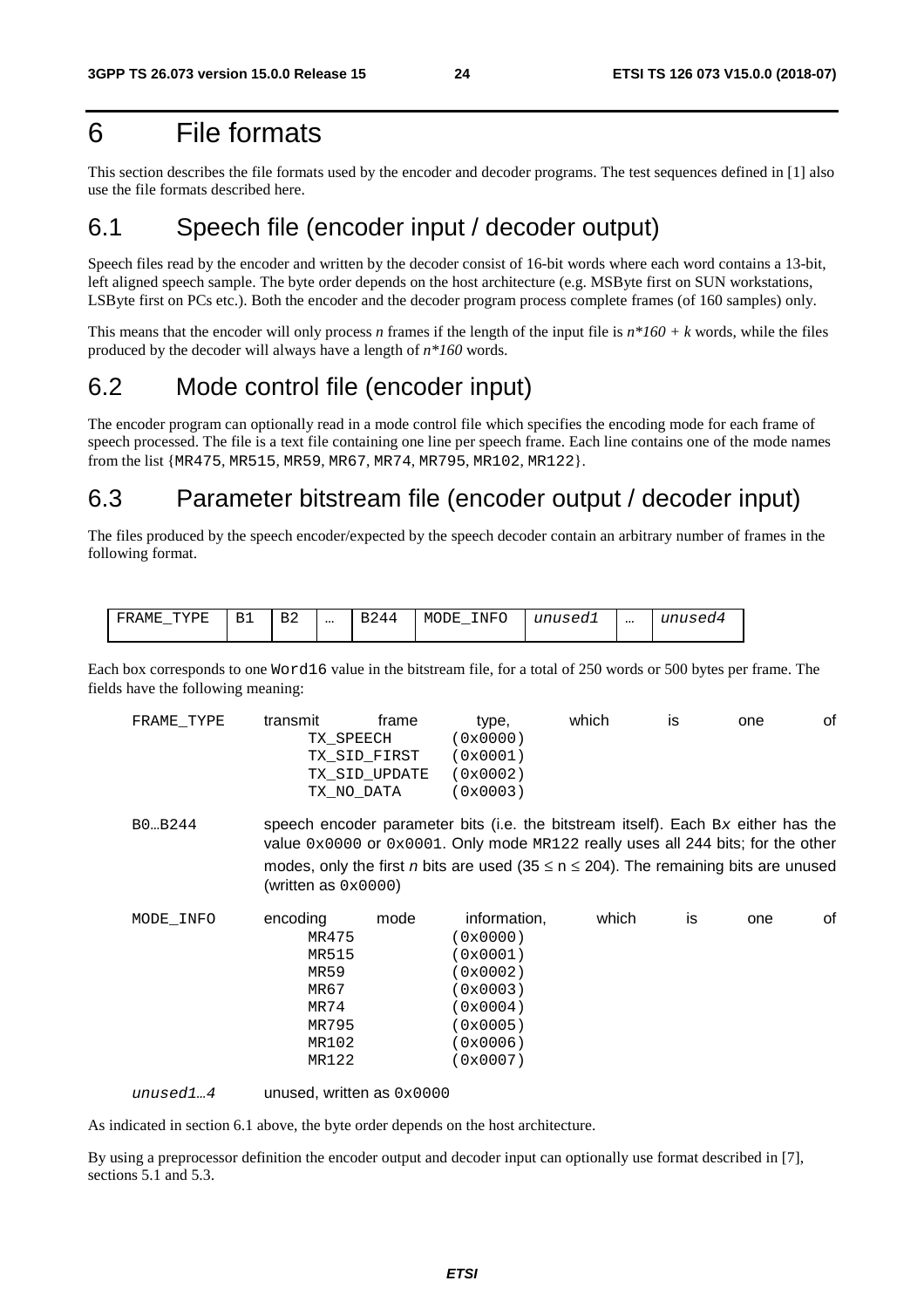# Annex A (informative): Change History

| <b>SMG</b><br># | <b>Tdoc SMG</b>           | <b>Spec</b> | <b>CR</b> | Cat          | PH            | <b>Vers</b> | <b>New</b><br><b>Versio</b><br>n | <b>Subject</b>                                                                                                                                                                                             |
|-----------------|---------------------------|-------------|-----------|--------------|---------------|-------------|----------------------------------|------------------------------------------------------------------------------------------------------------------------------------------------------------------------------------------------------------|
| SA6             | SP-99560                  | 26.073      |           |              |               |             | 3.0.0                            | Approved at TSG-SA#6                                                                                                                                                                                       |
| SA7             | SP-000025 26.073          |             | 001       | Α            | <b>R99</b>    | 3.0.0       | 3.1.0                            | Avoidance of pulse cancellation in FCB excitation                                                                                                                                                          |
| <b>SA11</b>     | SP-010100 26.073          |             | 003       | A            | R99           | 3.1.0       | 3.2.0                            | Correction of potential bug in AMR decoder due to<br>usage of standard C abs() function                                                                                                                    |
| <b>SA11</b>     | SP-010100 26.073          |             | 005       | A            | R99           | 3.1.0       | 3.2.0                            | Correction of comfort noise parameter interpolation<br>bug of AMR decoder                                                                                                                                  |
| <b>SA11</b>     | SP-010100 26.073          |             | 007       | Α            | R99           | 3.1.0       | 3.2.0                            | Correction of mode state bug in AMR decoder                                                                                                                                                                |
| <b>SA11</b>     | SP-010100 26.073          |             | 009       | Α            | R99           | 3.1.0       | 3.2.0                            | Correction of TX_TYPE and RX_TYPE identifiers                                                                                                                                                              |
| <b>SA11</b>     | SP-010100 26.073          |             | 011       | A            | <b>R99</b>    | 3.1.0       | 3.2.0                            | Correction of potential bug in AMR decoder due to the<br>usage of standard C abs() function (VAD option_2)                                                                                                 |
| <b>SA11</b>     | SP-010100 26.073          |             | 004       | A            | Rel-4         | 3.1.0       | 4.0.0                            | Correction of potential bug in AMR decoder due to<br>usage of standard C abs() function                                                                                                                    |
| <b>SA11</b>     | SP-010100 26.073          |             | 006       | A            | Rel-4         | 3.1.0       | 4.0.0                            | Correction of comfort noise parameter interpolation<br>bug of AMR decoder                                                                                                                                  |
| <b>SA11</b>     | SP-010100 26.073          |             | 008       | Α            | Rel-4         | 3.1.0       | 4.0.0                            | Correction of mode state bug in AMR decoder                                                                                                                                                                |
| <b>SA11</b>     | SP-010100 26.073          |             | 010       | A            | Rel-4         | 3.1.0       | 4.0.0                            | Correction of TX_TYPE and RX_TYPE identifiers                                                                                                                                                              |
| <b>SA11</b>     | SP-010100 26.073          |             | 012       | A            | Rel-4         | 3.1.0       | 4.0.0                            | Correction of potential bug in AMR decoder due to the<br>usage of standard C abs() function (VAD option_2)                                                                                                 |
|                 | SA14   SP-010696   26.073 |             | 014       | Α            | Rel-4         | 4.0.0       | 4.1.0                            | Correction of RX-DTX handling of NO_DATA frames<br>in AMR decoder                                                                                                                                          |
| <b>SA14</b>     | SP-010697 26.073          |             | 016       | A            | Rel-4         | 4.0.0       | 4.1.0                            | Correction in AMR decoder to avoid division by zero<br>in RX-DTX Handling                                                                                                                                  |
| <b>SA16</b>     |                           |             |           |              | Rel-5         | 4.1.0       | 5.0.0                            | Version for Release 5                                                                                                                                                                                      |
|                 | SA19 SP-030085 26.073     |             | 017       |              | Rel-5         | 5.0.0       | 5.1.0                            | MMS compatible input/output option                                                                                                                                                                         |
| <b>SA21</b>     | SP-030444 26.073          |             | 018       |              | Rel-5         | 5.1.0       | 5.2.0                            | Correction of the MMS_IO flag<br>Note. The following line (missing in the approved CR)<br>was added for the ANSI-C code to compile correctly:<br>+const char sp_enc_id[] = " $@(\#)\$$ ld $\$$ " sp_enc_h; |
|                 | SA23 SP-040197 26.073     |             | 019       |              | Rel-5         | 5.2.0       | 5.3.0                            | Correction of AMR DTX functionality                                                                                                                                                                        |
| <b>SA26</b>     |                           |             |           |              | Rel-6         | 5.3.0       | 6.0.0                            | Version for Release 6                                                                                                                                                                                      |
|                 | SA36   SP-070321   26.073 |             | 0020      | $\mathbf{1}$ | Rel-7         | 6.0.0       | 7.0.0                            | Bit order of Mode Indication in AMR comfort noise<br>frames                                                                                                                                                |
| <b>SA42</b>     |                           |             |           |              | Rel-8         | 7.0.0       | 8.0.0                            | Version for Release 8                                                                                                                                                                                      |
| <b>SA46</b>     |                           |             |           |              | Rel-9         | 8.0.0       | 9.0.0                            | Version for Release 9                                                                                                                                                                                      |
| <b>SA51</b>     |                           |             |           |              | <b>Rel-10</b> | 9.0.0       | 10.0.0                           | Version for Release 10                                                                                                                                                                                     |
| <b>SA57</b>     |                           |             |           |              | <b>Rel-11</b> | 10.0.0      | 11.0.0                           | Version for Release 11                                                                                                                                                                                     |
| <b>SA65</b>     |                           |             |           |              | <b>Rel-12</b> | 11.0.0      | 12.0.0                           | Version for Release 12                                                                                                                                                                                     |
| <b>SA70</b>     |                           |             |           |              | <b>Rel-13</b> | 12.0.0      | 13.0.0                           | Version for Release 13                                                                                                                                                                                     |

|             | <b>Change history</b> |             |           |  |  |                                |            |  |
|-------------|-----------------------|-------------|-----------|--|--|--------------------------------|------------|--|
| <b>Date</b> | <b>Meeting</b>        | <b>TDoc</b> | <b>CR</b> |  |  | <b>Rev Cat Subject/Comment</b> | <b>New</b> |  |
|             |                       |             |           |  |  |                                | version    |  |
| 2017-03     | 75                    |             |           |  |  | Version for Release 14         | 14.0.0     |  |
| 2018-06     | 80                    |             |           |  |  | Version for Release 15         | 15.0.0     |  |